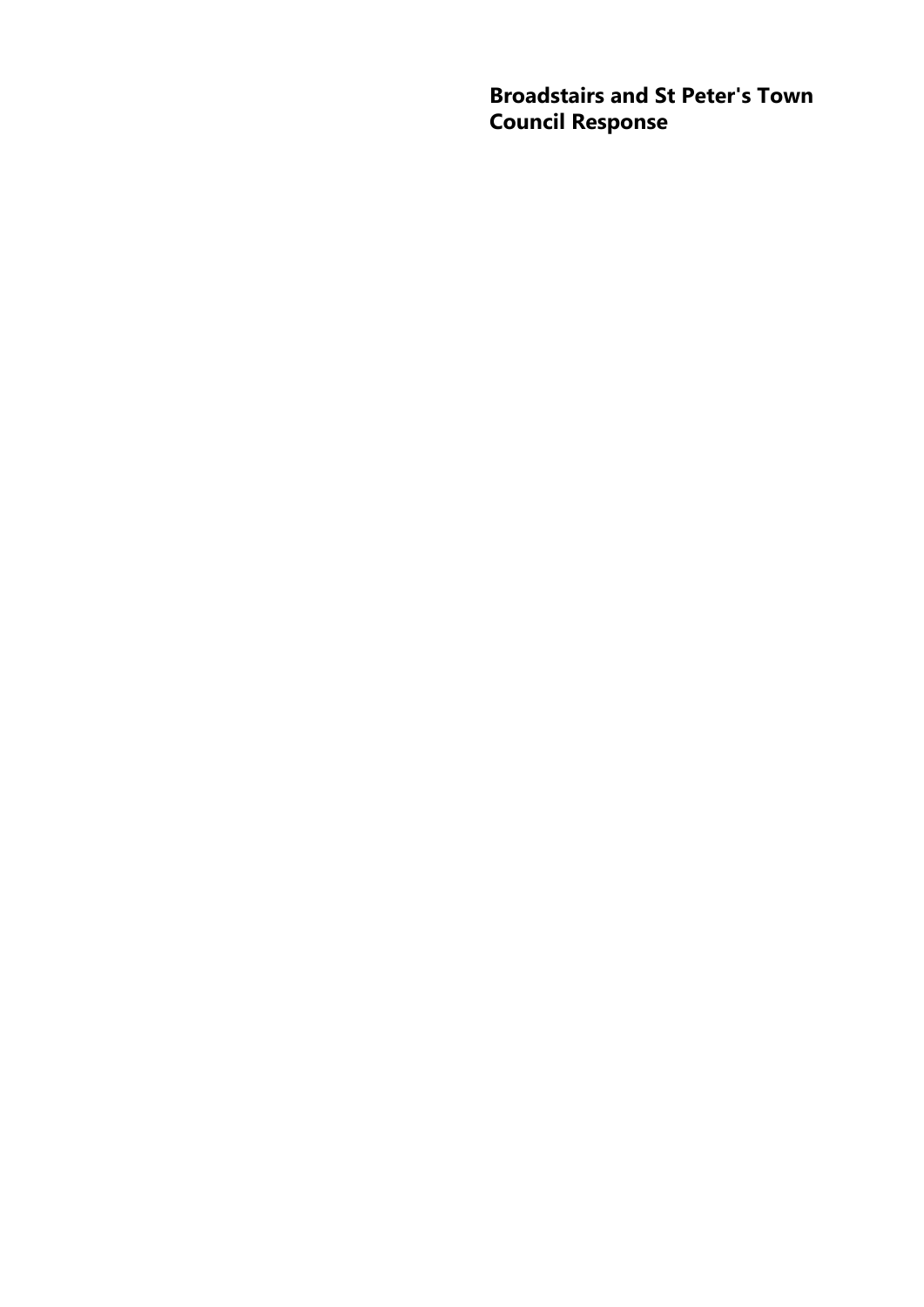Broadstairs & ST PETER'S NEIGHBOURHOOD PLAN – ADDITIONAL PARTIAL EXAMINATION OF POLICY BSP5: DESIGNATION OF LOCAL GREEN SPACES

Thanet District Councils Responses to Examiner's Questions

#### RESPONSE from Broadstairs & St. Peter's Town Council 13<sup>th</sup> May 2020

## **Question 1: What is the relevance of the eLP in this context? Thanet Local Plan 2006 has no policy for Local Green Space, either strategic or otherwise.**

Broadstairs and St Peters Town Council prepared their Neighbourhood Plan on the basis of conformity with the emerging Local Plan, as set out in their Basic Conditions Statement paragraph 2.4:

*2.4 The Neighbourhood Development Plan contains 14 topic policies, 6 of these are geographically referenced and mapping is provided to establish the exact policy boundary, the plan does not seek to allocate housing as this is being dealt with by the Thanet Local Plan. The Plan has sought to avoid containing policies that duplicate other development plan or national policies that are already being used to determine planning applications. The policies are therefore a development management matters that seek to refine and supplement the new emerging Local Plan policies.* 

and paragraph 5.1:

*5.1 The Neighbourhood Development Plan has been finalised to ensure its 'general conformity' with the development plan for the District, this is the Thanet Local Plan 2031. Consultation on the Regulation 19 stage of the Thanet Local plan ended on 4th October 2018. To ensure ongoing conformity the NDP also has the same plan period running to 2031.* 

Appendix 5 of the Basic Conditions Statement lists the neighbourhood plan policies and their conformity with relevant policies from the emerging Local Plan.

The Examiner states in paragraph 2.2 of his report that:

*2.2 Whilst there is no requirement for the Plan to be in general conformity with any strategic policies in the emerging Local Plan, there is an expectation that the District Council and the Town Council will work together to produce complementary plans. In this regard the Plan (at page 5) is erroneous in stating that it must be in general conformity with the strategic policies in the current adopted Local Plan and the emerging new Local Plan for the period up to 2031. I make PM1 to address this point.* 

The Council considers that this approach is entirely appropriate as the emerging Local Plan would most likely be adopted by the time the Neighbourhood Plan would come into force. (This is even more relevant given the recent advice from MHCLG that neighbourhood plan referendums cannot be held until May 2021 due to the Covid-19 situation). The Council carried out its Reg 16 consultation on the BSPNP between November 2018 - January 2019. The Council had submitted the Local Plan to the Secretary of State for examination on 30 October 2018, so the Local Plan had been published and was at an advanced stage in the process at the time of the neighbourhood plan Reg 16 consultation.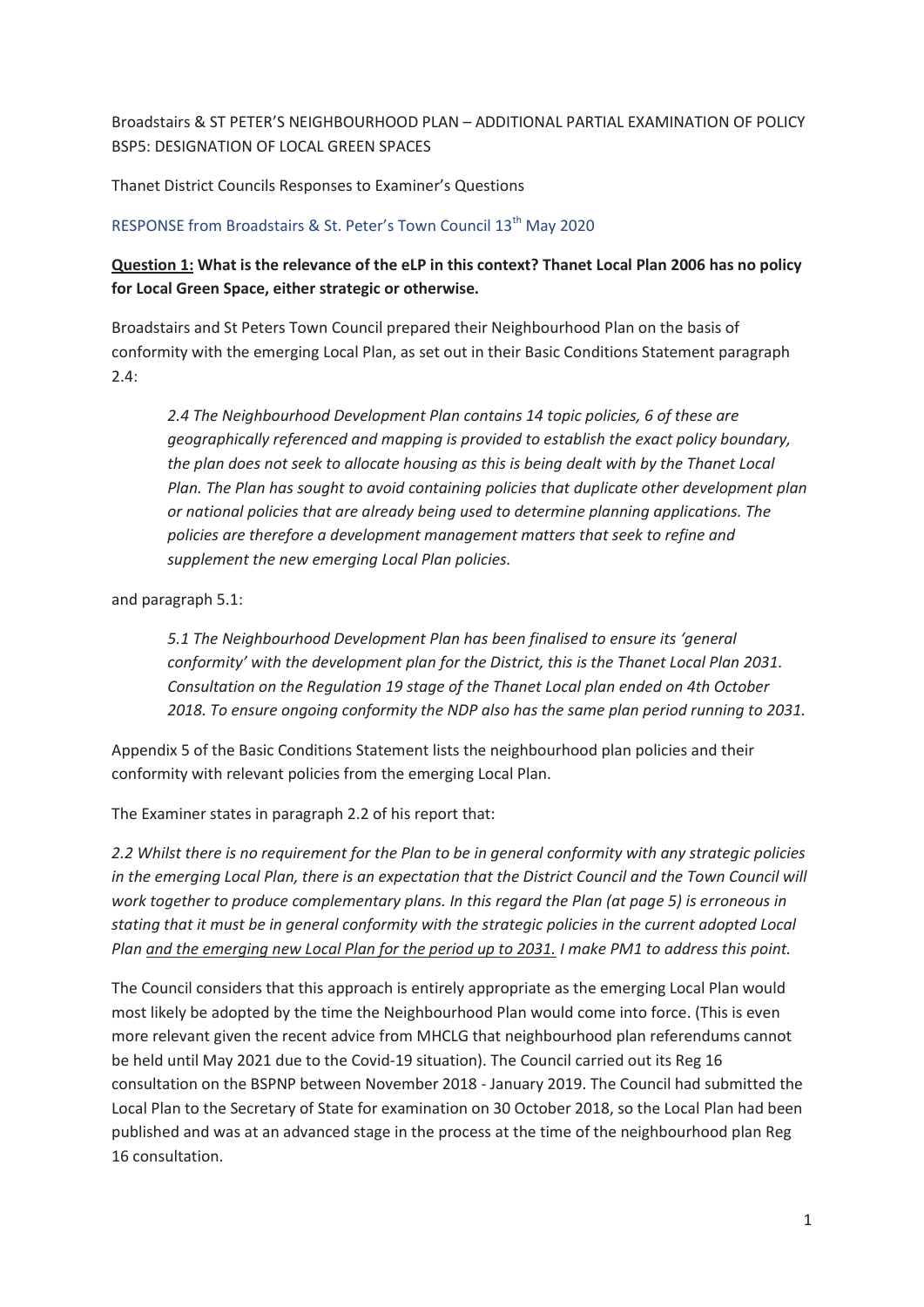Once made, the BSPNP will be implemented alongside the Thanet Local Plan and the 2019 NPPF so it is important that the BSPNP can adapt and retain consistency with the newly adopted plan and up to date NPPF. Paragraph 216 of the 2012 NPPF gives some weight to emerging local plans (although not specifically in the neighbourhood plan context as the 2019 version. Whilst the decision-takers may be more directly related to planning applications, it would be inappropriate to ignore the weight afforded to an emerging plan from a policy perspective):

216. From the day of publication, decision-takers may also give weight to relevant policies in emerging plans according to:

- the stage of preparation of the emerging plan (the more advanced the preparation, the greater the weight that may be given);
- the extent to which there are unresolved objections to relevant policies (the less significant the unresolved objections, the greater the weight that may be given); and
- The degree of consistency of the relevant policies in the emerging plan to the policies in this Framework (the closer the policies in the emerging plan to the policies in the Framework, the greater the weight that may be given).

## RESPONSE FROM BSPTC:

It is clear from the face of the statutory framework (paragraph 8(e) of Schedule 4B TCPA 1990- 'basic conditions') and case law (*R(Kebbell Developments Limited) v Leeds City Council [2016] EWHC 2664 (Admin) at para 12*) that it is "general conformity" of the BSPNP with the adopted development plan as a whole and not conformity with the emerging local plan (eLP) that is relevant. While there is no requirement for the BSPNP to conform to the strategic policies in TDCs emerging plan, pursuant to the guidance in the extant Planning Practice Guidance at the time (paragraph 41-009-20160211) BSPTC has always had the intention to work with TDC and produce a BSPNP that complements the eLP.

BSPTC strongly takes issue with TDCs position that *"The Council considers that this approach is entirely appropriate as the emerging Local Plan would most likely be adopted by the time the Neighbourhood Plan would come into force".* To be clear, the only reason that the post examination BSPNP has not been put to a referendum is because TDC have been refusing since the receipt of the examiner's report in June 2019 to comply with its legal obligation to do so in paragraph 12(4) of Schedule 4B TCPA 1990 pursuing unjustified and unwarranted amendments to the 2 LGSs in the NSPNP.

As to the position in the event that the eLP is adopted, then there are, of course, review and monitoring provisions built into the BSPNP. The review and monitoring process for the BSPNP would, of course, consider reviewing its provisions as against any changes to the adopted planning framework post adoption of the BSPNP.

## **Question 2: What is the basis for saying that the LGS allocations in the BSPNP are not in general conformity with the Local Plan 2006?**

The BSPNP was not assessed against the Thanet Local Plan 2006 as it is out of date. This has been highlighted in a letter from MHCLG (dated 28 January 2019) regarding their Intervention in the progression of Thanet's emerging Local Plan. The Secretary of State quotes: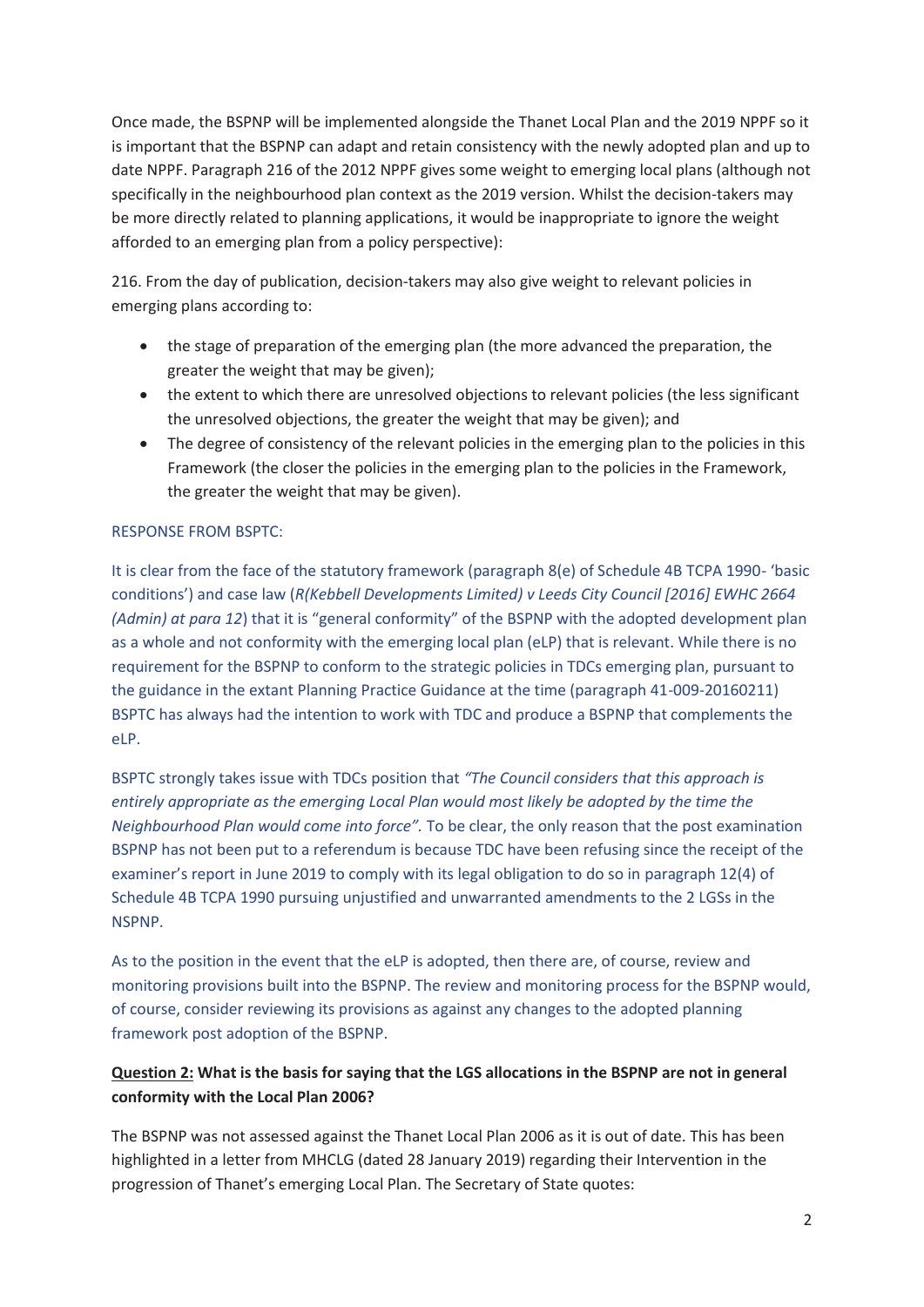*In view of your continuing failure to get a Local Plan in place I am satisfied that the requirements in section 27(1) of the 2004 Act are met; Thanet District Council (in its capacity as local planning authority):* 

*• does not have an up-to-date Local Plan in place - the Council's last Local Plan was adopted in 2006 and covered a period up to 2011.* 

#### He later goes on to refer to:

The wider planning context in each area in terms of the potential impact that not having a plan has on neighbourhood planning activity: at least six communities in Thanet are preparing neighbourhood plans: Birchington, Ramsgate, Margate, Broadstairs & St Peters, Westgate and Cliffsend. Communities can bring forward neighbourhood plans in the absence of an up-to-date Local Plan, but doing so can be more challenging for communities.

This suggests that communities preparing neighbourhood plans would benefit from having an up to date plan in place, rather than suggesting that neighbourhood plans should be prepared in conformity with the out of date 2006 Local Plan.

Local Green Space designation was introduced in the 2012 NPPF so was not a relevant consideration in the 2006 plan. It would therefore be inappropriate to test the LGS allocations against policies in the Thanet Local Plan 2006 as the plan is out of date and precedes the 2012 NPPF.

#### RESPONSE FROM BSPTC:

TDC are conflating here the position in respect of the SSHCLGs threatened intervention in respect of its eLP and the operative legal framework for examining the BSPTC.

Case law is clear that the making of the BSPNP does not have to wait for the adoption of the eLP.

For example, in the case of *DLA Delivery Ltd, R (On the Application Of) v Lewes District Council [2017] EWCA Civ 58,* Lindblom LJ stated in the Court of Appeal at paragraph 25 of his judgment, with respect to basic condition 8(2)( e) that:

*"Paragraph 8(2)(e) does not require the making of a neighbourhood development plan to await the adoption of any other development plan document. It does not prevent a neighbourhood development plan from addressing housing needs unless or until there is an adopted development plan document in place setting a housing requirement for a period coinciding, wholly or partly, with the period of the neighbourhood development plan. A neighbourhood development plan may include, for example, policies allocating land for particular purposes, including housing development, even when there are no "strategic policies" in the statutorily adopted development plan to which such policies in the neighbourhood development plan can sensibly relate. This may be either because there are no relevant "strategic policies" at all or because the relevant strategy itself is now effectively redundant, its period having expired".* (emphasis added)

In addition, in *R. (on the application of Gladman Developments Ltd.) v Aylesbury Vale District Council and another [2014] EWHC 4323 (Admin*), Lewis J said at paragraph 59 of his judgment:

*"The condition in paragraph 8(2)(e)] is dealing with a situation where there are in existence strategic policies and they are contained in a development plan document and there is a conflict between*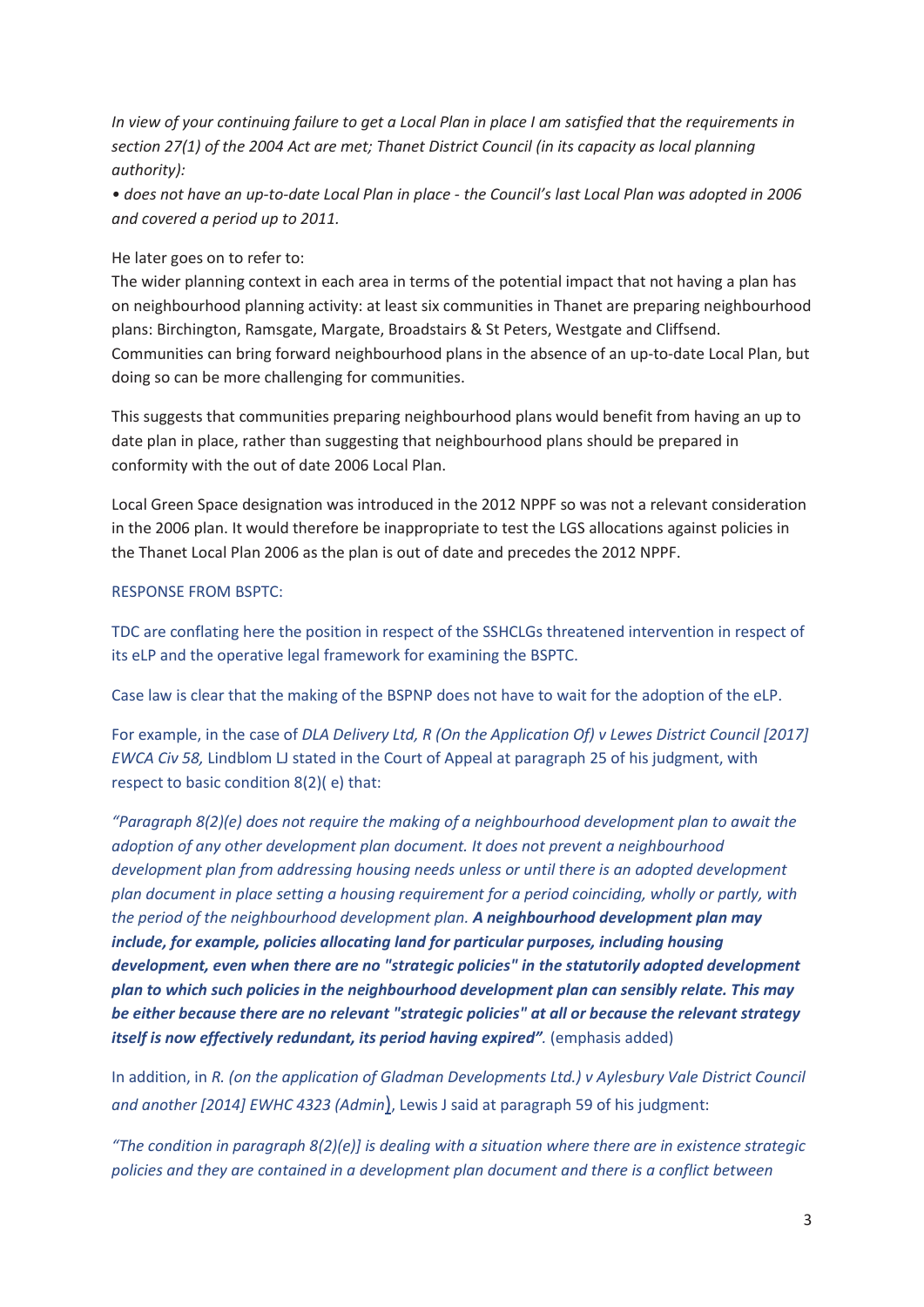*those policies and the policies contained in a neighbourhood development plan. The condition is not dealing with a situation where there are no strategic policies dealing with particular issues contained in a development plan document. The condition is not worded in terms that a neighbourhood development plan cannot include policies dealing with particular issues unless and until a development plan document is brought into existence containing strategic policies on such issues."*(emphasis added).

Accordingly, and applying the above case law principles, in the absence of any relevant strategic policies contained in the adopted Local Plan 2006, for which the LGS allocations in the BSPNP must not be otherwise than in "general conformity" with, BSPTC considers there is no basis for saying that the 2 LGS allocations in the BSPNP are not in "general conformity" with the Local Plan 2006

**Question 3: Since the LGS allocations in the BSPNP must be judged against NPPF 2012, for clarity, please explain fully the reasons for wishing to delete the 2 LGS allocations. For instance, is the fact that Fairfield Road/Rumfields Road space "is possibly highway land on a busy roundabout" a sufficient justification? And, in respect of the Reading Street space, is the fact that it is "part of the grass verge adjacent to the highway" a sufficient justification?** 

Paragraph 77 of the 2012 NPPF states that 'The Local Green Space designation will not be appropriate for most green areas or open space' before listing the LGS criteria. This infers that the designation of a LGS should be as an exception, rather than the norm, for any sites that are put forward.

Paragraph 2.21 of the 16th December 2019 Cabinet report includes an extract from an interim note from a Planning Inspector to Mendip Council that:

*'...the bar for LGS designation is set at a very high level. I therefore consider that it is clear from national policy that LGS designation should be the exception rather than the rule….' …….I recognise that many if not all the proposed LGS designations are important to local communities; but this is a lower bar than being 'special' and of 'particular local significance''*

The sites submitted to the Council as potential LGSs were assessed on the basis that the bar for LGS designation is at a very high level and that not every area of open space would be suitable for designation. More detailed assessments of the two sites are available in Appendix 2 of the Local Green Space Report and have been submitted alongside the Councils response for ease of reference.

Both of the sites are adjacent to a highway and are small grassed areas. They do not fulfil the NPPF criteria of having 'a particular local significance….because of its beauty, historic significance, recreational value (including as a playing field), tranquillity or richness of its wildlife'. Whilst the sites may have limited recreational value, and, (particularly in the case of Reading Street) community value, their roadside locations mean that they are not tranquil, and there has been no evidence to suggest that either site is of special historic significance or wildlife value.

Paragraph 76 of the NPPF requires LGS to be 'capable of enduring beyond the end of the plan period'. It is considered that this cannot be guaranteed during the plan period due to the roadside location of the two sites and the potential for road works or road widening schemes (Reading Street being quite narrow and the proposed LGS site opposite the junction with Cedar Close).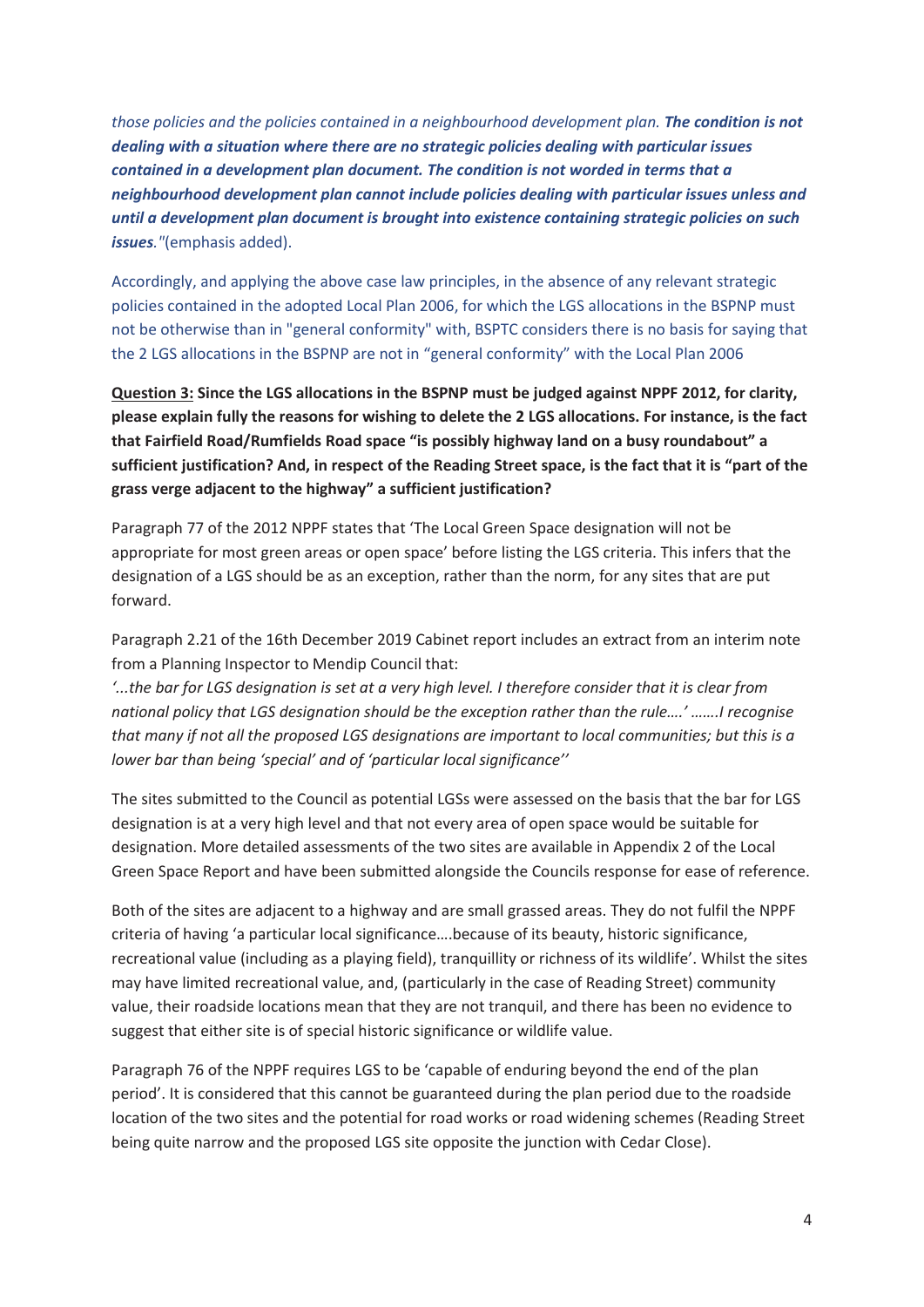Following its assessment of the proposed LGSs put forward for inclusion in the Local Plan, the Council considers that possible highway land on a roundabout, and a grass verge adjacent to a highway do not demonstrate the 'particular local significance' to warrant their 'exceptional' designations as LGSs, and so do not meet the NPPF criteria

The Council carried out a consultation proposing modifications to the BSPNP to delete the two LGSs from September - November 2019. No additional evidence was submitted in response to the consultation to demonstrate how the two LGS proposals meet the NPPF criteria. Responses to the consultation were received from both Historic England and Natural England stating that they had no specific comment to make on the proposed modifications to remove the two sites from LGS designation, which suggests that they do not hold any particular significance in terms of historic significance or richness of wildlife.

In addition to the sites not meeting the LGS criteria in the NPPF, the Reading Street site forms part of a housing allocation (Former Club Union Convalescent Home for 24 dwellings) in the emerging Local Plan. The proposed LGS site is adjacent to the current access to the housing allocation site which lies behind the LGS site. The housing site has previously had planning permission for residential development which has expired. There have been three recent planning applications on the site, all of which have been refused permission. The most recent application was recommended for approval but refused at planning committee and is currently the subject of an appeal.

The planning applications have met with significant public opposition - a 'Club Union Action Group' was set up by Reading Street residents to coordinate a campaign against the proposed development.

Paragraph 76 of the NPPF 2012 states that *'Designating land as Local Green Space should be consistent with the local planning of sustainable development and complement investment in sufficient homes, jobs and other essential services'............and should be capable of enduring beyond the end of the plan period'.* 

The Planning Practice Guidance that accompanies the NPPF states that *'......plans must identify sufficient land in suitable locations to meet identified development needs and the Local Green Space designation should not be used in a way that undermines this aim of plan making', and 'Local Green Space designation will rarely be appropriate where the land has planning permission for development. Exceptions could be where the development would be compatible with the reasons for designation or where planning permission is no longer capable of being implemented'.*

There were around 50 objections to the proposed housing allocation in the Pre-Submission Reg 19 consultation on the Local Plan. Although there is no current planning permission on the site, the Inspectors of the Thanet Local Plan state in their report:

*145. In Broadstairs, land at Reading Street is allocated for 24 dwellings. Although planning applications have been refused for residential development, and subsequent appeals dismissed, in each case the main issues related to matters of design, not the principle of development or the site's accessibility to shops, services and public transport. Located within the Urban Area, the allocation of the site for residential development is justified, as supported by the SA. There is nothing to indicate that a suitable design cannot be achieved over the course of the plan period.*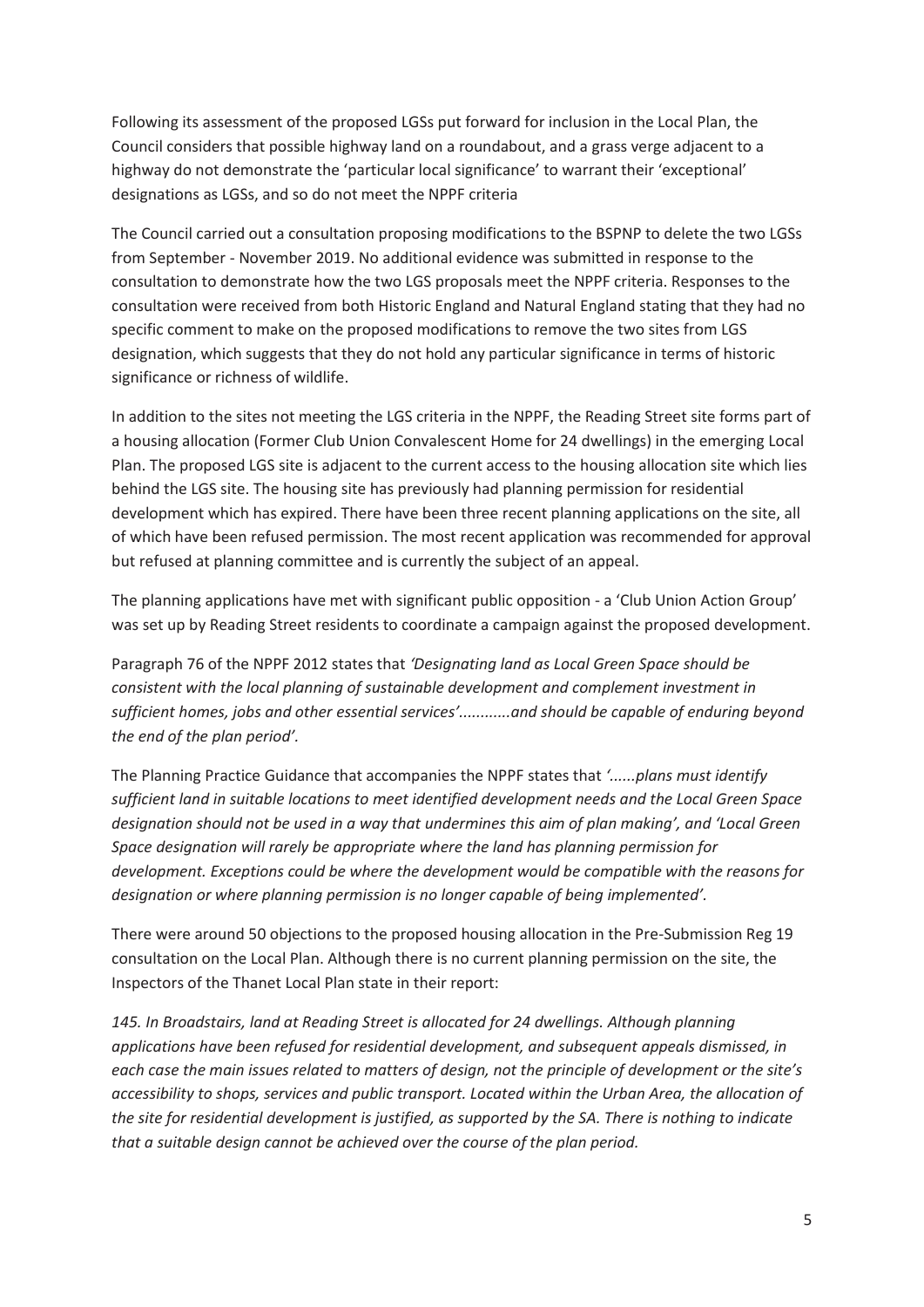#### RESPONSE FROM BSPTC:

BSPTCs position in respect of the inadequacy of TDCs justification for seeking to remove the 2 LGSs from the BSPNP and failure to engage properly or at all with the LGS designation criteria in paragraph 77 of the NPPF (2012) is set out in point 3 of page 2 of its letter to the Examiner of 27 April 2020 and is not repeated here.

In response to TDCs representations above, BSPTC strongly take issue with the inadequacy of TDCs assessment of the 2 LGSs. For example, the Fairfield Road/Rumfields Road LGS is patently not highway space. It is owned by the Riverside Housing Association, and forms part of the estate. This could easily have been established by TDC from a simple Land Registry search. The site has a long history of residents fighting for it to be 'tidied up' and this is raised in Neighbourhood Engagement Meetings at which TDC is always represented (minutes available on request) and there are no Highways plans in KCC to acquire this land to change the junction.

In addition, TDC were unaware of the fact that the Reading Street LGS site was unregistered land as they had wrongly assumed it was owned by KCC. It was BSPTC who pointed this out to TDC that this was not the case. TDCs response (Page 4 para 1) also refers to the LGS in Reading Street being opposite Cedar Close. It isn't as Cedar Close is elsewhere. The nearest junction is Elmwood Close. There is mention that the road is not tranquil, but there is no mention of the fact that the green space adds considerably to the setting of the listed houses and the village setting in the Reading Street Conservation Area.

To be clear, and notwithstanding that it is not relevant to the designation of the 2 LGSs, BSPTC do not object in principle to a proposed Reading Street site's allocation for residential development in the eLP. It is BSPTCs position that this allocation site can be redrawn in such a way that doesn't include the proposed Reading Street LGS on the frontage. The potential for road widening would be subject to negotiation with the landowner. Neither KCC nor TDC own it therefore it is not theirs to bestow on a private commercial developer.

**Question 4: There are 19 LGS designated under Policy SP30 of the eLP, of which 7 have a 'Broadstairs' location. Apart from Kitty's Green, Culmer Amenity Land, and St Peter's Recreation Ground (if that is the same as St Peter's Village Green), I cannot identify which of the LP list of sites are in the NP list of sites. It would be helpful to have these identified for me. It is certainly confusing to have sites identified by different names in different lists, which appears to be the case. I also have difficulty in reconciling the names of the BSPNP areas with some of the sites in the Report on Assessment of Local Green Space Proposals of January 2018. An explanation would be helpful.** 

The Council carried out a 'call for sites' for Local Green Spaces for inclusion in the Local Plan as part of a consultation from 19 January - 17 March 2017. Those sites were assessed as set out in the Local Green Space Proposals of January 2018. The names given to the sites were as they were submitted to the Council. Maps showing the Local Green Spaces submitted to the Council can be found in the Councils assessments of those sites in Appendix 2 to the Local Green Space Report January 2018 (LP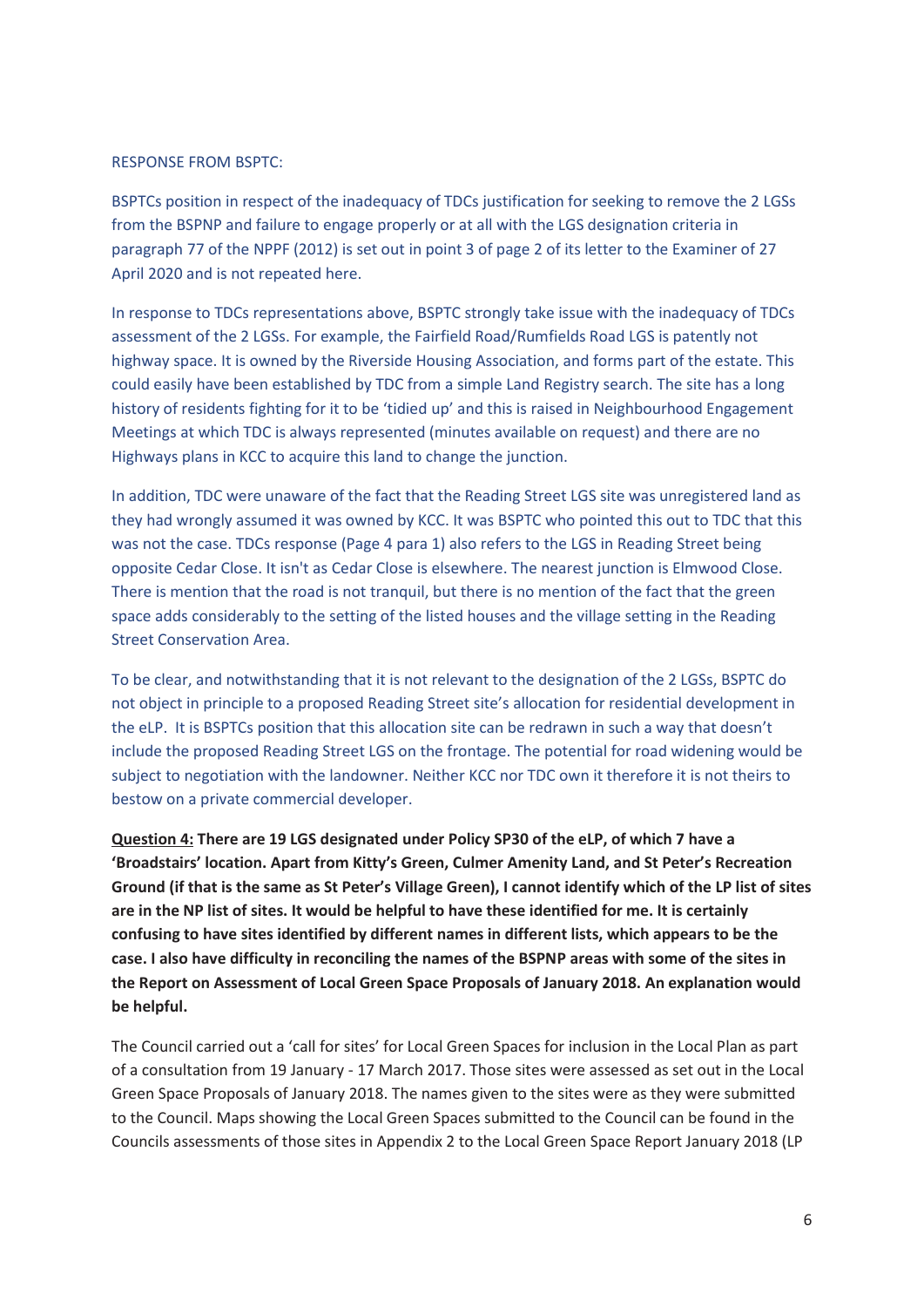Examination document CD5.11) https://www.thanet.gov.uk/wp-content/uploads/2018/08/LGS-fullreport-plus-appendix-2-redu ced-for-web.pdf

Broadstairs Town Council also carried out a 'call for sites' for Local Green Spaces for inclusion in their Neighbourhood Plan. Some of those sites were the same sites that had been submitted to the Council, however the Town Council would have used their own site names for them. All of the sites submitted to Broadstairs Town Council and their assessment of them can be found on their website (Examination background document 10)

https://www.broadstairs.gov.uk/\_UserFiles/Files/NeighbourhoodPlan/Local%20Green%20Spaces%2 0Background%20Document.pdf. of the Local Green Spaces to be included in the draft Neighbourhood Plan are available here:

http://www.broadstairs.gov.uk/Local\_Green\_Spaces\_22125.aspx

*Table* 

RESPONSE FROM BSPTC:

#### No response required.

**Question 5: In any event, the submitted BSPNP allocates 18 sites, of which 2 are objected to by TDC, leaving 16 sites that are not subject to objection. Since the LP allocates 19 LGSs, most of which do not appear to be in the NP area, it seems to be the case that there are LGSs in the BSPNP that have not had the endorsement of the eLP. This seems to go against the contention, set out in paragraph 1.4 of the Cabinet Report, that "Some of the sites now being proposed in the neighbourhood plan were also submitted at this stage, but were not allocated in the Local Plan as they did not meet the designation criteria. It is considered that their allocation in the neighbourhood plan would therefore conflict with the Local Plan LGS allocations as they have already been considered unsuitable for designation." Surely that means that any LGS designated in the NP, that has not been allocated in the eLP, conflicts with that Plan? Is this a lack of consistency, or for a reason?** 

The 'Some of the sites' referred to in paragraph 1.4 of the report may have been better worded had it said 'Two of the sites'.

The Council received the Fairfield/Rumfields Road and Reading Street sites as proposed LGS for allocation in the Local Plan in its consultation in 2017. It assessed those sites and rejected them for inclusion in the Local Plan because it was considered that they did not meet the NPPF criteria. The Reading Street site is also included in part of a housing allocation in the emerging Local Plan.

These two sites had already been assessed and rejected by the Council as being suitable for LGS designation, so their inclusion in the BSPNP would therefore be contrary to the Local Plan.

The Council has not objected to any of the other 16 LGS sites proposed in the BSPNP as they have not previously been put before the Council for consideration, leaving the assessment and consideration of those sites to the Town Council. The Council has only objected to the two LGS sites where there has been a direct conflict in the assessments.

#### RESPONSE FROM BSPTC: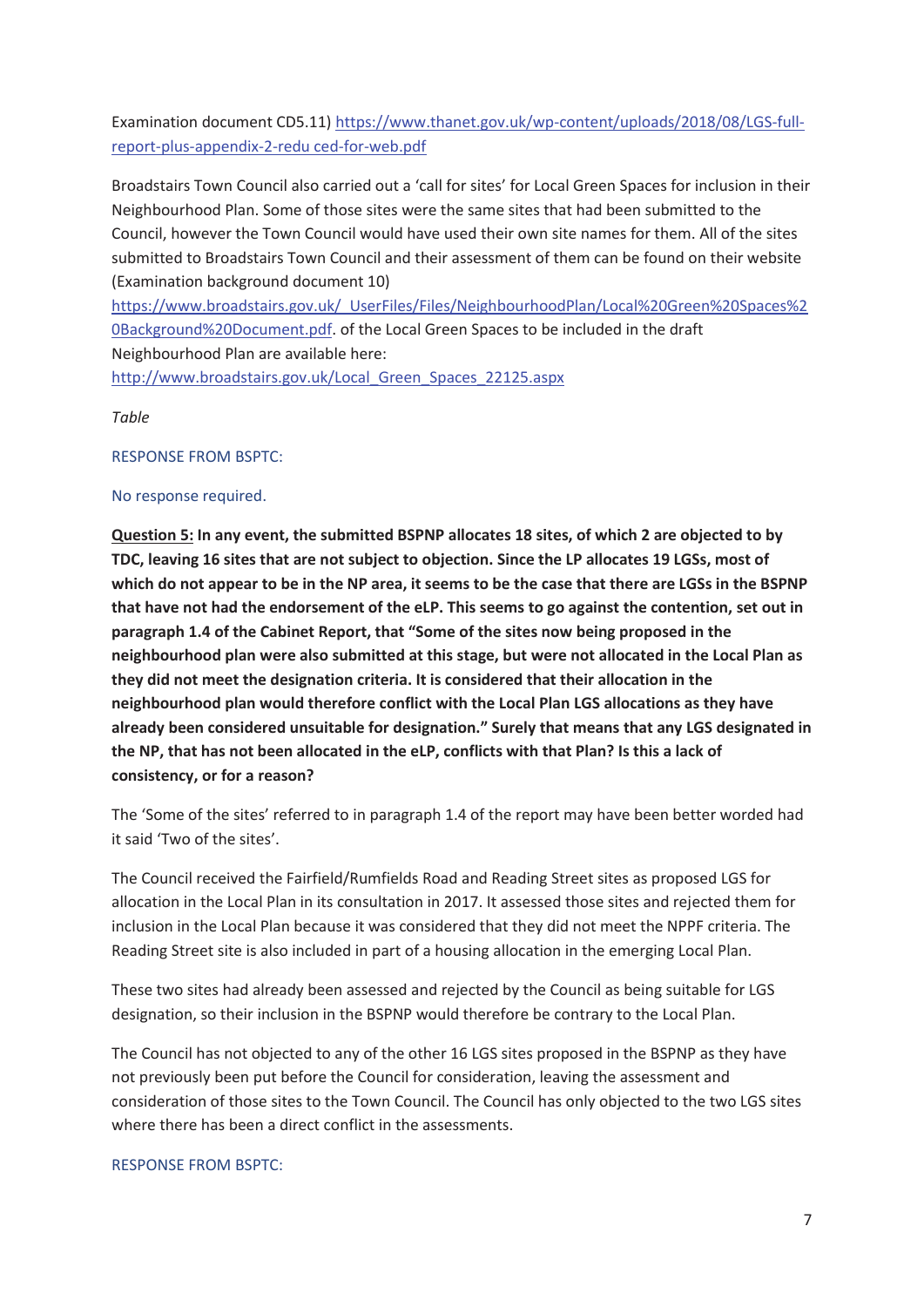TDC had many early opportunities to identify that proposed LGS sites allocated in the NP were potentially not complimentary with the eLP, as BSPTC have openly and transparently engaged with TDC throughout the process. Please find enclosed an email trail that shows how BSPTC have proactively sought to engage with TDC. It should be noted that the two LGSs were not identified by TDC as being not complimentary to the eLP at any of these stages, when TDC had ample opportunity to raise concerns.

**Question 6: Following from this, the Inspectors' report on the eLP deals with LGSs quite briefly. The essential element of their report as far as the choice of LGSs is concerned is in paragraph 329: "Examination Documents CD5.11 and CD5.12 provide the justification for designating areas of Local Green Space. All sites have been assessed against the requirements of the Framework, which requires an element of professional planning judgement. In our view the Council's conclusions on the sites put forward are reasonable and justified." (CD5.11 being the Report on Assessment of Local Green Space Proposals, January 2018, and CD5.12 being Addendum to Report on Assessment of Local Green Space Proposals, August 2018, the latter appearing to refer only to sites in Westgate.) Does this mean that there were no omission LGS sites put forward for the Inspectors' consideration; for instance, in relation to the 2 LGS sites that TDC now seeks to delete from the NP?** 

That is correct. No omission LGS sites were put forward for the Inspectors' consideration.

#### RESPONSE FROM BSPTC:

It should be noted that BSPTC did object to the Main Modifications of the TDC Local Plan in regard to LGS and on the  $27<sup>th</sup>$  January 2019 Comment ID 163:

| <b>Comment ID</b>    | 163                                                                     |
|----------------------|-------------------------------------------------------------------------|
|                      |                                                                         |
| <b>Respondent</b>    | Danielle Dunn - Broadstairs an [View all comments by this               |
|                      | respondent]                                                             |
|                      |                                                                         |
| <b>Response Date</b> | 27 <sup>th</sup> January 2019                                           |
|                      |                                                                         |
| <b>Comment</b>       | Object- the policy should include reference to the possibility of Local |
|                      | Green Spaces being allocated in Neighbourhood Development Plans.        |
|                      |                                                                         |

This was in addition to a comment submitted at Regulation 19 stage which was as follows:

| <b>Document Section</b> | Draft Thanet Local Plan - 2031 - Pre-Submission Publication,<br>Regulation 19 Local Green Space SP30 [View all comments on this<br>section] |
|-------------------------|---------------------------------------------------------------------------------------------------------------------------------------------|
| <b>Comment ID</b>       | 1402                                                                                                                                        |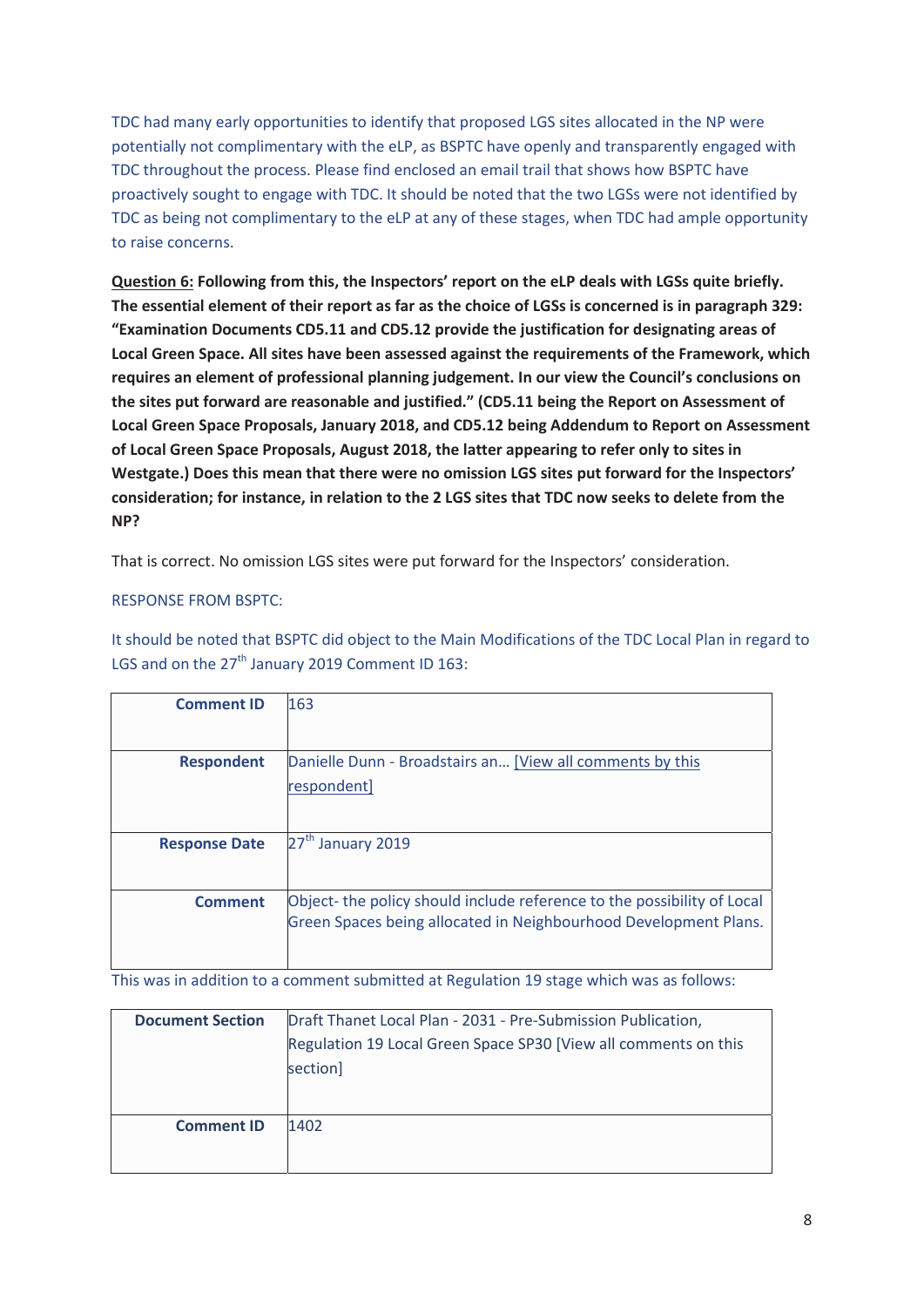| <b>Respondent</b>     | Danielle Dunn - Broadstairs & [View all comments by this |
|-----------------------|----------------------------------------------------------|
|                       | respondent]                                              |
|                       |                                                          |
| <b>Response Date</b>  | 04 Oct 2018                                              |
| <b>Response Type</b>  | <b>SUPPORT</b>                                           |
| What is the nature of | Support                                                  |
| this representation?  |                                                          |
|                       |                                                          |
| <b>Comment</b>        | The Town Council supports Policy SP30. However, the      |
|                       | Neighbourhood Development Plan now allocates policies.   |
|                       |                                                          |

## **Question 7: As a follow-on from Question 6, the LGS Policy (Policy SP30) in the eLP is a strategic policy. Does this mean that a NP cannot designate additional LGSs, because to do so would be designating strategic sites?**

The LGS Policy (SP30) is within the Strategic Policy section of the Local Plan because of the level of protection it gives to sites designated as LGS, as set out in para 78 of the NPPF:

## *78. Local policy for managing development within a Local Green Space should be consistent with policy for Green Belts*

This is clearly a very high level of protection for sites that fall within the remit of Policy SP30, however it does not make those sites Strategic Sites themselves. Policy SP30 sits alongside policy SP29 - Protection of Open Space, which also affords protection to open spaces which are not considered to be Strategic Sites. (The only open spaces that are considered to be Strategic Sites are the Green Wedges which are protected under Policy SP22 - Safeguarding the Identity of Thanet's Settlements).

## RESPONSE FROM BSPTC:

Please see our earlier response https://www.thanet.gov.uk/wpcontent/uploads/2020/05/Broadstairs-and-St-Peters-Town-Council-response-to-Examiners-Questions.pdf

UPDATE 12<sup>th</sup> May 2020:

Finally, BSPTC would like to drawer the Examiners attention to a Planning Court case which was handed down yesterday, 11<sup>th</sup> May 2020, coincidentally on NP's and LGS's ( https://www.bailii.org/ew/cases/EWHC/Admin/2020/1146.html#para88)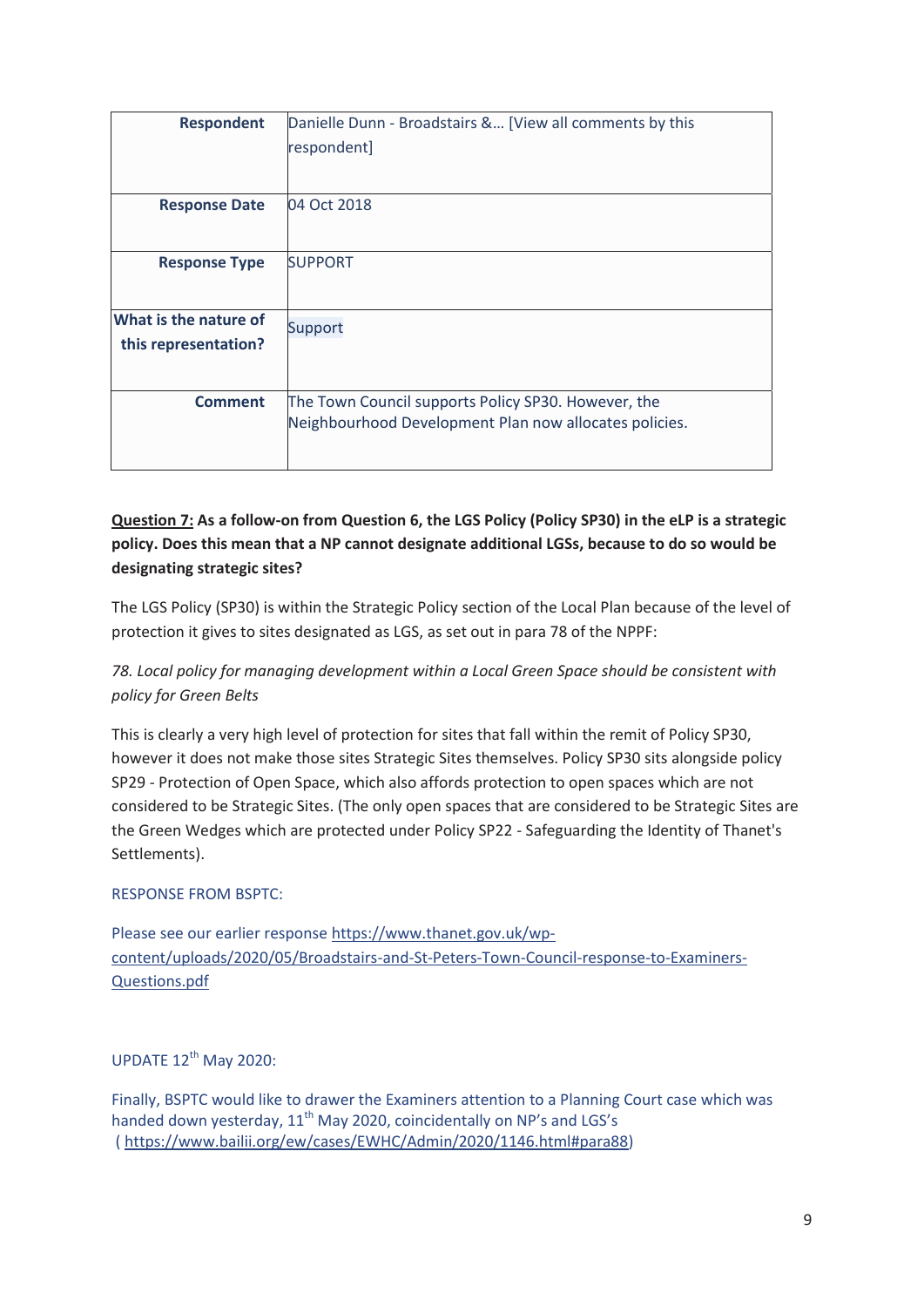It is the Lochailort Investments case. It concerns the Norton St Philip NP and the Mendip Local Plan which were both examined in July 2019, and both tried to designate LGS's - including 10 around Norton St Philip.

This case reiterates the key principles that:

- 1. The issue is whether the NP as a whole complies with the local plan as a whole tension between individual policies isn't a matter for the NP examiner
- 2. The NP process is more limited and less investigative than a local plan examination:
- 3. There's no need for an NP to be "sound" in LP terms.
- 4. The LPA is neither intended nor required to duplicate the detailed examination of the evidence, and the planning merits, which has been undertaken by the Examiner of the NP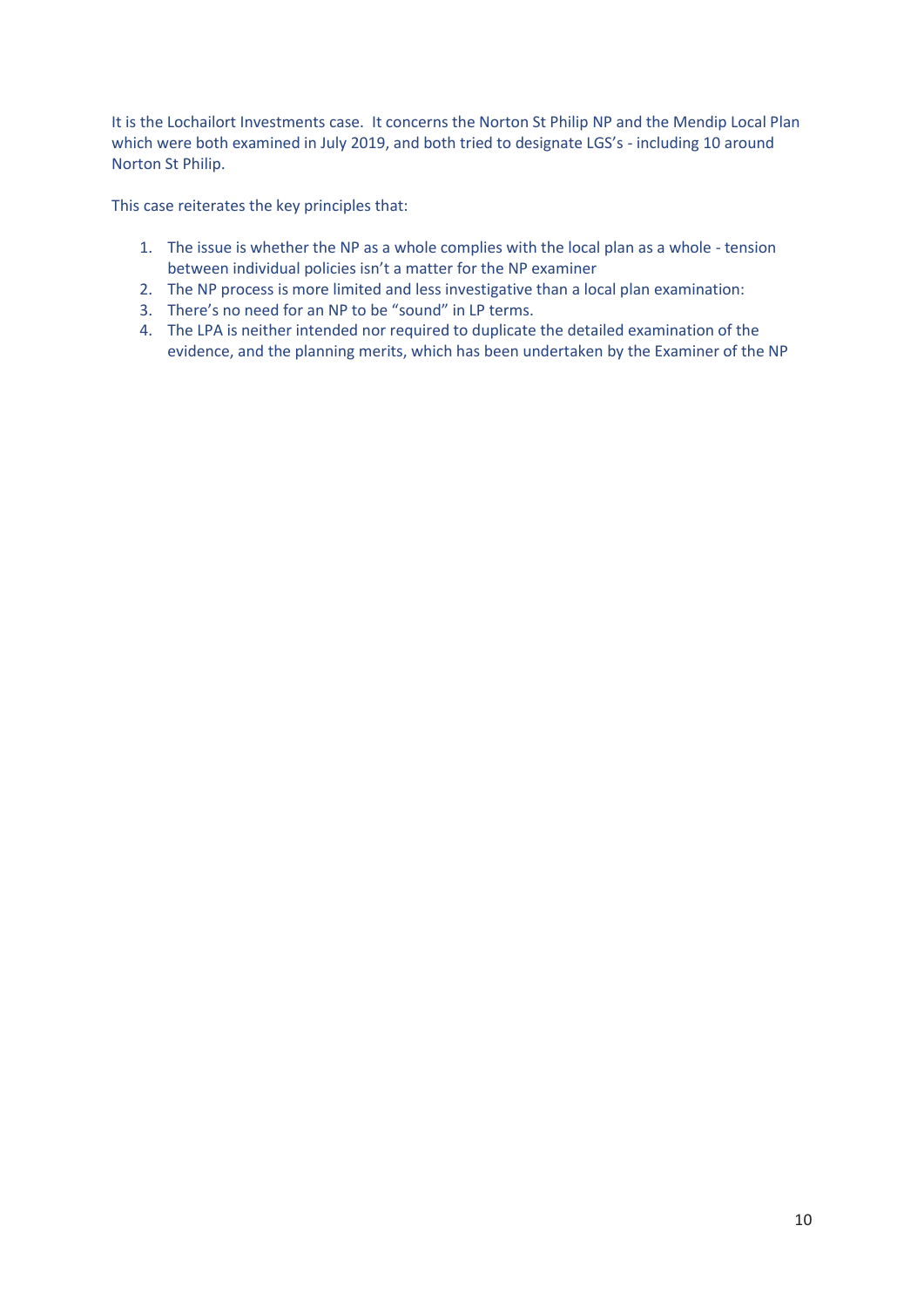#### Re: Broadstairs & St. Peter's Neighbourhood Plan

From: Danielle Dunn Town Clerk <bsptc@broadstairs.gov.uk>

Sent: Mon, 23 Jul, 2018 at 13:22

To: **Adrian Verrall** 

Great, it is in the diary. Kind Regards Danielle Danielle Dunn MRTPI Town Clerk Broadstairs & St. Peter's Town Council Town Clerk's Office, Pierremont Hall, Broadstairs, CT10 1JX 01843 868718 Office Hours 9am-2pm On 23/07/2018 13:14, Adrian Verrall wrote: HI, Danielle Monday 10th would suit me. I could be there by 9-9.30am. Regards. Adrian **Adrian Verrall Strategic Planning Manager** On 23 July 2018 at 10:54, Danielle Dunn Town Clerk <bsptc@broadstairs.gov.uk> wrote: Hi Adrian. Please can we book something in for the week 10th-14th September, I work 9-2pm. It would be great if you could come over to Pierremont Hall and we can discuss everything then. Kind Regards Danielle Danielle Dunn MRTPI Town Clerk Broadstairs & St. Peter's Town Council Town Clerk's Office, Pierremont Hall, Broadstairs, CT10 1JX 01843 868718 Office Hours 9am-2pm On 23/07/2018 08:29, Adrian Verrall wrote: Hi, Danielle Yes, happy to do that. Just let me know when is convenient. We're proposing to publish the draft Local Plan on 23 August, so the lead up to that could be quite busy. Regards. Adrian **Adrian Verrall Strategic Planning Manager** On 20 July 2018 at 13:08. Danielle Dunn Town Clerk <bsptc@broadstairs.gov.uk> wrote: Good morning Adrian, I can confirm that the Regulation 14 Neighbourhood Plan is going to the Council meeting on the 23rd July for approval. If everything goes through, the consultation period will run from the 30th July through to the 17th September. It would have been useful to have disussed this prior, but I realise you have been busy. Maybe we can have a meeting during the consultation period. Kind Regards Danielle Danielle Dunn MRTPI Town Clerk Broadstairs & St. Peter's Town Council Town Clerk's Office, Pierremont Hall, Broadstairs, CT10 1JX 01843 868718 Office Hours 9am-2pm On 20/07/2018 08:49, Adrian Verrall wrote: Hello, Danielle Apologies, I had not picked this up, having been quite busy with the Local Plan.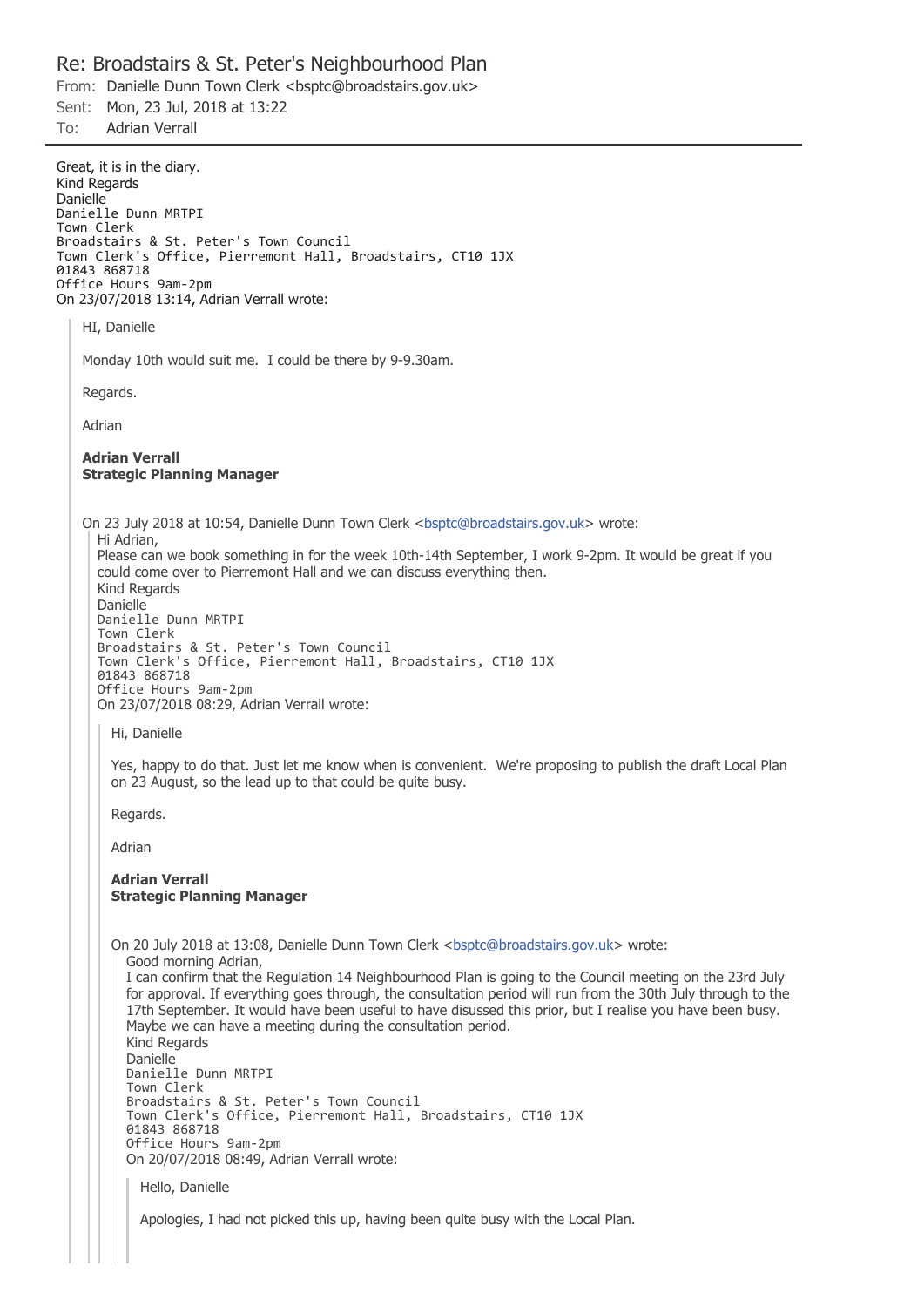We are happy to have a quick look at it, but bearing in mind your timetable, perhaps we could discuss with you any comments we have during the consultation period.

Hope this helps.

Regards.

Adrian

#### **Adrian Verrall Strategic Planning Manager**

On 15 June 2018 at 10:42, Danielle Dunn Town Clerk <br/> <br/> <br/>Sbroadstairs.gov.uk> wrote: Dear Adrian

I hope you are well? This email is to inform you that we are working on the very final stages of our Draft Regulation 14 Neighbourhood Plan and if all goes to plan I will be taking it to our 23rd July Council meeting for approval so that it can go out for 6 weeks public consultation.

The link below shows the emerging final draft, where the policies are missing I am just finalising the evidence base to support these.

However, I can tell you that the shopping frontage policy will be based on your TDC policy, but we have just extended the frontages slightly. Work has been done on this I just need to produce the map.

We will be allocating Local Green Spaces, we are just surveying all the gren spaces at the moment.

I am just making the Views and Vistas map.

The Seafront Character Zones policy is still in progress, but is being worked on by a consultant.

https://docs.google.com/document/d/1Az 4eIGhL\_NJ1qL0i1Jneq8qAPrwWqREhZ24bC54rN0/edit?  $usp = sharing$ 

Please let me know if you have any comments or suggetions.

Kind Regards

Danielle

Danielle Dunn MRTPI **Town Clerk** Broadstairs & St. Peter's Town Council Town Clerk's Office, Pierremont Hall, Broadstairs, CT10 1JX 01843 868718 Office Hours 9am-2pm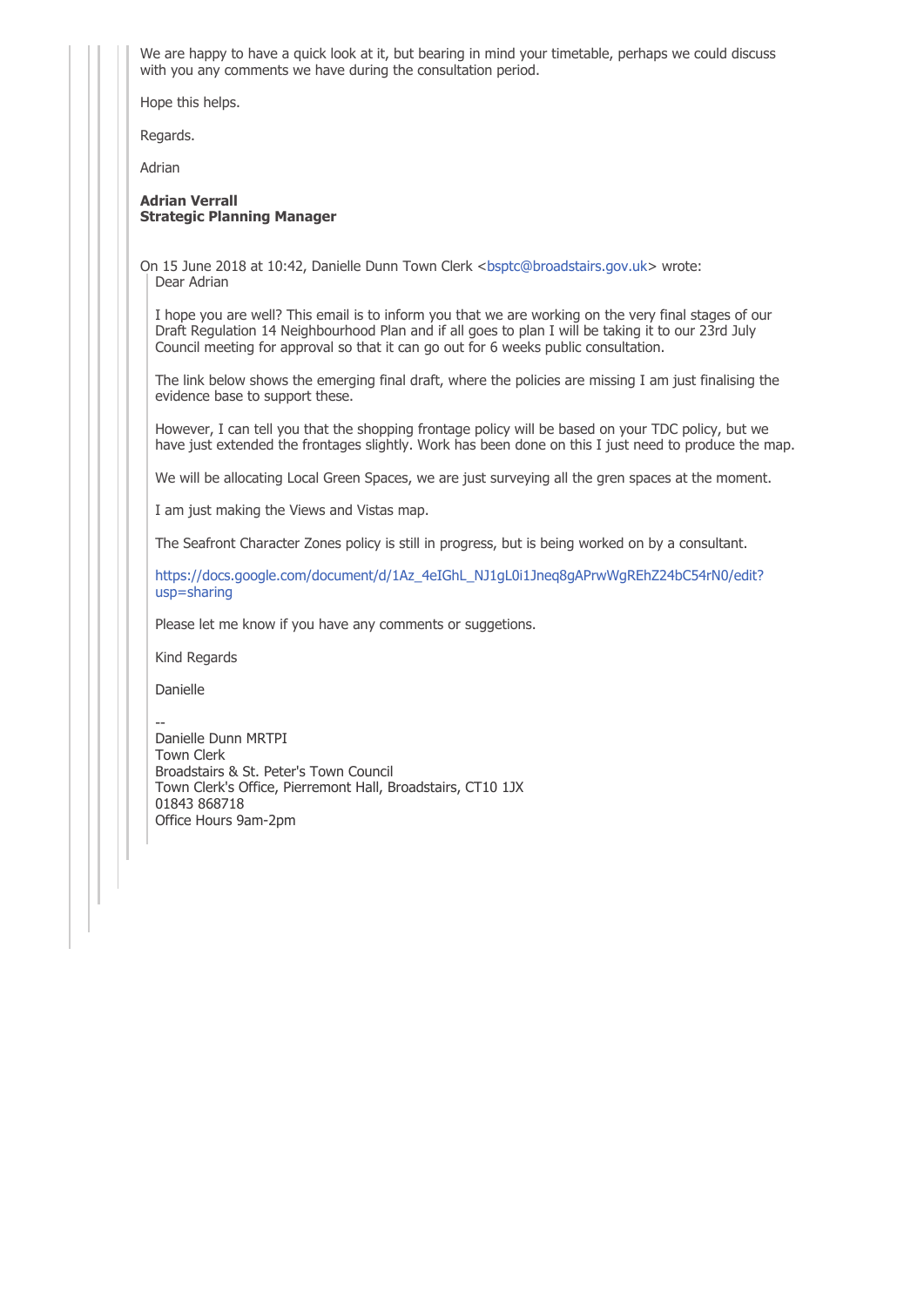## **Thanet District Council response**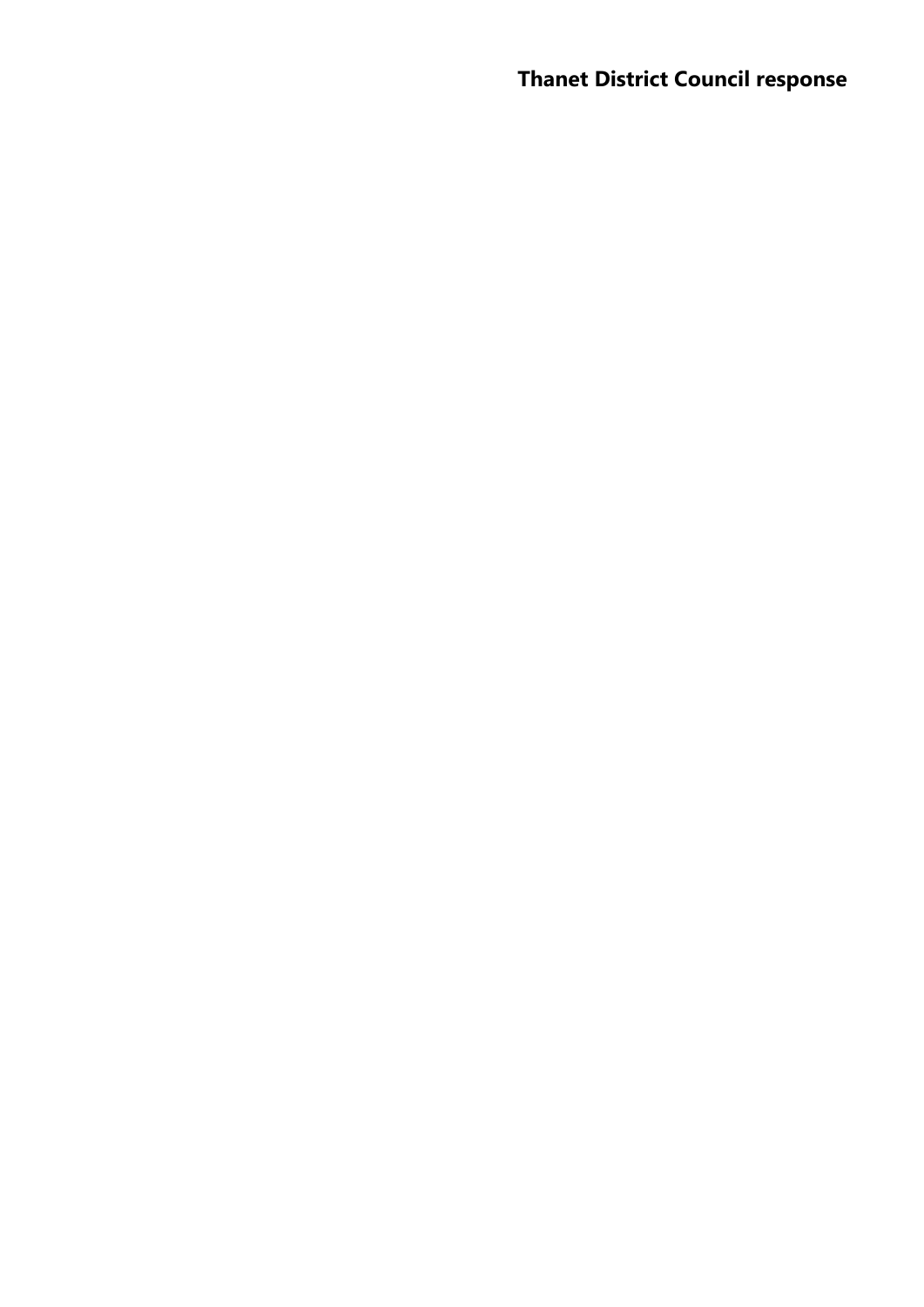**Thanet District Council Response to comments submitted on behalf of Broadstairs & St Peter's Town Council (BSPTC comments shown in bold): Broadstairs & St Peter's Neighbourhood Plan- Additional partial re-examination of policy BSP5: Designation of Local Green Spaces** 

**As requested, please find attached the legal advice note ('Note') of 31 July 2019 which concerns TDCs refusal to put the independently assessed BSPNP to referendum. We can confirm that the Town Council are agreeable to sharing the Note with Mr Kemmann-Lane.** 

- 1) (This also responds to paragraph 4.9 of the legal advice 'Note'). The Cabinet Report of 25th July 2019 was not asking Members to decide whether or not the NP should proceed to referendum. For the reasons set out in the report, Members were recommended to issue the Decision Statement to refuse to progress the Plan to referendum on the basis that the NP did not meet the basic conditions, and propose modifications be made to the NP so that it would meet the Basic Conditions. Had Members not agreed to the recommendations, the plan would have progressed to referendum.
- 2) The report to Cabinet in December published the Examiners Recommendations and Modifications and recommended to Members that, following the re-examination of the two LGS sites for which the Town Council has a contrary assessment as to their suitability for designation, the BSPNP be progressed to referendum.
- 3) The latest advice from MHCLG following the Covid 19 situation is that NP referendums cannot take place until May next year. The Council is investigating the possibility of the referendum for the BSPNP to be carried out simultaneously with the postponed Police and Crime Commissioners elections which should have taken place this year.

**In addition to the matters set out in the attached Note and by way of an update, the Town Council would make the following additional comments:** 

**1. The Town Council's engagement in the partial re-examination of the BSPNP and, specifically the response to Question 8, should not be taken or construed as any acknowledgment or acceptance on its part that a partial re-examination of the BSPNP is legally necessary or justified.**

**2. Indeed, for the detailed reasons set out in the Note, the Town Council considers that TDCs decision to partially re-examine the BSPNP is legally flawed and wholly unnecessary in circumstances when the BSPNP has already been independently assessed as according with the 'basic conditions' in paragraph 8(2) of Schedule 4B of the Town and Country Planning Act 1990 ('TCPA 1990') and the other relevant requirements and, therefore, TDC are under a legal duty pursuant to paragraph 12(4) of Schedule 4B TCPA 1990 to put the BSPNP to referendum.**

<sup>1)</sup> The Council has a duty to ensure the NP meets the Basic Conditions - as set out in the July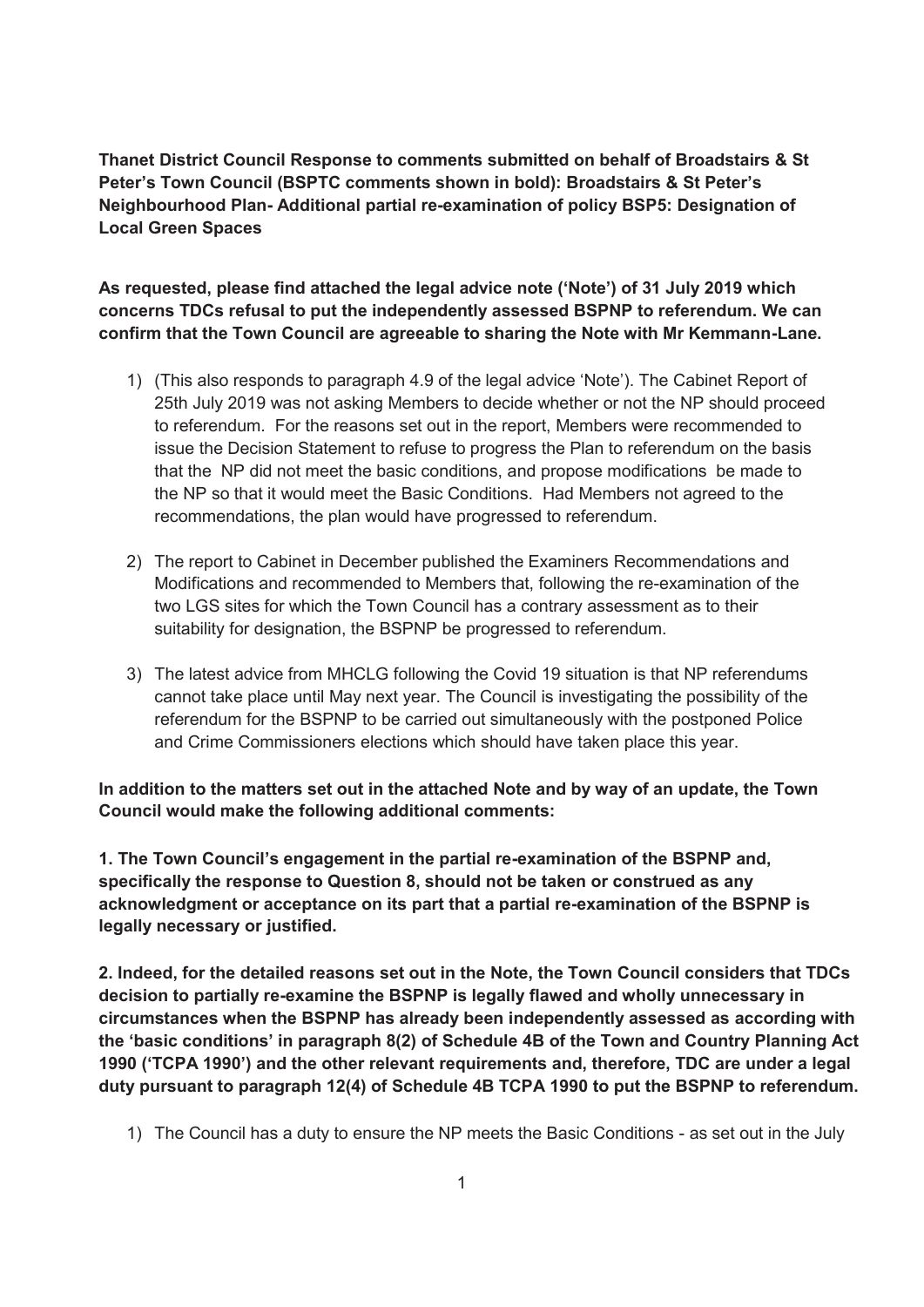Cabinet Report - 2.5 *It is at this point in the process (and the first formal point in the process) that the Council must come to a formal view about whether the draft neighbourhood plan meets the basic conditions. Regulation 18 of the Neighbourhood Planning Regulations 2012 (as amended), and Schedule 4B of the Town and Country Planning Act 1990 require the local authority to propose any necessary modifications to a neighbourhood plan in order that it can meet the Basic Conditions*.

- 2) Although the BSPNP has been independently assessed, the Council is of the view (based on its own assessment) that the two sites subject of this Examination do not meet the LGS Criteria set out in the NPPF 2012. Rather than proceed to a referendum with modifications (pursuant to TCPA Schedule 4B para.12), the Council has taken a course of action that is fair to all in re-consulting and asking the Examiner to consider the appropriateness of the two allocations again.
- 3) Of direct concern are the reasons for his recommendations (confined to the single paragraph) in relation to the proposed LGSs:

*"Policy BSP5 (Designation of Local Green Spaces (LGS)) – this policy proposes the designation of 18 Local Green Spaces, which are listed at Appendix 2 to the Plan each with their address, postcode and/or grid reference and description. A Local Green Space background document (July 2018) sets out the methodology for the selection of the proposed Local Green Spaces, and I am satisfied that a rigorous approach has been taken in accordance with the principles outlined in Section 8 of the NPPF and the PPG6. I am also satisfied that each of the proposed sites meets the specific criteria set out in paragraph 77 of the NPPF for designation as a Local Green Space. However, I do consider that a map showing the location of the 18 Local Green Spaces is necessary within the Plan, acknowledging that detailed mapping of each site is available on the Town Council's web-site. I therefore recommend that a new map be included within the main body of the Plan alongside Policy BSP5 showing the location of the 18*  Local Green Spaces, and that this map be also referenced within the text of the *policy. Accordingly, I recommend proposed modification PM6 to address this matter.*"

4) The Examiner stated that he was satisfied that a rigorous approach had been taken in accordance with s.8 NPPF 2012 and the NPPG and relies for that on the July 2018 background document. This document can be described at best as cursory and descriptive, but it is not analytical and does not seek to apply the appropriate criteria through individual assessment. It is also, erroneously, based on the criteria contained in the 2019 NPPF which differs in one significant respect from the 2012 NPPF which contains the phrase "*The Local Green Space designation will not be appropriate for most green areas or open space*" [para.77]. Although the Examiner states that he is satisfied that each of the proposed sites meets the specific criteria set out in para. 77 there is no reasoning to disclose his independent means of assessment against the relevant criteria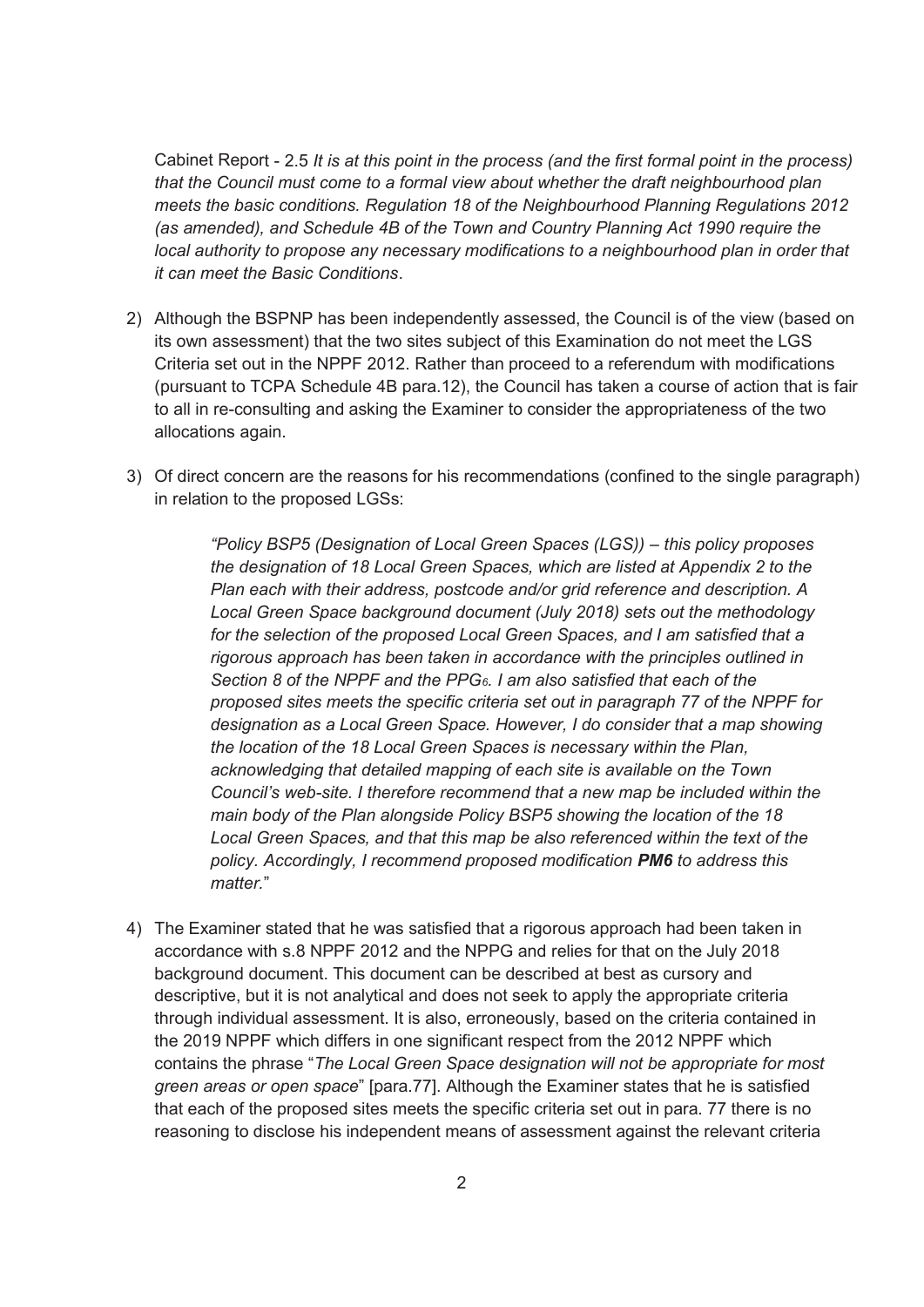and its outcome. Whilst it is accepted that Examiners should be assumed to have the relevant knowledge and background to enable them to make informed judgments without the necessity to give detailed reasoning, the Council cannot identify any analysis in relation to the two sites, either in the background documents or the Examiner's report, how or why the sites meet the necessary threshold and criteria. Moreover, there is nothing in the examiner's Report to indicate that he visited the proposed LGS sites in order to inform his opinion.

5) In a recent High Court Judgement– Lochailort Investments Limited and Mendip District Council/Norton St Philip Parish Council which concerned LGSs proposed in a Neighbourhood Plan, the Judge (Mrs Justice Lang DBE) observes:

> *138. Although the Examiner did not hold a hearing, in accordance with standard practice, she did conduct a site visit during which she saw each proposed LGS*.

*142. I am satisfied that, as an experienced Examiner, she was familiar with the Framework, and that she had regard to paragraphs 99 to 100 for the purposes of her assessment. They could not be easily missed as they were also set out in the NSP NP and referred to in the Defendant's background paper.*

6) In para 153 of the Judgement, the Judge includes the following quote from the Examiners Report (p22 of the Norton St Philip Neighbourhood Development Plan 2019 – 2029 – Independent Examiner's Report):

> *Turning now to whether all the proposed LGSs are demonstrably special and hold a particular local significance, I consider that in each case, this has been demonstrated satisfactorily. I have based my assessment on the criteria in the NPPF rather than in the background paper prepared for LP11. It should also be noted that beauty, historic significance, recreational value, tranquillity or wildlife given in the NPPF are examples of what might make a green area demonstrably special to a local community and of particular local significance and is not, on my reading, an exhaustive list.*

7) In paragraph 155 of the Judgement, the Judge highlights the following '....... *it should be noted that the Examiner expressly based her assessment on the Framework criteria, not the expanded criteria in the Defendant's background paper*' and concludes that:

> *157. In my judgment, the Examiner had proper regard to the Framework and PPG, and there was sufficiently robust evidence upon which she could legitimately exercise her judgment that Basic Condition (a) was met in respect of the designations of LGS7 and LGS8 in Policy 5 of the NSP NP.*

And again stresses the thoroughness of the Examiners assessments:

*159… ix) In light of the above, I am not persuaded that the well-evidenced assessments carried out by the Examiner, who considered NSP in depth and had the benefit of viewing each proposed designation, have been invalidated by the LPP2 Inspector's general critique.*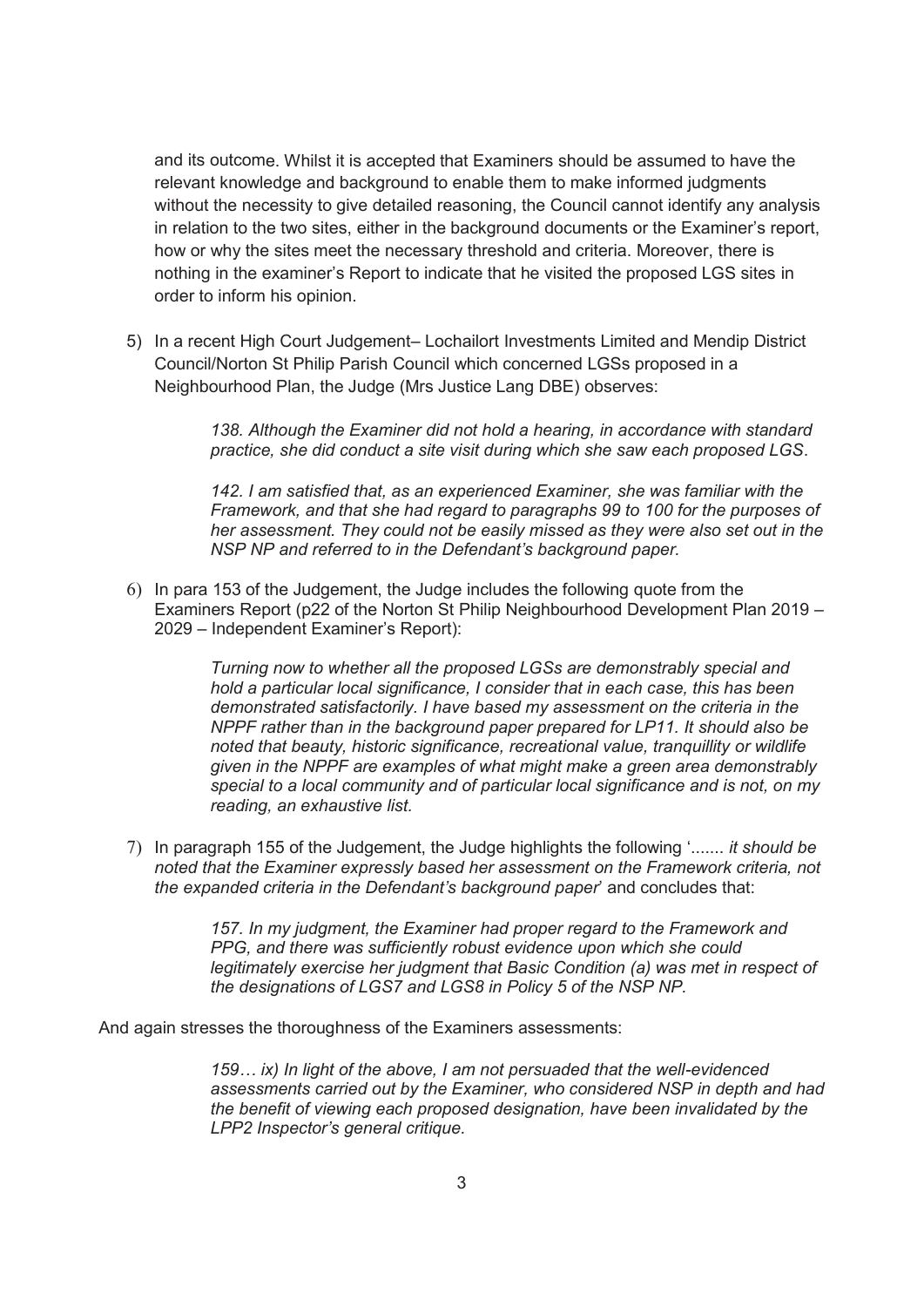*x) In support of that conclusion, I reiterate that the Examiner stated that she based her assessment on the criteria in the Framework rather than the criteria in the background paper prepared for LPP2.*

8) The Norton St Philip Neighbourhood Plan proposed 10 sites as LGSs. In her report regarding the LGSs, the Examiner states '*I saw all the proposed areas on my site visit. Taking each in turn:……'* (p20). She then lists each of the sites along with her commentary, and for some referring to her site visits - for example:

Site 004 (p20) - *I saw at my visit that although the character of the garden areas differs from the other land in that it is more domestic in nature whereas the remainder of the land has a more rural feel to it along Norton Brook, there is a cohesion to the area. I found it to be a tranquil and peaceful area with views of the Church,*  Site 007 (p21) *I saw that the land includes balancing and drainage ponds and is used for recreation and in particular its footpaths* and site 009 (p21) *At the time of my visit, it was also well used by those enjoying its* 

- 9) The Council is of the view that the assessments carried out by the Examiner of the Norton St Philip NP are indicative of the level of assessment that should have been carried out for the proposed LGS sites in the draft Broadstairs & St Peter's NP.
- 10) In relation specifically to the Reading Street site, the Council is also concerned that the Examiner may have overlooked the residential allocation in the eLP, part of which includes the Reading Street site, and, as mentioned previously, the Inspectors of the Thanet Local Plan found the allocation to be sound. The Examiner did not appear to consider the Local Green Spaces proposed by the Town Council and their compatibility with allocations in the Local Plan, according to his Preliminary Question below (the LGS Policy is BSP5):

#### **Examiners Preliminary Questions:**

*attributes.*

*Question 1: Re. Paragraph 8.1.1 (Housing) This paragraph states, inter alia, that "To ensure a fair and open approach to housing provision in the Neighbourhood Area, this NDP supports housing provision being planned and delivered at the district Local Plan level through allocation of suitable sites and "windfall" housing development policies". The Plan contains no further information relating to planned residential developments up to 2031. In the context of the emerging Thanet Local Plan 2031, I shall need further information on the prospective Local Plan housing site allocations that fall within, or within close proximity to, the designated Neighbourhood Plan Area. I shall require this information in order to be able to assess whether a number of policies in the Plan, including Policies BSP1, BSP2, BSP4, BSP7 and BSP8, are consistent and compatible with any prospective residential developments that may be planned. I therefore invite the District Council and the Qualifying Body to provide me with a Note setting out the*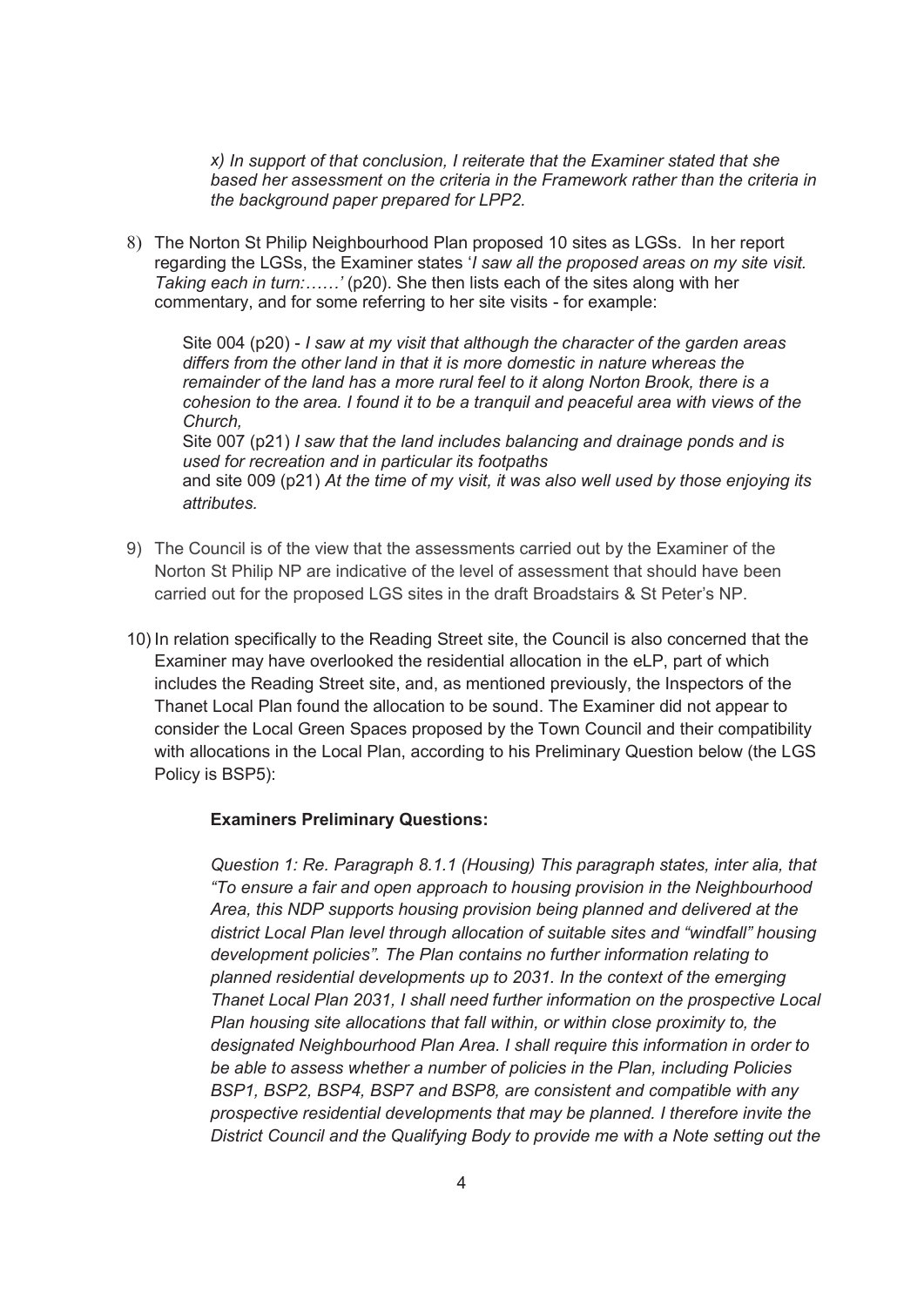*presently identified prospective Local Plan Housing Site allocations within the Neighbourhood Plan area and within close proximity to it. I also request a Map at an appropriate scale identifying the allocation site boundaries.* 

11) His omission of BSP5 in the list of NP policies he listed to assess their compatibility suggests that LGS sites were not assessed against housing sites. Whist we accept that a NP need only be in general conformity with the relevant local plan and that there is no statutory requirement that it be in conformity with the eLP, the omission is, nonetheless, inconsistent with his stated requirement to assess compatibility and consistency of the NP with proposed housing allocations.

**3. While the Town Council consider, for the reasons set out in the Note (see paragraph 6.1-6.6 the), that the post- examination consultation exercise on the BSPNP was legally unjustified, the Town Council note that the consultation responses received were overwhelmingly opposed (84 of 94 responses) to TDCs proposed removal of the 2 LGSs with consultee's responses consistently reiterating, among other things, the particular local significance and special nature of the 2 LGSs which are key criteria in paragraph 77 of the National Planning Policy Framework ('NPPF') 2012 for the designation of LGSs.**

**For reasons unclear, TDC seem to have disregarded the overwhelming weight of the consultation responses and are continuing to press ahead with their misconceived attempt to remove the 2 LGSs from the BSPNP which, as the original Independent Examiner rightly considered, met all the relevant tests in the policy framework for designation as LGSs. Mr Kemmann-Lane will find a link below to the consultation responses received by TDC** 

**(https://consult.thanet.gov.uk/consult.ti/BSPNPMODS/consultationHome).** 

1) The Council acknowledges the responses to the consultation (as set out in the December committee report). No new evidence was presented as a result of the consultation to lead the Council to alter its conclusion that the sites do not qualify for LGS status.

**It is no answer by TDC to say that no new evidence was submitted in the consultation responses that the 2 LGSs meet the designation criteria. There was no requirement for the Town Council and/or consultees to provide any such new evidence in the post examination consultation, the matter having been already assessed by the Town Council in its LGS assessment and independently examined by the original Examiner. If notwithstanding the evidence base and original Independent Examiner's recommendation, TDC consider that the 2 LGSs do not meet the LGS designation criteria in the NPPF 2012 and should be removed from the BSPNP then it is surely for TDC and not the Town Council/ consultees to justify this position.** 

1) The Councils assessment of the two sites concluded that they do not meet the criteria in the NPPF so shouldn't be allocated as LGSs. The consultation was an opportunity for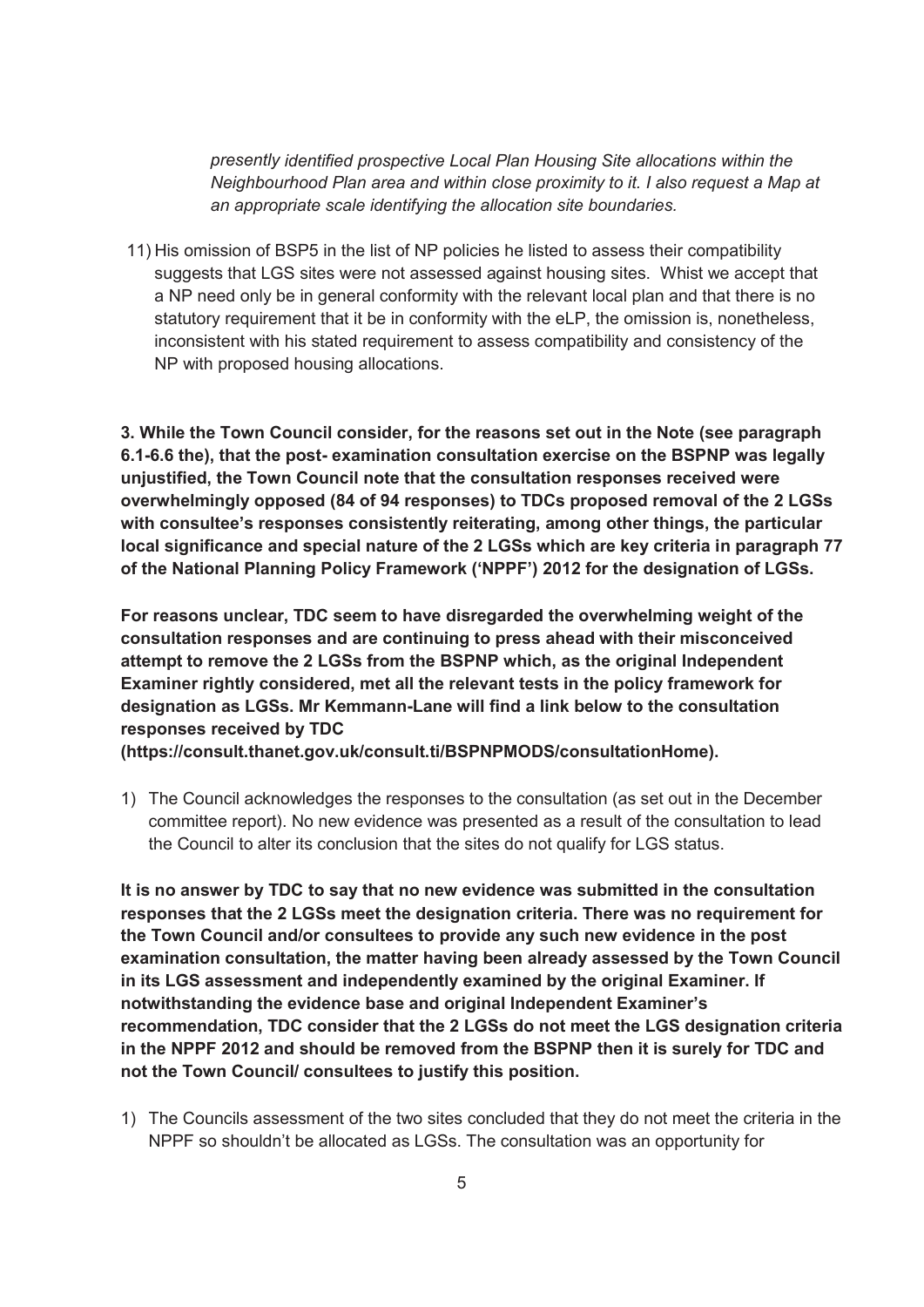comments to be made to demonstrate how the sites do meet the NPPF criteria. Of the comments received, 14 objections referred specifically to the planning application that was current at the time (others referred to proposed development but did not make specific reference to the planning application) which suggests that the LGS allocation may be seen by some objectors as means of preventing development.

**The only purported justification that has been provided to date by TDC for the proposed modifications is that Fairfield Road/Rumfields Road LGS "is possibly highway land on a busy roundabout" and the Reading Street LGS is "part of the grass verge adjacent to the highway". Such scant reasoning is insufficient justification for TDCs approach (contrary to the original Independent Examiner's recommendation) and, in particular, in no way address the specific designation criteria in paragraph 77 of NPPF 2012.** 

1) This has been addressed to some degree in our previous response.

However it should be noted that there has been no justification to suggest why the two sites should be allocated as LGS. The assessment by BSPTC simply states that Fairfields Road/Rumfields Road is '*In a residential area, situated next to a roundabout opposite a primary school' and is a 'semi natural green space edged with trees*'. The assessment states that the Reading Street site is '*located in the heart of the historic village of Reading Stree*t' and '*is a small corner grassed area opposite Kitty's Green, with two small raised flower beds and two benches*'. These assessments do not address or meet the specific designation criteria in paragraph 77 of the NPPF 2012. Appendix 2 to the Town Councils background document on Local Green Spaces includes the LGS assessment summaries carried out by the District Council for LGSs proposed in the eLP process, including the two sites and accompanying summaries that they do not meet the NPPF criteria. Although the Town Council was aware of our assessments and conclusions, their assessment did not provide the justification to demonstrate that the two sites do meet the NPPF criteria.

2) The Town Council received the following objection to their LGS designations to their Regulation 14 Consultation (the responses are available on the Town Councils website https://www.broadstairs.gov.uk/\_UserFiles/Files/NeighbourhoodPlan/Response%20to%20R epresentations%20Received%20on%20Reg14.pdf):

*'The document does not seem to detail any requirement for quality of the landscape value for a site. The list does not include parks and open spaces and many of those listed were the result of planning requirements. Some were what used to be termed as 'bits left over after planning' of which the Fairfields Road/Rumfields Road area is a good example. Owned by the Housing Association which owns the adjacent properties it is I believe commonly regarded as an eyesore and although may have wildlife value is not maintained to any standard. You also list Salts Drive open space which is I feel largely unknown to many people and I suspect hardly ever used by anyone. Is it worth retaining such areas and requiring them to be maintained when they are so hidden. Surely in these financially difficult times it would be better to have flexibility where such areas*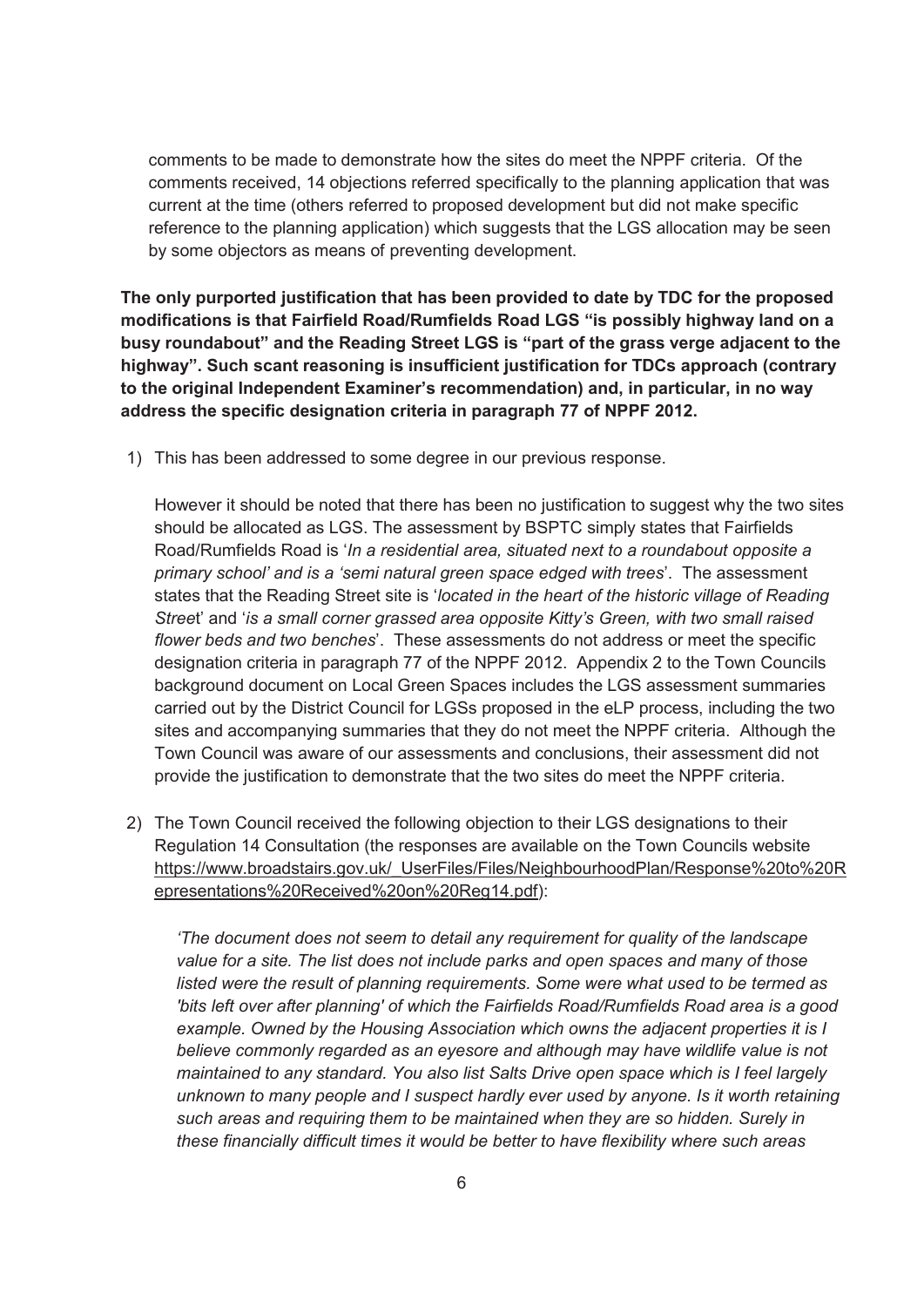*could be used for other purposes and the ongoing revenue maintenance costs put to more prominent sites'.*

The Town Council disagreed with this comment and proposed that no changes be made to their LGS designations.

- 3) The Council provided informal comments to the Town Council prior to the Regulation 16 consultation in an email dated 27th September 2018. This included concern that not all of the sites proposed as LGS met with the NPPF criteria. Again, no changes were made to the LGS designations as a result of this comment.
- 4) Concerns raised about the LGS allocations have not been addressed or additional justification provided to demonstrate how the two sites meet the criteria in the NPPF.

**4. Having considered TDCs Cabinet report of 16 December 2019, it is also no answer for TDC failing to meet its legal duty in paragraph 12(4) of Schedule 4B TCPA 1990 to put the BSPNP to referendum, that such a decision might be subject to a theoretical judicial review action by the disgruntled proposed residential developer of the Reading Street LGS site. The fact that such a decision is theoretically capable of being judicially reviewed does not, in any way, mean that any such speculative legal action would be brought let alone be successful and should not prevent TDC from meeting its legal obligations under the statutory scheme for neighbourhood plans.**

- 1) The Committee report explains the reasons for the conclusion that the sites do not meet the LGS criteria.
- 2) However, it is the duty of officers to advise Members as to possible risks to their decision-making.

**5. As Mr Kemmann-Lane queries in his 7 questions to TDC, TDC continue to labour under the misapprehension:**

**a. That the re-examination of policy BSP5 is to be examined under the revised NPPF whereas, (pursuant to transitional arrangements in footnote 69 to paragraph 214 of the revised NPPF) it is to be assessed against the policies in the original NPPF (2012) which, as Mr Kemmann-Lane notes, makes no reference to emerging local plan policies;**

Already addressed in our previous response

**b. That there is a requirement for the BSPNP to be in 'general conformity' with the strategic policies in the emerging TDC local plan which is directly contrary to**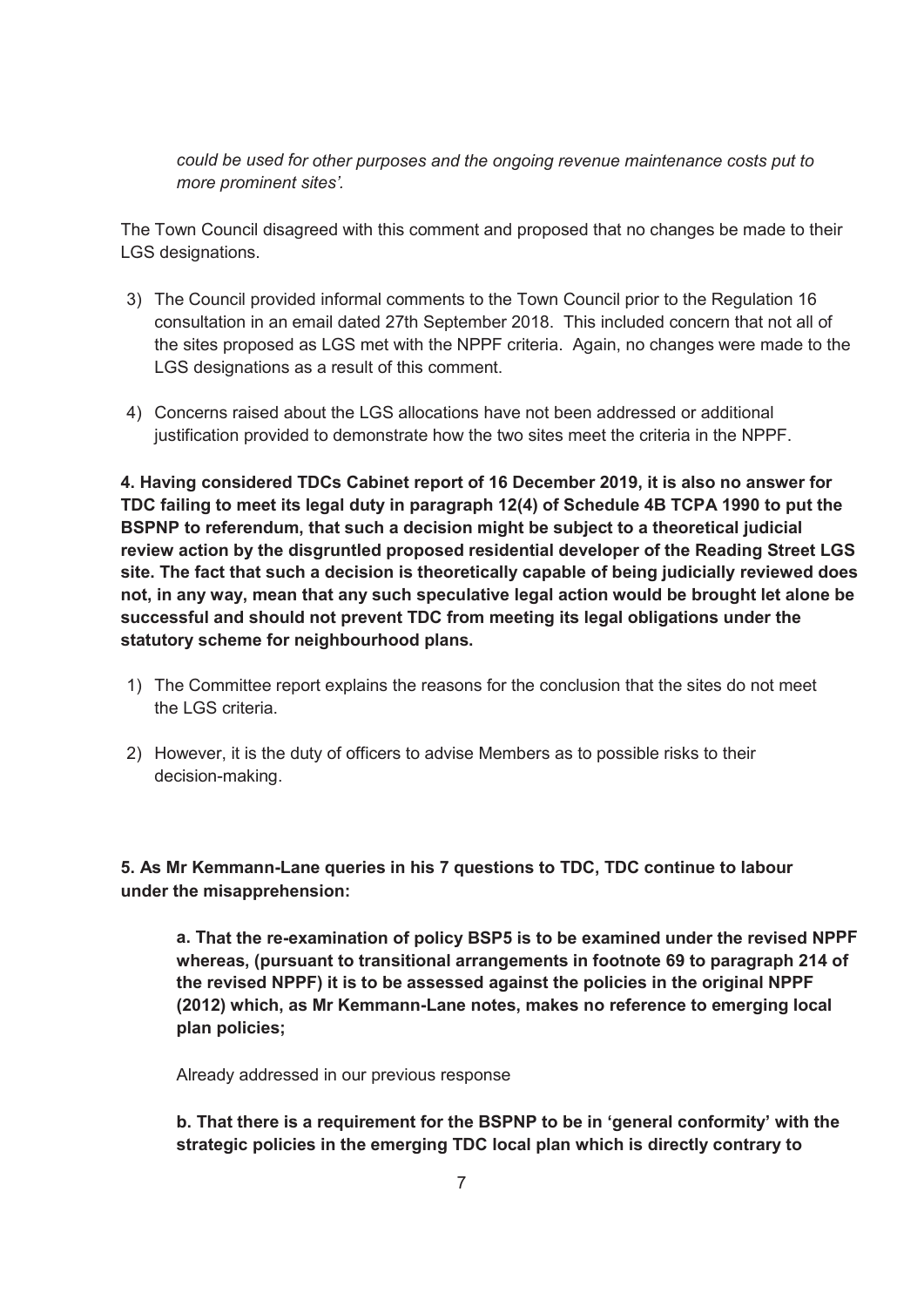**paragraph 8(2) of Schedule 4B TCPA 1990 and relevant case law (see para 3.4 of the Note). The statutory scheme and relevant case law are clear that it is general conformity with the adopted local plan (i.e. Thanet Local Plan 2006) which is the relevant test. As Mr Kemmann-Lane notes. there is, in fact, no LGS policy in the adopted local plan (strategic or otherwise). In the absence of any such relevant LGS LP policy, the Town Council fail to understand how it is considered by TDC that the 2 LGSs that they are opposed to are not in conformity with the Thanet Local Plan 2006;** 

Already addressed in our previous response

**6. The Town Council agree with Mr Kemmann-Lane's observation as to the seemingly inconsistent approach that TDC are taking to the proposed designation of the 18 LGSs in the BSPNP. In respect of the 2 opposed LGSs in the BSPNP, TDC assert that their removal is justified as they are not allocated in the emerging local plan and therefore conflict with the emerging local plan LGS allocations and yet, as Mr Kemmann-Lane notes, other unopposed LGS allocations in the BSPNP are also not allocated in the emerging local plan and yet are not opposed by TDC;** 

Already addressed in our previous response

**7. Mr Kemmann-Lane should be aware that the Town Council have made a request to the Secretary of State for Housing Communities and Local Government ('SSHCLG') on 11th September 2019 asking (for the reasons set out in the Note) for the SSHCLG to intervene and direct TDC to make arrangements forthwith for a referendum to be held on the postexamination BSPNP pursuant to paragraph 13B of Schedule 4b of the TCPA 1990.** 

- 1) The Council accepts that the Town Council have requested intervention from the Secretary of State on the grounds of all three criteria (as set out in the Note). A point of note on criteria a) - where the LPA has failed to take a decision to send a NP to referendum within 5 weeks of receipt of the examiner's report. The Council received the Examiners Report on 14th June. The June Cabinet meeting was on the 13th June. The earliest possible Cabinet the Report could be taken to was the 25th July.
- 2) The Town Council also requested that the Secretary of State placed a holding direction on the determination of the planning application, which, at that time, was still pending decision. A direction was not issued and the Council was able to determine the application.

**On 16 April 2020, MHCLG provided an update on the Town Council's intervention request. MHCLG confirmed that the SSHCLG was continuing to closely monitor developments with the BSPNP. MHCLG advised that the SSHCLG continues to carefully consider the Town Council's request to intervene and considers it appropriate to await Mr Kemmann-Lane's conclusions in respect of the 2 LGSs before formally determining**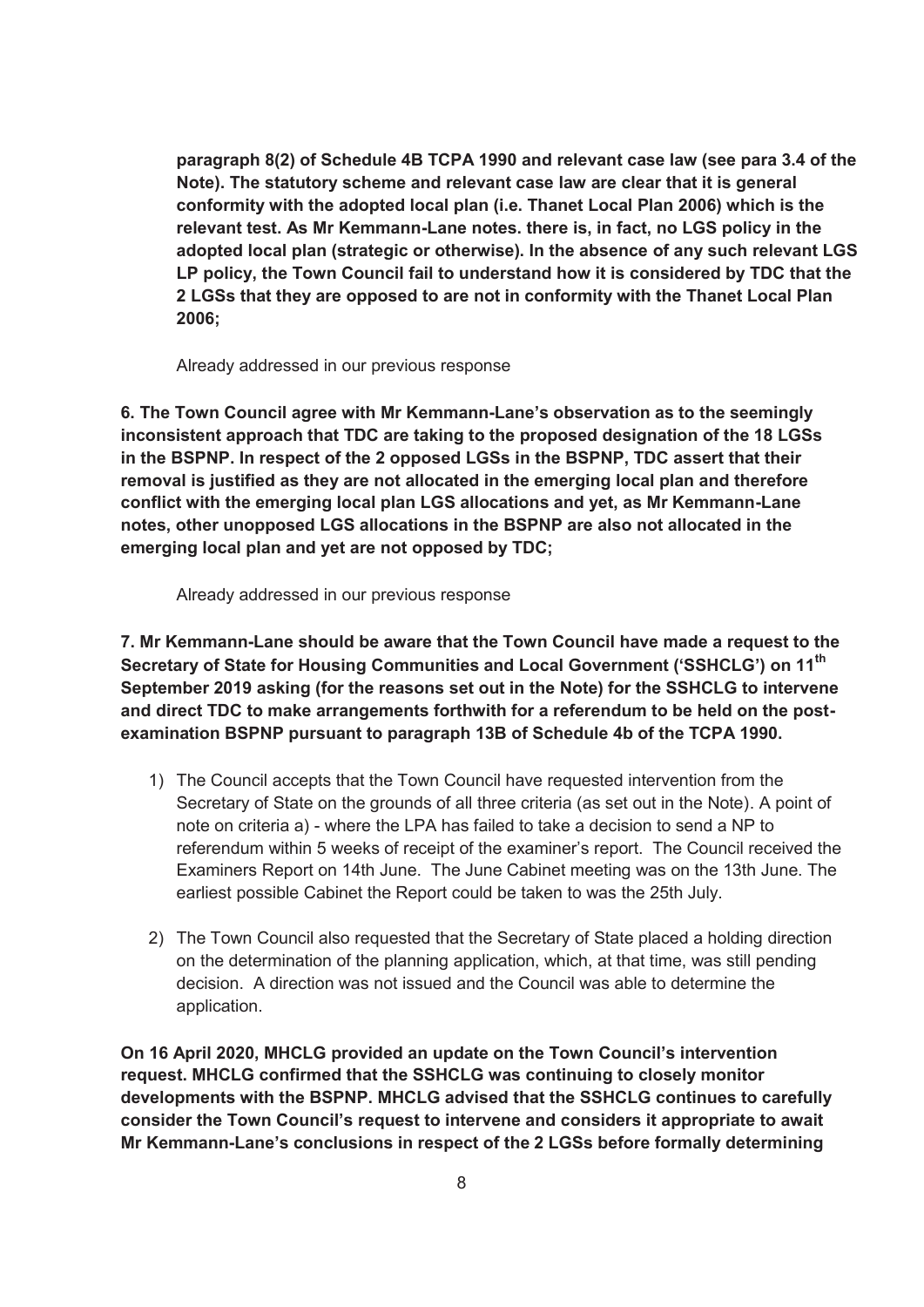**the intervention request;** 

**For the reasons set out above and in the attached Note, the Town Council would ask Mr Kemmann- Lane to conclude, with respect to the partial re-examination of the BSPNP, that policy BSP5: Designation of Local Green Spaces meets the basic conditions in paragraph 8(2) of Schedule 4B TCPA 1990.**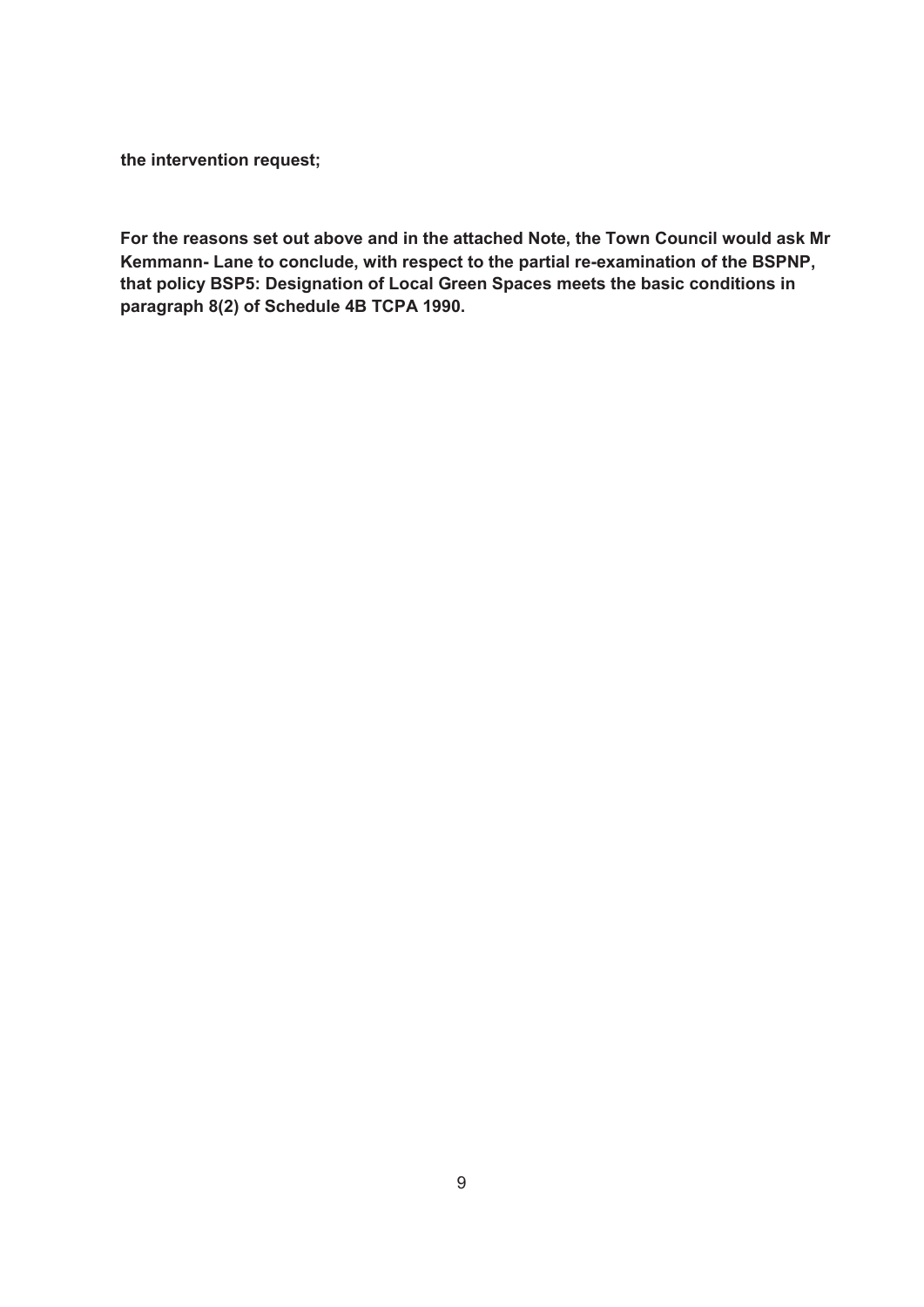# Mendip District Council  **Norton St Philip Neighbourhood Development Plan 2019-2029**

# **Independent Examiner's Report**

By Ann Skippers MRTPI FRSA AOU

19 July 2019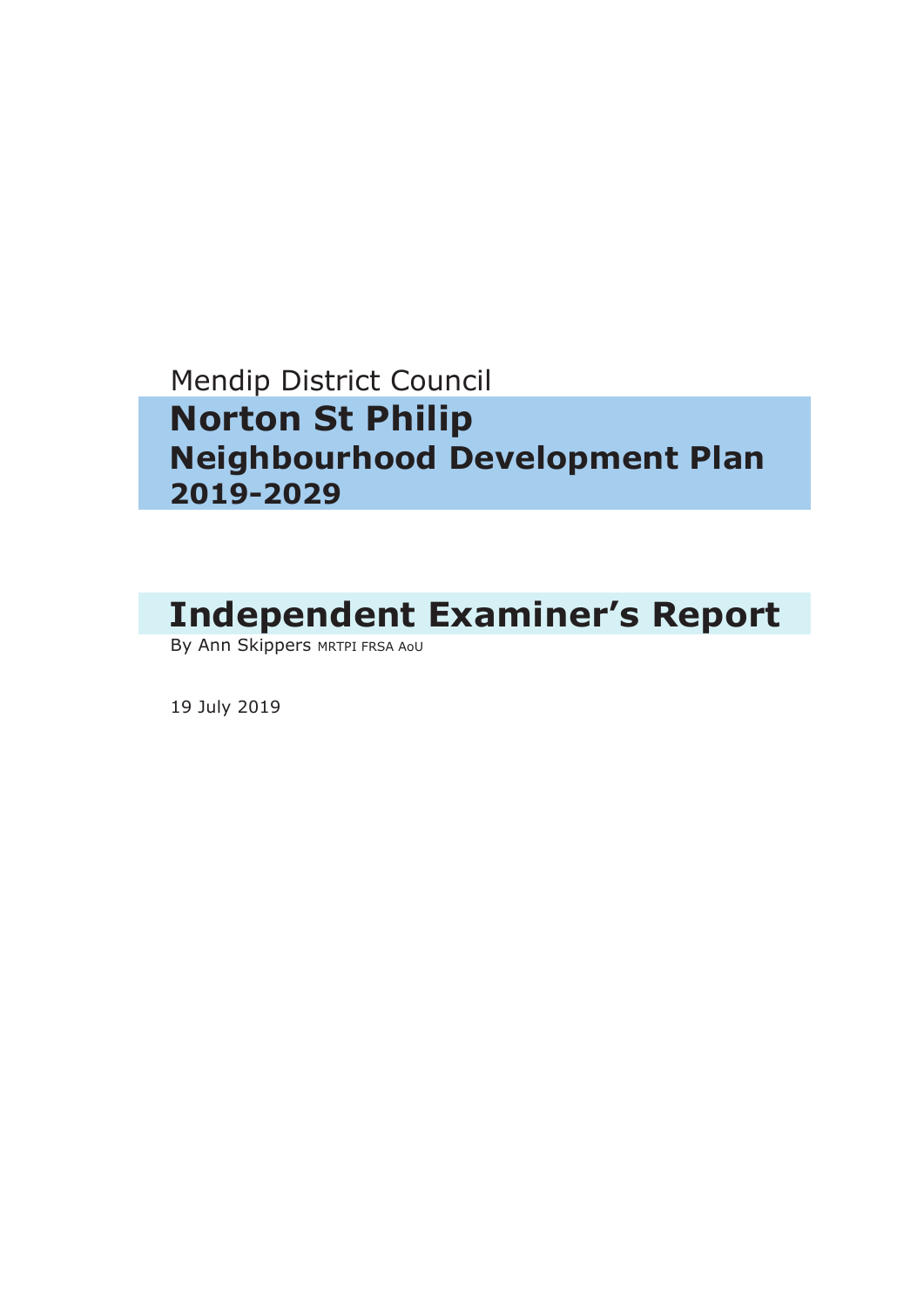#### **Contents**

|     | <b>Summary</b>                                                            | 3              |
|-----|---------------------------------------------------------------------------|----------------|
| 1.0 | Introduction                                                              | 4              |
| 2.0 | The role of the independent examiner                                      | 4              |
| 3.0 | The examination process                                                   | 6              |
| 4.0 | Neighbourhood plan preparation                                            | $\overline{7}$ |
| 5.0 | Compliance with matters other than the basic conditions                   | 8              |
| 6.0 | The basic conditions                                                      | 9              |
|     | National policy and advice                                                | 9              |
|     | Sustainable development                                                   | 10             |
|     | The development plan                                                      | 11             |
|     | European Union (EU) obligations                                           | 11             |
|     | European Convention on Human Rights (ECHR)                                | 13             |
| 7.0 | Detailed comments on the Plan and its policies                            | 13             |
|     | 1. Introduction                                                           | 13             |
|     | 2. Norton St Philip A Brief History, 3. Vision and Objectives, 4. The     |                |
|     | Neighbourhood Plan should, 5. Housing Policies, 6. Housing Survey/Housing |                |
|     | Statistics and 7. Basis of Housing Policies                               | 14             |
|     | 8. Settlement Boundary/Green Belt (Policy 1)                              | 15             |
|     | 9. Housing Development Sites (Policy 2)                                   | 16             |
|     | 10. Entry Level Exception Sites (Policy 3)                                | 17             |
|     | 11. Design of Future Development (Policy 4)                               | 18             |
|     | 12. Local Green Spaces (Policy 5)                                         | 19             |
|     | 13. Climate Change, Biodiversity and Low Carbon Development (Policy 6)    | 22             |
|     | Appendices 1-5                                                            | 23             |
| 8.0 | <b>Conclusions and recommendations</b>                                    | 23             |
|     | <b>Appendix 1 List of key documents</b>                                   | 24             |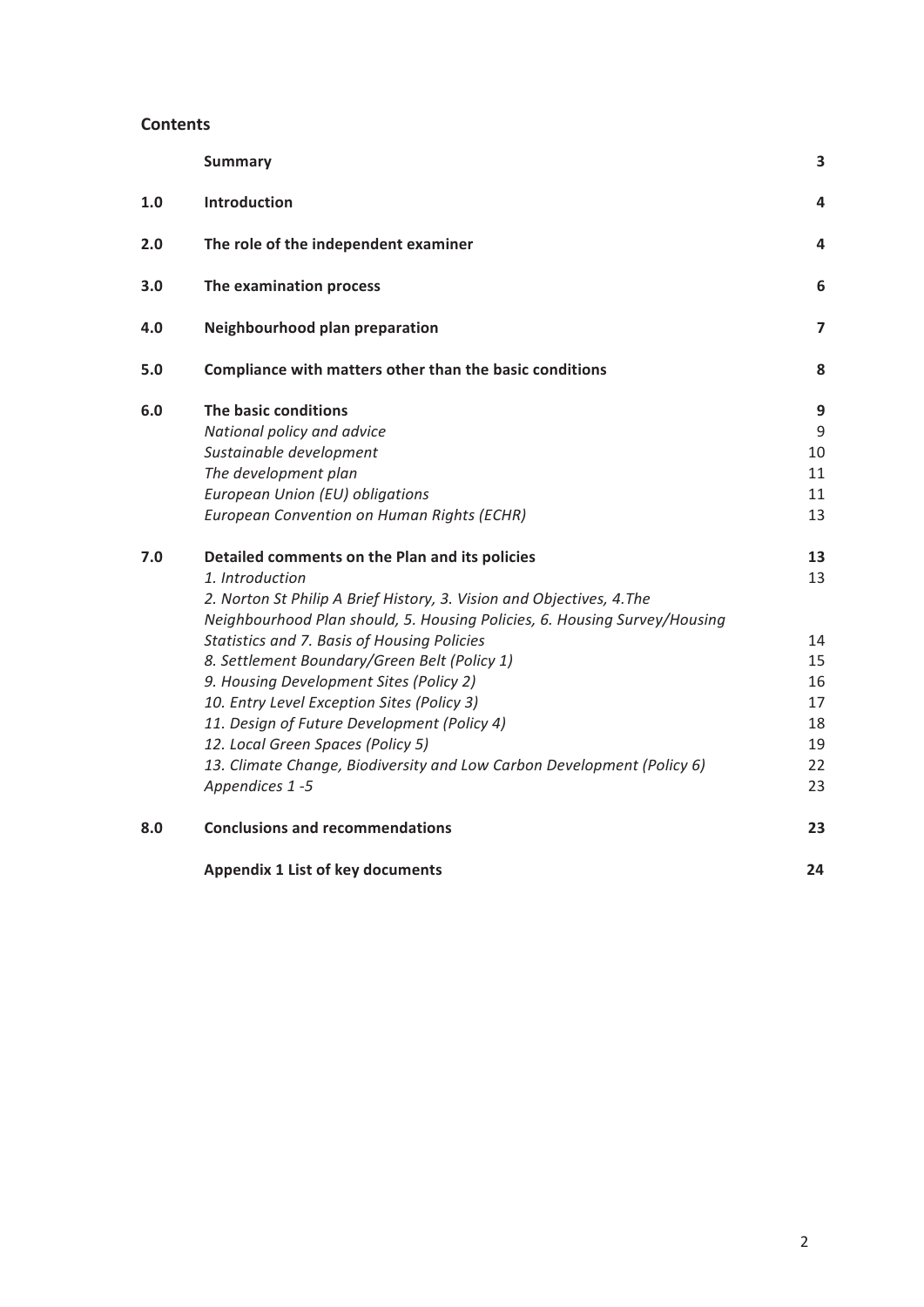## **Summary**

I have been appointed as the independent examiner of the Norton St Philip Neighbourhood Development Plan.

The village of Norton St Philip lies some 8 miles south of Bath and about 7 miles north of Frome, Mendip's largest town. As well as the village of Norton St Philip, there are two smaller settlements of Farleigh Hungerford and Hassage which are washed over by the **Bath and Bristol Green Belt** 

Norton St Philip is situated on a ridge and as a result there is a strong skyline of this historic settlement that boasts the George Inn claimed to be one of Britain's oldest taverns.

A resolution to start work on the Plan was agreed towards the end of 2017. It is commendable that the Plan has reached this stage so quickly. It builds on work and the evidence gathered for a Conservation Area Appraisal and Parish Plan.

The Plan contains six policies including a site allocation, designation of Local Green Spaces and one on design that strongly reflects evidence gathered together in a Character Assessment which was prepared by the local community and is a document which I commend to others.

It has been necessary to recommend some modifications. In the main these are intended to ensure the Plan is clear and precise and provides a practical framework for decision-making as required by national policy and guidance. My reasoning is set out in detail in this report. These do not significantly or substantially alter the intention or overall nature of the Plan

Subject to those modifications, I have concluded that the Plan does meet the basic conditions and all the other requirements I am obliged to examine. I am therefore pleased to recommend to Mendip District Council that the Norton St Philip Neighbourhood Development Plan can go forward to a referendum.

In considering whether the referendum area should be extended bevond the Neighbourhood Plan area I see no reason to alter or extend this area for the purpose of holding a referendum.

Ann Skippers MRTPI Ann Skippers Planning 19 July 2019

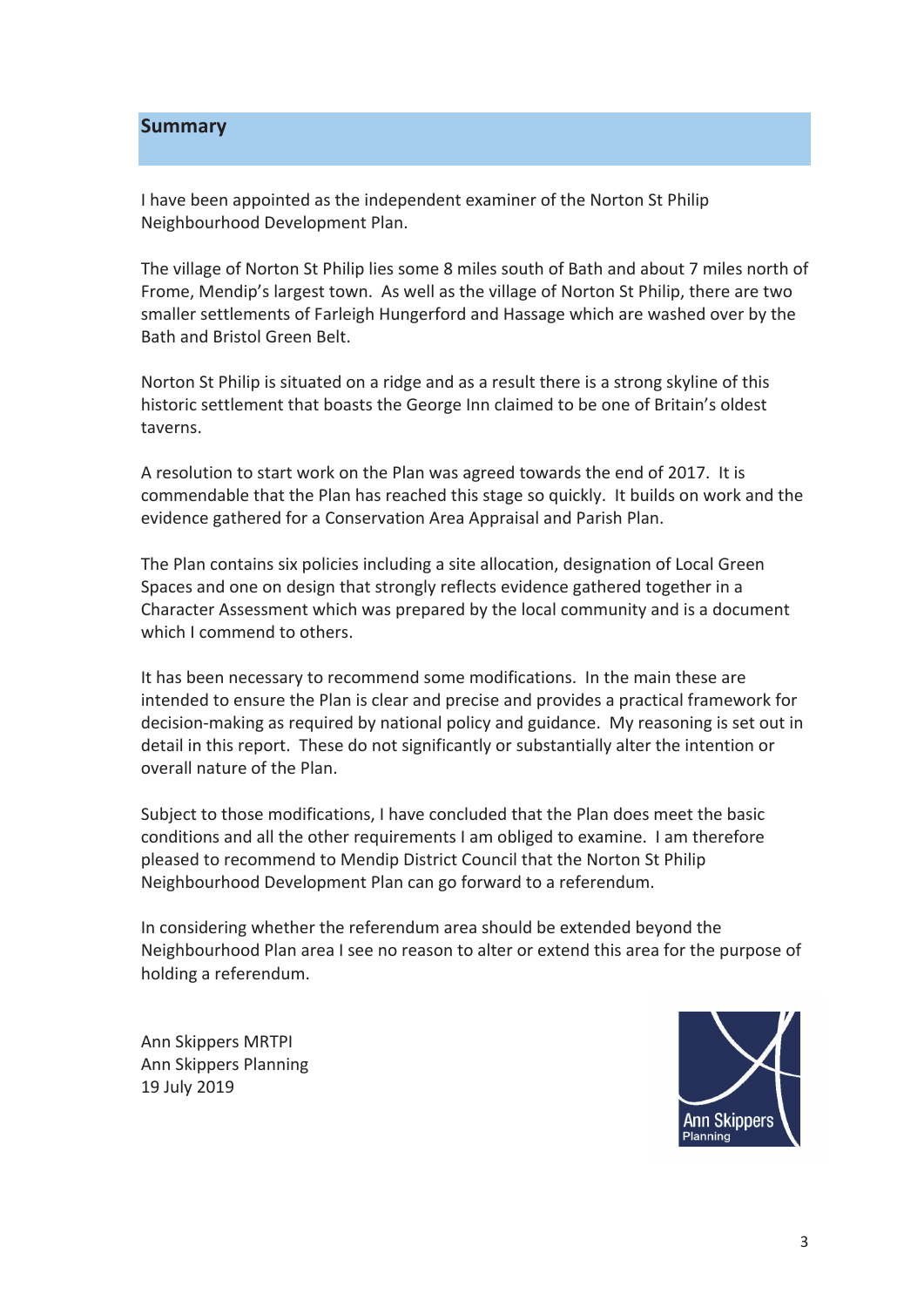## 1.0 Introduction

This is the report of the independent examiner into the Norton St Philip Neighbourhood Development Plan (the Plan).

The Localism Act 2011 provides a welcome opportunity for communities to shape the future of the places where they live and work and to deliver the sustainable development they need. One way of achieving this is through the production of a neighbourhood plan.

I have been appointed by Mendip District Council (MDC) with the agreement of the Parish Council to undertake this independent examination. I have been appointed through the Neighbourhood Planning Independent Examiner Referral Service (NPIERS).

I am independent of the qualifying body and the local authority. I have no interest in any land that may be affected by the Plan. I am a chartered town planner with over thirty years experience in planning spanning the public, private and academic sectors and am an experienced examiner of neighbourhood plans. I therefore have the appropriate qualifications and experience to carry out this independent examination.

## 2.0 The role of the independent examiner

The examiner must assess whether a neighbourhood plan meets the basic conditions and other matters set out in paragraph 8 of Schedule 4B of the Town and Country Planning Act 1990 (as amended).

The basic conditions<sup>1</sup> are:

- Having regard to national policies and advice contained in guidance issued by  $\mathbf{R}^{(1)}$ the Secretary of State, it is appropriate to make the neighbourhood plan
- The making of the neighbourhood plan contributes to the achievement of sustainable development
- $\mathbf{u}$  . The making of the neighbourhood plan is in general conformity with the strategic policies contained in the development plan for the area
- The making of the neighbourhood plan does not breach, and is otherwise compatible with, European Union (EU) obligations
- Prescribed conditions are met in relation to the neighbourhood plan and  $\mathbf{R}^{(1)}$ prescribed matters have been complied with in connection with the proposal for the neighbourhood plan.

Regulations 32 and 33 of the Neighbourhood Planning (General) Regulations 2012 (as amended) set out two additional basic conditions to those set out in primary legislation

 $^1$  Set out in paragraph 8 (2) of Schedule 4B of the Town and Country Planning Act 1990 (as amended)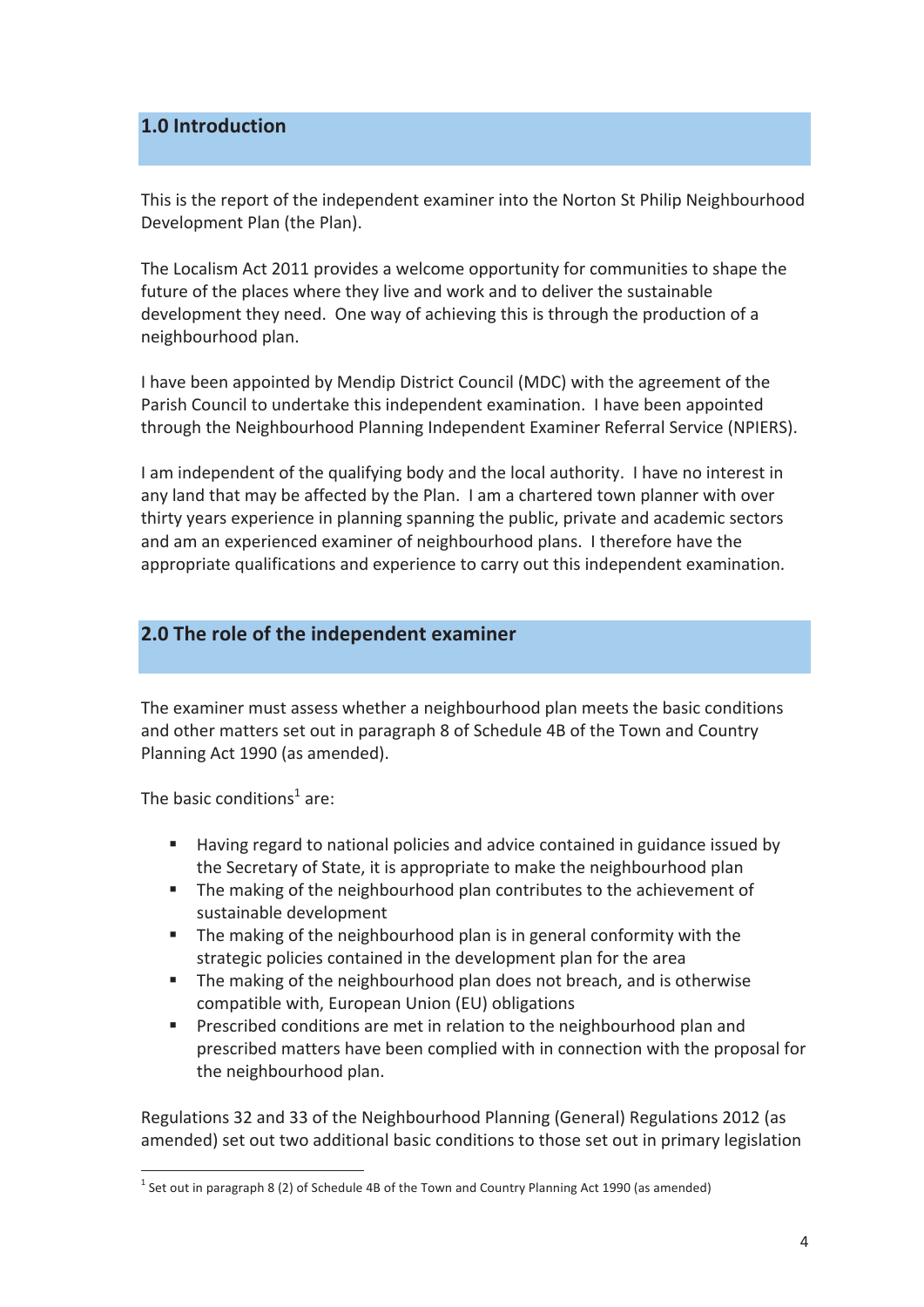and referred to in the paragraph above. Only one is applicable to neighbourhood plans and was brought into effect on 28 December 2018. $^2$  It states that:

The making of the neighbourhood development plan does not breach the requirements of Chapter 8 of Part 6 of the Conservation of Habitats and Species Regulations 2017.

The examiner is also required to check<sup>3</sup> whether the neighbourhood plan:

- Has been prepared and submitted for examination by a qualifying body  $\mathbf{u}$  .
- Has been prepared for an area that has been properly designated for such plan preparation
- $\mathbf{r}$ Meets the requirements to i) specify the period to which it has effect; ii) not include provision about excluded development; and iii) not relate to more than one neighbourhood area and that
- $\mathbf{u}$  . Its policies relate to the development and use of land for a designated neighbourhood area.

I must also consider whether the draft neighbourhood plan is compatible with Convention rights.<sup>4</sup>

The examiner must then make one of the following recommendations:

- The neighbourhood plan can proceed to a referendum on the basis it meets all the necessary legal requirements
- $\mathbf{u}$  . The neighbourhood plan can proceed to a referendum subject to modifications or
- $\mathbf{E}$ The neighbourhood plan should not proceed to a referendum on the basis it does not meet the necessary legal requirements.

If the plan can proceed to a referendum with or without modifications, the examiner must also consider whether the referendum area should be extended beyond the neighbourhood plan area to which it relates.

If the plan goes forward to referendum and more than 50% of those voting vote in favour of the plan then it is made by the relevant local authority, in this case Mendip District Council. The plan then becomes part of the 'development plan' for the area and a statutory consideration in guiding future development and in the determination of planning applications within the plan area.

<sup>&</sup>lt;sup>2</sup> Conservation of Habitats and Species and Planning (Various Amendments) (England and Wales) Regulations 2018

 $^3$  Set out in sections 38A and 38B of the Planning and Compulsory Purchase Act 2004 as amended by the Localism Act  $4$  The combined effect of the Town and Country Planning Act Schedule 4B para 8(6) and para 10 (3)(b) and the Human Rights Act 1998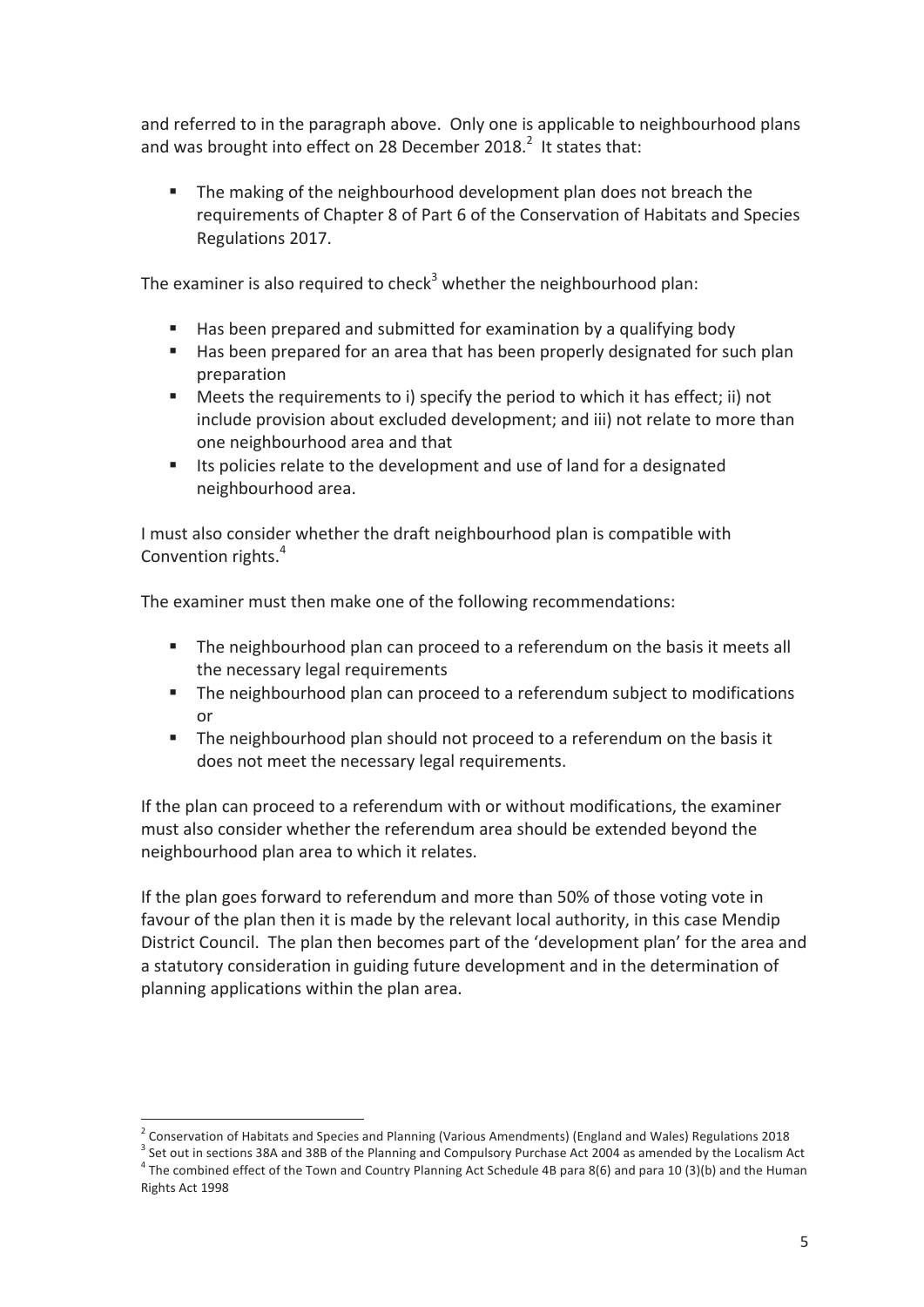## 3.0 The examination process

I have set out my remit earlier in this report. It is useful to bear in mind that the examiner's role is limited to testing whether or not the submitted neighbourhood plan meets the basic conditions and other matters set out in paragraph 8 of Schedule 4B to the Town and Country Planning Act 1990 (as amended).<sup>5</sup> PPG confirms that the examiner is not testing the soundness of a neighbourhood plan or examining other material considerations.<sup>6</sup> Where I find that policies do meet the basic conditions, it is not necessary for me to consider if further amendments or additions are required.

Where modifications are recommended they appear in **bold text**. Where I have suggested specific changes to the wording of the policies or new wording these appear in *hold italics* 

As a result of some modifications, consequential amendments may be required. These can include changing section headings, amending the contents page, renumbering paragraphs or pages, ensuring that supporting appendices and other documents align with the final version of the Plan and so on. I regard these as primarily matters of final presentation and do not specifically refer to such modifications, but have an expectation that a common sense approach will be taken and such editing carried out.

PPG $'$  explains that it is expected that the examination will not include a public hearing. Rather the examiner should reach a view by considering written representations. Where an examiner considers it necessary to ensure adequate examination of an issue or to ensure a person has a fair chance to put a case, then a hearing must be held.<sup>8</sup>

After consideration of all the documentation and the representations made, I decided that it was not necessary to hold a hearing.

Last year NPIERS published guidance to service users and examiners. Amongst other matters, the guidance indicates that the qualifying body will normally be given an opportunity to comment upon any representations made by other parties at the Regulation 16 consultation stage should they wish to do so. There is no obligation for a Parish Council to make any comments; it is only if they wish to do so. The Parish Council sent comments and I have taken these into account.

A representation refers to criminal damage on land expressing hope that this will not have any influence on the examination. I can confirm that these are matters outside the scope of the examination and have had no bearing on it.

I am grateful to both Councils for helping to ensure that the examination has run smoothly and in particular for the assistance given to me by Jo Milling of MDC.

 $5$  PPG para 055 ref id 41-055-20180222

 $6$  Ibid

 $7$  Ibid para 056 ref id 41-056-20180222

 $8$  Ibid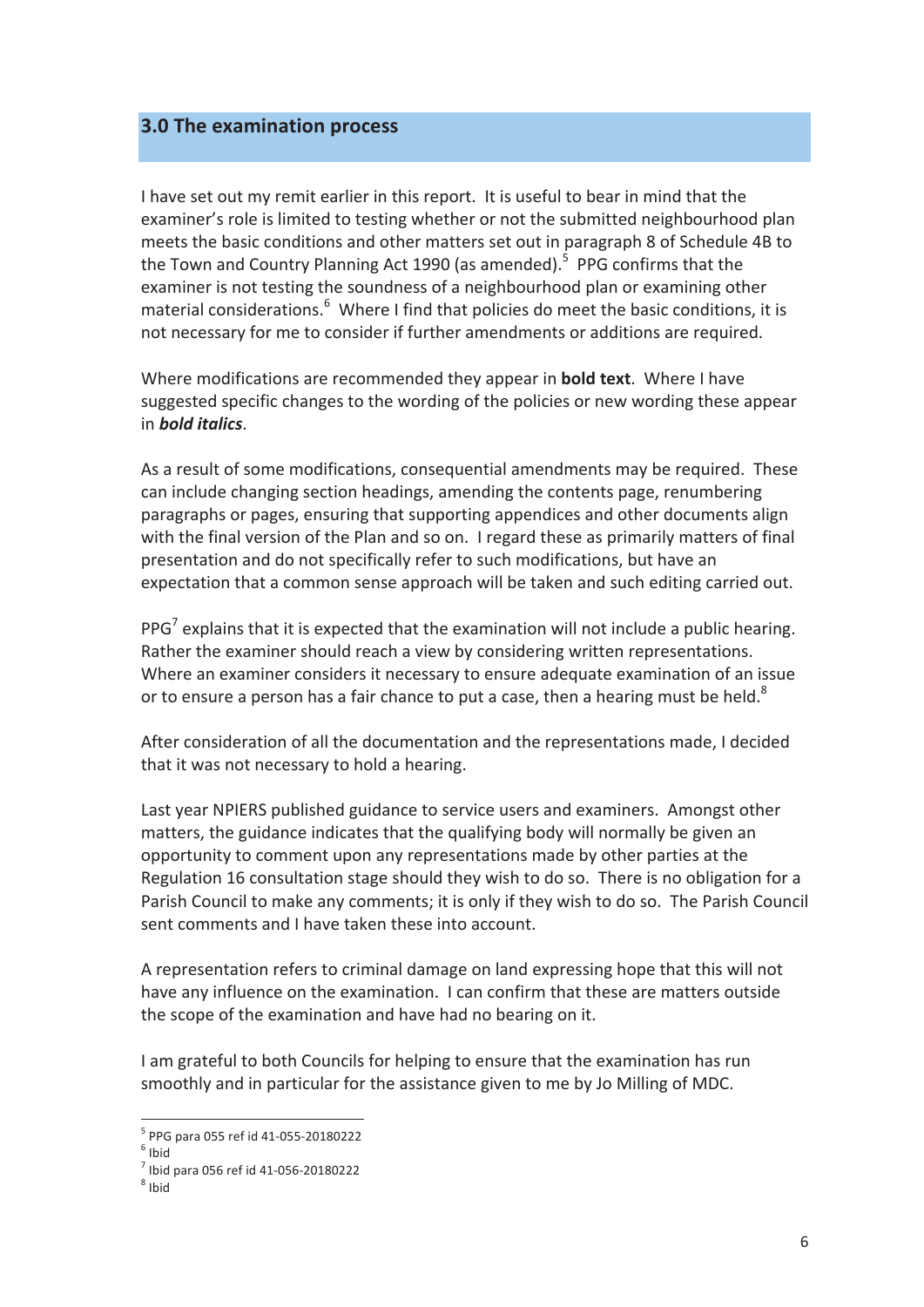I made an unaccompanied site visit to familiarise myself with the Plan area on 29 May 2019.

## 4.0 Neighbourhood plan preparation

A Consultation Statement has been submitted. It meets the requirements of Regulation 15(2) of the Neighbourhood Planning (General) Regulations 2012.

Work began on the Plan in December 2017. The Parish Council is to be congratulated in submitting the Plan within this timescale. A Steering Group consisting of Parish Councillors and the community was established. Regular meetings were held which were open to the public and minutes of those meetings are publicly available.

A dedicated website was set up. Four Working Groups were set up. Building on earlier work on a Parish Plan and in rebutting various planning applications, good use was made of existing evidence and networks. A questionnaire was sent to businesses and local groups alongside a Village Housing Survey which attracted a high response rate of 44%. Meetings were held with various businesses, groups and landowners. A Character Assessment was carried out. Information and Awareness Days including displays at village events.

A two day exhibition of draft documents was held in November 2018. This was publicised online, via mail shots, noticeboards and a leaflet drop to every household in the Parish. After the exhibition, a public meeting was convened.

Pre-submission consultation was held between 7 December 2018 - 25 January 2019 allowing a little more time over the Christmas period. Prior to the consultation, each house in the village was given an information sheet, summary and response form, letters were sent to statutory consultees and those on the mailing list including landowners and local businesses, an online survey was held, paper copies available from various locations in the Plan area.

I consider that the consultation and engagement carried out is satisfactory.

Submission (regulation 16) consultation was held between 1 March - 12 April 2019. The Regulation 16 stage resulted in representations from nine individuals or organisations.

I have considered all of the representations and taken them into account in preparing my report.

A representation raises concern about the openness and transparency of the engagement process. However, such allegations should be pursued through other mechanisms. A representation makes some suggestions for changes to the Consultation Statement; if the Parish Council feels it would be helpful to undertake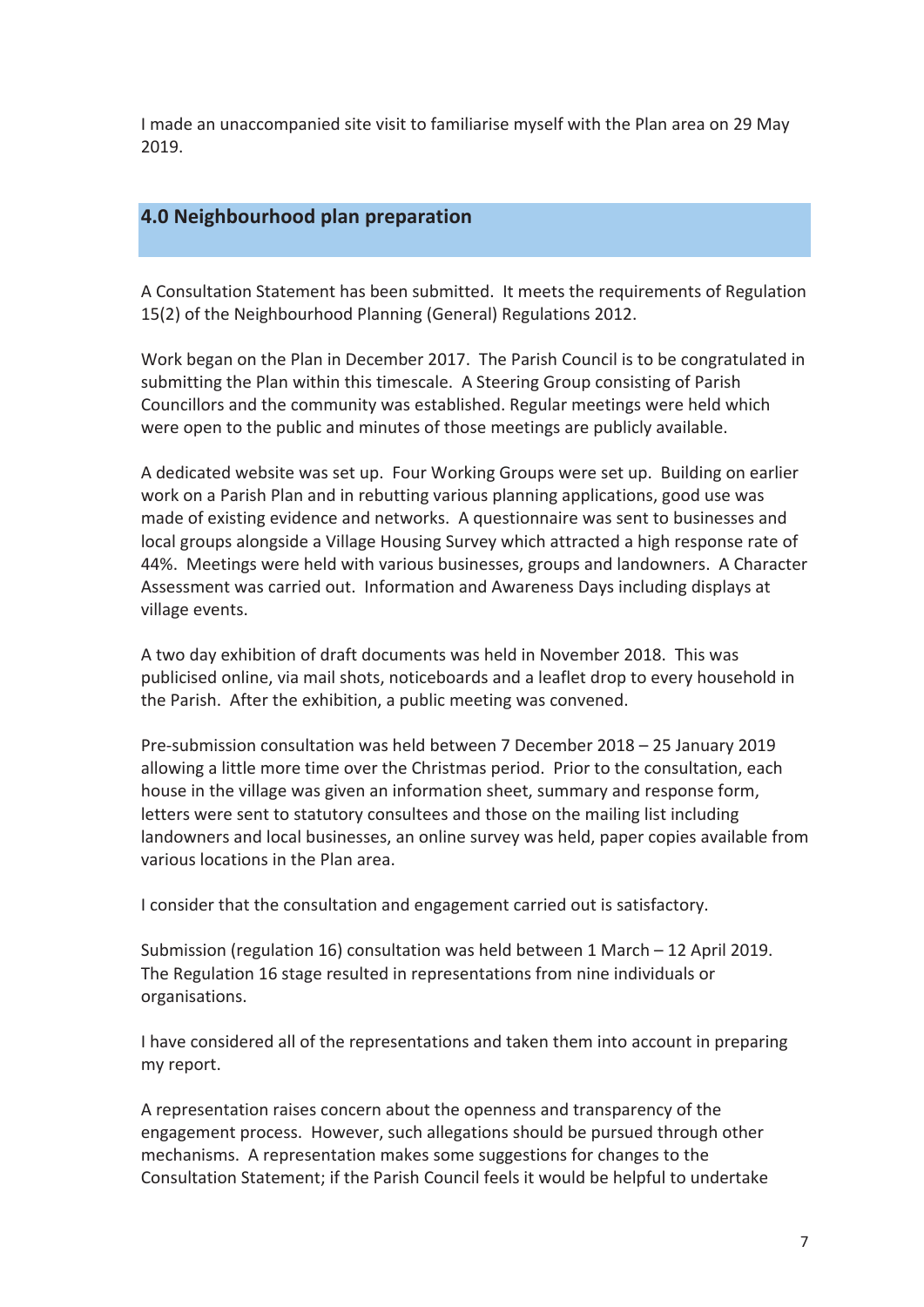these in full or in part, then that might go someway in addressing the concerns raised, but they are not modifications I need to make in respect of the basic conditions. The same principle applies to detailed matters raised about the Character Assessment.

## 5.0 Compliance with matters other than the basic conditions

I now check the various matters set out in section 2.0 of this report.

## **Qualifying body**

Norton St Philip Parish Council is the qualifying body able to lead preparation of a neighbourhood plan. This requirement is satisfactorily met.

## Plan area

The Plan area is coterminous with the Parish area. MDC approved the designation of the area on 5 April 2018 (the Basic Conditions Statement indicates the 9 April, but this is a minor typo). The Plan relates to this area and does not relate to more than one neighbourhood area and therefore complies with these requirements. The Plan area is shown on page 5 of the Plan.

## **Plan period**

The Plan period is  $2019 - 2029$ . This is clearly shown on the front cover of the Plan and confirmed in the Plan itself.

## **Excluded development**

The Plan does not include policies that relate to any of the categories of excluded development and therefore meets this requirement. This is also helpfully confirmed in the Basic Conditions Statement.

## Development and use of land

Policies in neighbourhood plans must relate to the development and use of land. Sometimes neighbourhood plans contain aspirational policies or projects that signal the community's priorities for the future of their local area, but are not related to the development and use of land. If I consider a policy or proposal to fall within this category, I will recommend it be clearly differentiated. This is because wider community aspirations than those relating to development and use of land can be included in a neighbourhood plan, but actions dealing with non-land use matters should be clearly identifiable.<sup>9</sup>

 $9$  PPG para 004 ref id 41-004-20190509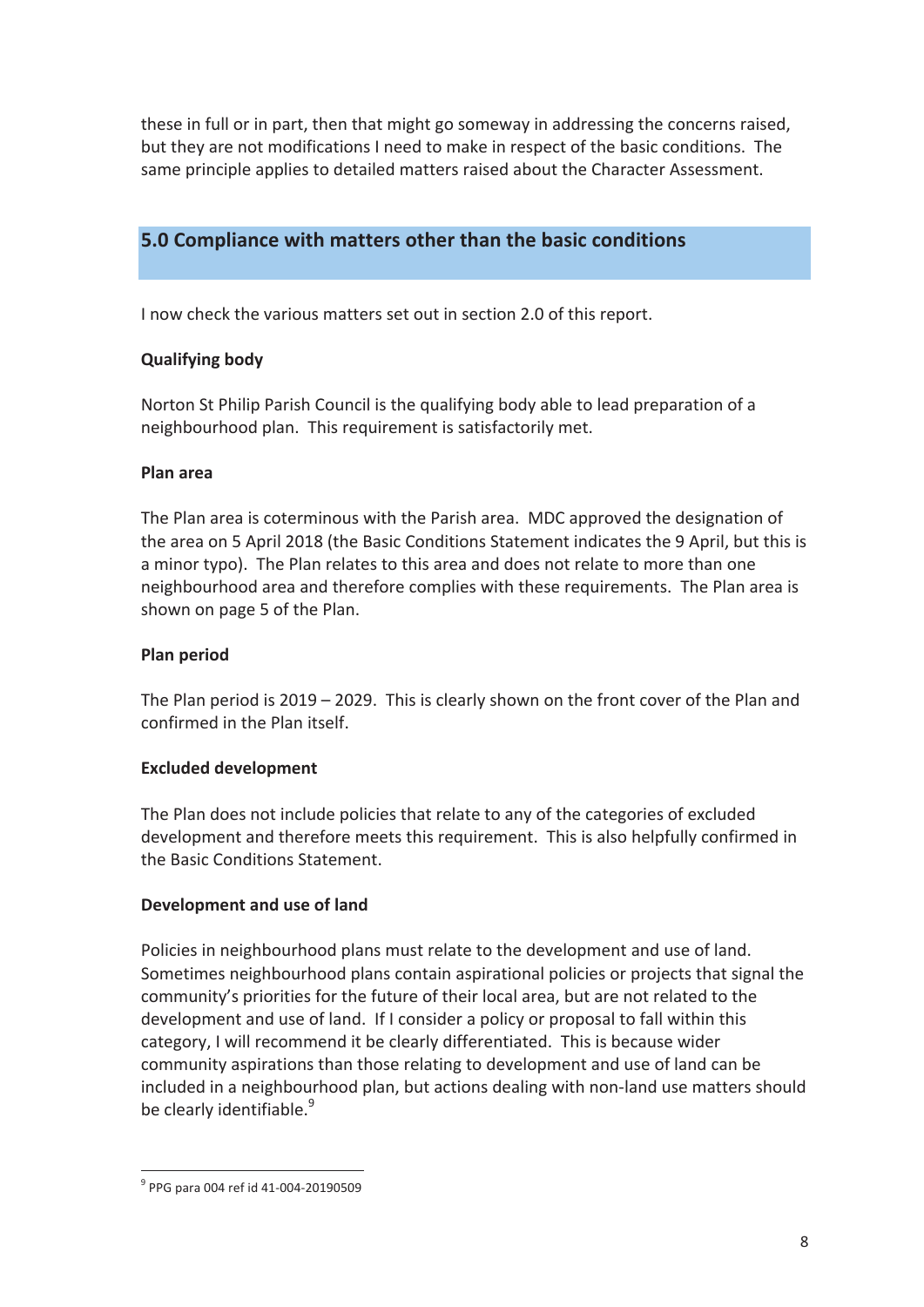## 6.0 The basic conditions

#### Regard to national policy and advice

The Government published a National Planning Policy Framework (NPPF) in 2012. On 24 July 2018, a revised NPPF was published. On 19 February 2019, the revised NPPF was updated and replaces the previous NPPF published in March 2012 and revised in **July 2018.** 

Paragraph 214 in Annex 1 of that document explains that:

"The policies in the previous Framework published in March 2012 will apply for the purpose of examining plans, where those plans are submitted on or before 24 January 2019. Where such plans are withdrawn or otherwise do not proceed to become part of the development plan, the policies contained in this Framework will apply to any subsequent plan produced for the area concerned."

Footnote 69 explains that for neighbourhood plans "submission" means where a qualifying body submits a plan proposal to the local planning authority in accordance with regulation 15 of the Neighbourhood Planning (General) Regulations 2012.

This Plan was submitted after the 24 January 2019. It is therefore clear that it is the NPPF published in 2019 that is relevant to this particular examination.

The NPPF is the main document that sets out national planning policy. In particular it explains that the application of the presumption in favour of sustainable development will mean that neighbourhood plans should support the delivery of strategic policies and should shape and direct development outside of these strategic policies.<sup>10</sup>

Non-strategic policies are more detailed for specific areas, neighbourhoods or types of development.<sup>11</sup> They can include allocating sites, the provision of infrastructure and community facilities at a local level, establishing design priciples, conserving and enhancing the natural and historic environment and set out other development management policies.<sup>12</sup>

The NPPF also makes it clear that neighbourhood plans should not promote less development than that set out in strategic policies or undermine those strategic policies.<sup>13</sup>

The NPPF states that all policies should be underpinned by relevant and up to date evidence; evidence should be adequate and proportionate, focused tightly on supporting and justifying policies and take into account relevant market signals.<sup>14</sup>

 $10$  NPPF para 13

 $11$  Ibid para 28

 $12$  ibid

 $13$  Ibid para 29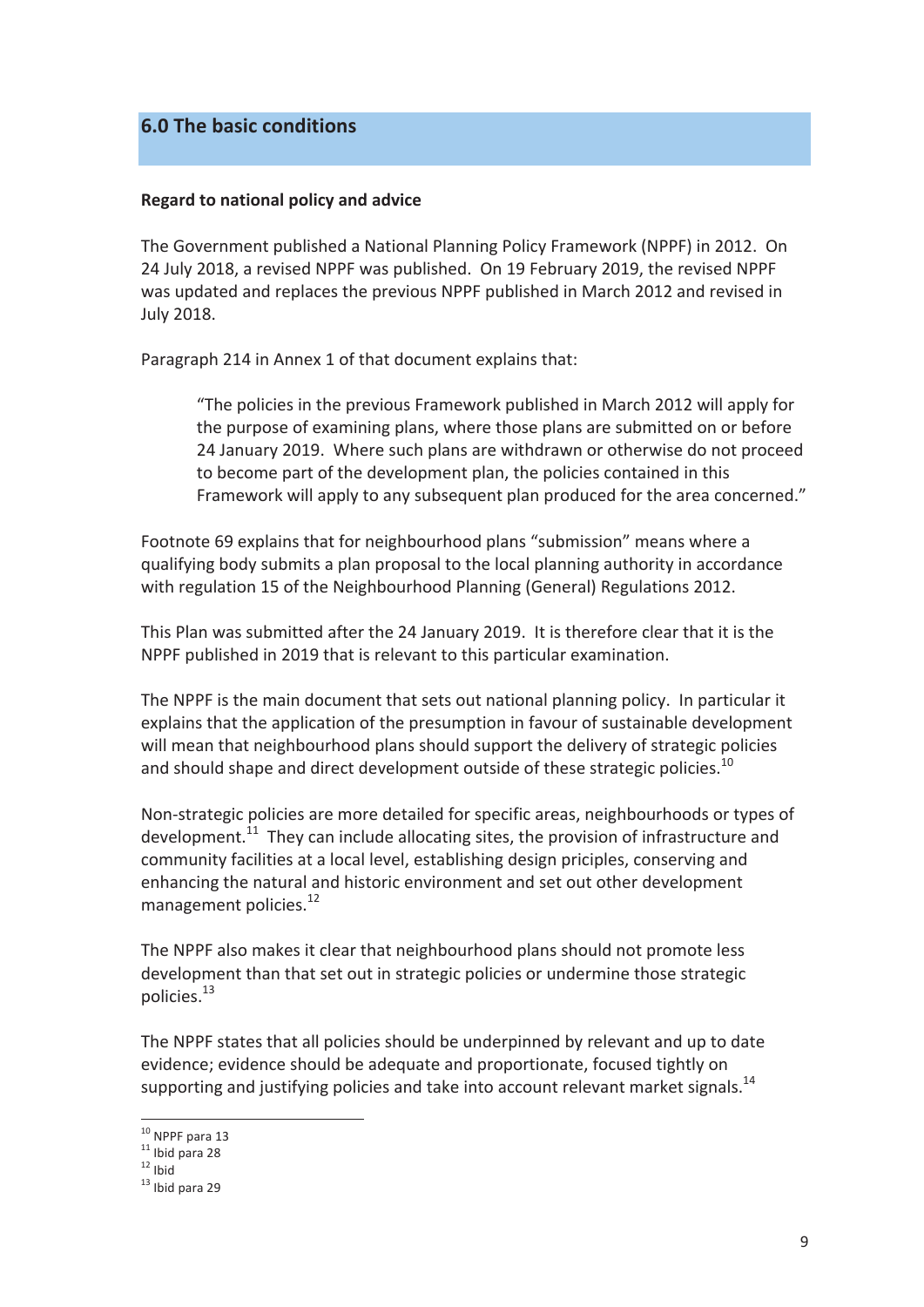Policies should also be clearly written and unambiguous so that it is evident how a decision maker should react to development proposals. They should serve a clear purpose and avoid unnecessary duplication of policies that apply to a particualr area including those in the NPPF.<sup>15</sup>

On 6 March 2014, the Government published a suite of planning guidance referred to as Planning Practice Guidance (PPG). This is an online resource available at www.gov.uk/government/collections/planning-practice-guidance which is regularly updated. The planning guidance contains a wealth of information relating to neighbourhood planning. I have also had regard to PPG in preparing this report.

PPG indicates that a policy should be clear and unambiguous<sup>16</sup> to enable a decision maker to apply it consistently and with confidence when determining planning applications. The guidance advises that policies should be concise, precise and supported by appropriate evidence, reflecting and responding to both the planning context and the characteristics of the area.<sup>17</sup>

PPG states there is no 'tick box' list of evidence required, but proportionate, robust evidence should support the choices made and the approach taken.<sup>18</sup> It continues that the evidence should be drawn upon to explain succinctly the intention and rationale of the policies. $19$ 

Whilst this has formed part of my own assessment, Table 1 of the Basic Conditions Statement<sup>20</sup> sets out how the Plan aligns with the NPPF.

#### Contribute to the achievement of sustainable development

A qualifying body must demonstrate how the making of a neighbourhood plan would contribute to the achievement of sustainable development.

The NPPF confirms that the purpose of the planning system is to contribute to the achievement of sustainable development.<sup>21</sup> This means that the planning system has three overarching and interdependent objectives which should be pursued in mutually supportive ways so that opportunities can be taken to secure net gains across each of the different objectives.<sup>22</sup> The objectives are economic, social and environmental.<sup>23</sup>

 $14$  NPPF para 31

 $15$  Ibid para 16

<sup>&</sup>lt;sup>16</sup> PPG para 041 ref id 41-041-20140306

 $17$  Ibid

 $^{18}$  Ibid para 040 ref id 41-040-20160211

 $19$  Ibid

<sup>&</sup>lt;sup>20</sup> Basic Conditions Statement page 4

 $21$  NPPF para 7

 $22$  Ibid para 8

 $23$  lbid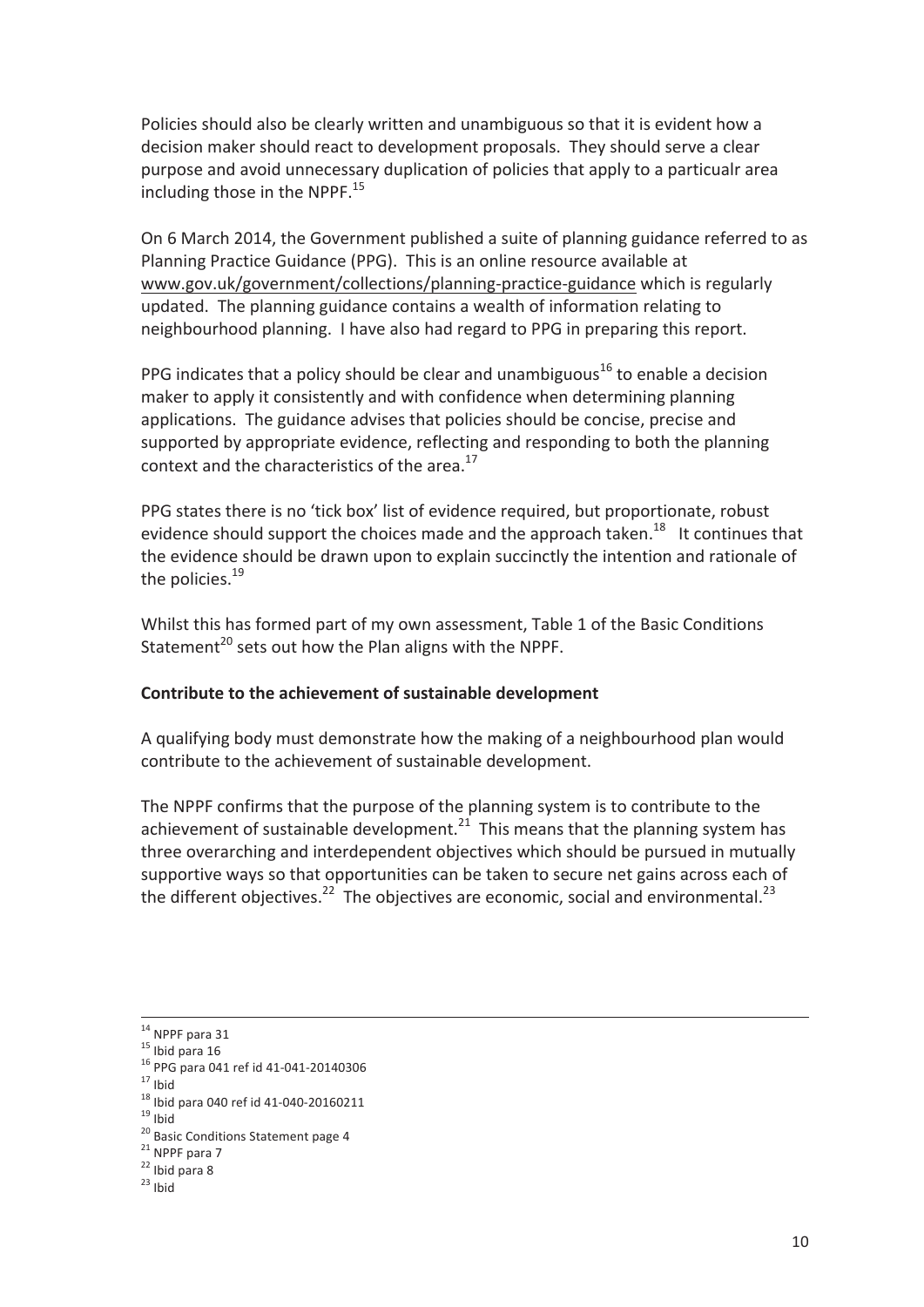The NPPF confirms that planning policies should play an active role in guiding development towards sustainable solutions, but should take local circumstances into account to reflect the character, needs and opportunities of each area.<sup>24</sup>

Whilst this has formed part of my own assessment, Table 3 of the Basic Conditions Statement<sup>25</sup> assesses each Plan policy in realtion to sustainability.

## General conformity with the strategic policies in the development plan

The development plan consists of the Mendip Local Plan 2006 - 2029 Part I (LPI) adopted on 15 December 2014.

Whilst this has formed part of my own assessment, Table 2 of the Basic Conditions Statement<sup>26</sup> lists the Plan policies alongside the relevant LPI policies with a commentary on conformity.

## **Emerging Planning Policy Context**

MDC is currently preparing the Mendip Local Plan Part II Sites and Policies (LPII). The LPII and Proposed Changes were submitted for examination on 23 January 2019. A Focused Consultation on the Proposed Changes has now closed and the examination is due to start shortly.

The LPII does not propose any site allocations for Norton St Philip. The proposed settlement boundary subject of Policy 1 and the proposed Local Green Spaces subject of Policy 5 align with the proposed settlement boundary and proposed LGSs in the LPII.

## **European Union Obligations**

A neighbourhood plan must be compatible with European Union (EU) obligations, as incorporated into United Kingdom law, in order to be legally compliant. A number of EU obligations may be of relevance including Directives 2001/42/EC (Strategic Environmental Assessment), 2011/92/EU (Environmental Impact Assessment), 92/43/EEC (Habitats), 2009/147/EC (Wild Birds), 2008/98/EC (Waste), 2008/50/EC (Air Quality) and 2000/60/EC (Water).

PPG<sup>27</sup> confirms that it is the responsibility of the local planning authority, in this case MDC, to ensure that all the regulations appropriate to the nature and scope of the draft neighbourhood plan have been met. It is MDC who must decide whether the draft plan is compatible with EU obligations when it takes the decision on whether the plan should proceed to referendum and when it takes the decision on whether or not to make the plan.

<sup>&</sup>lt;sup>24</sup> NPPF para 9

<sup>&</sup>lt;sup>25</sup> Basic Conditions Statement page 8

 $26$  Ibid page 6

<sup>&</sup>lt;sup>27</sup> PPG para 031 ref id 11-031-20150209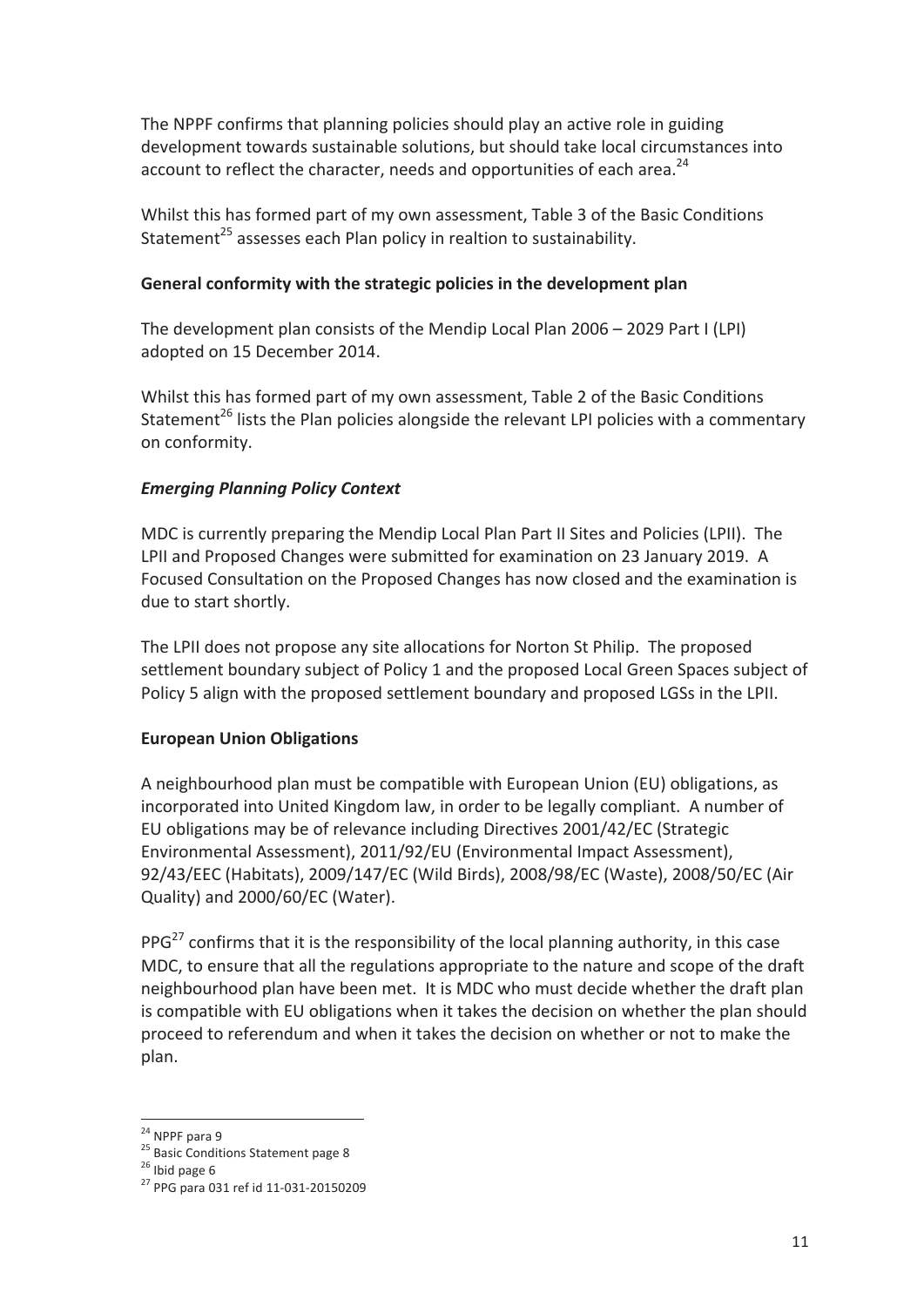## **Strategic Environmental Assessment and Habitats Regulations Assessment**

Directive 2001/42/EC on the assessment of the effects of certain plans and programmes on the environment is relevant. Its purpose is to provide a high level of protection of the environment by incorporating environmental considerations into the process of preparing plans and programmes. This Directive is commonly referred to as the Strategic Environment Assessment (SEA) Directive. The Directive is transposed into UK law through the Environmental Assessment of Plans and Programmes Regulations 2004 (EAPPR).

Directive 92/43/EEC on the conservation of natural habitats, commonly referred to as the Habitats Directive, is also of relevance to this examination. A Habitats Regulations Assessment (HRA) identifies whether a plan is likely to have a significant effect on a European site, either alone or in combination with other plans or projects.<sup>28</sup> The assessment determines whether significant effects on a European site can be ruled out on the basis of objective information.

A SEA and HRA Screening Statement dated February 2019 prepared by MDC and the Basic Conditions Statement<sup>29</sup> explain that a draft Screening Opinion was produced, but Historic England raised some concerns. The other two statutory consultees concurred with the conclusions. The concerns raised by Historic England are summarised in the document alongside the action taken and the Plan was duly amended. Historic England has been consulted on the revised screening and confirm agreement with its conclusions.

The Screening Statement is therefore a revised screening after the pre-submission stage. It concludes that a SEA will not be needed.

EU obligations in respect of SEA have been satisfied.

With regard to HRA, the Screening Statement concludes that the Plan is unlikely to result in significant effects on any European sites. Natural England (NE) commented that although there are no European sites in the Plan area, "the nearest European site to the Plan area is a component of Bath and Bradford on Avon Bats Special Area of Conservation (SAC), approximately 2.5 km to the north of the Parish".<sup>30</sup> NE agreed that significant effects on European sites are not likely to arise from the Plan. MDC also consulted Somerset County Council's (SCC) Ecologist<sup>31</sup> who confirmed that Norton St Philip lies just within Band C of the Mells Valley SAC but agreed that there is unlikely to be a significant effect on greater horseshoe bat foraging areas or habitat that forms commuting structure.

On 28 December 2018, the basic condition prescribed in Regulation 32 and Schedule 2 (Habitats) of the Neighbourhood Planning (General) Regulations 2012 (as amended) was

<sup>&</sup>lt;sup>28</sup> PPG para 047 ref id 11-047-20150209

<sup>&</sup>lt;sup>29</sup> Basic Conditions Statement page 9

<sup>&</sup>lt;sup>30</sup> Letter from Natural England dated 29 November 2018

<sup>&</sup>lt;sup>31</sup> Email from SCC of 19 November 2018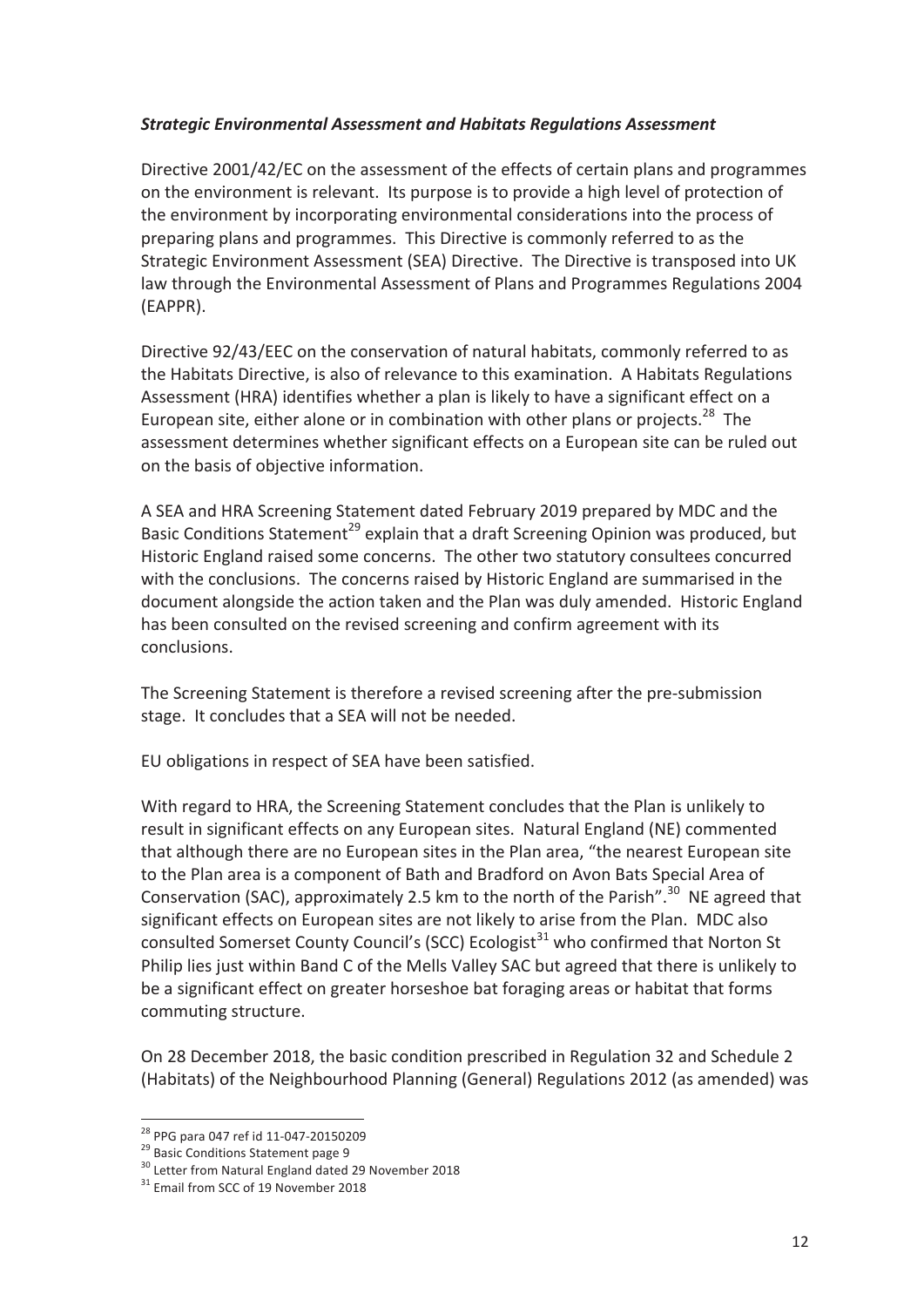substituted by a new basic condition brought into force by the Conservation of Habitats and Species and Planning (Various Amendments) (England and Wales) Regulations 2018.

The Screening Statement concludes the Plan will not give rise to any likely significant effects.

Given the distance, nature and characteristics of the SAC concerned and the nature and contents of this Plan, together with the responses from NE and SCC, I consider that the requisite requirements have been met and that the prescribed basic condition is complied with.

National guidance establishes that the ultimate responsibility for determining whether a plan meets EU obligations lies with the local planning authoritv.<sup>32</sup>

## **European Convention on Human Rights (ECHR)**

The Basic Conditions Statement includes a short statement on human rights. There is nothing in the Plan that leads me to conclude there is any breach of the fundamental rights and freedoms guaranteed under the ECHR or that the Plan is otherwise incompatible with it or does not comply with the Human Rights Act 1998.

## 7.0 Detailed comments on the Plan and its policies

In this section I consider the Plan and its policies against the basic conditions. Where modifications are recommended they appear in **bold text**. As a reminder, where I suggest specific changes to the wording of the policies or new wording these appear in **bold italics.** 

The Plan is presented well. Photographs of the area add a distinctive and local flavour. It contains six policies. It starts with a useful contents page.

I found the Plan to contain a number of acronyms which it would be helpful to readers to include in a list of acronyms. These include BaNES on page 11 and so on.

Include a list of all acronyms used throughout the Plan

## 1. Introduction

This is a well-written section that sets out the background to the Plan. Useful boxes shown the process and provide definitions of key terms.

<sup>&</sup>lt;sup>32</sup> PPG para 031 ref id 11-031-20150209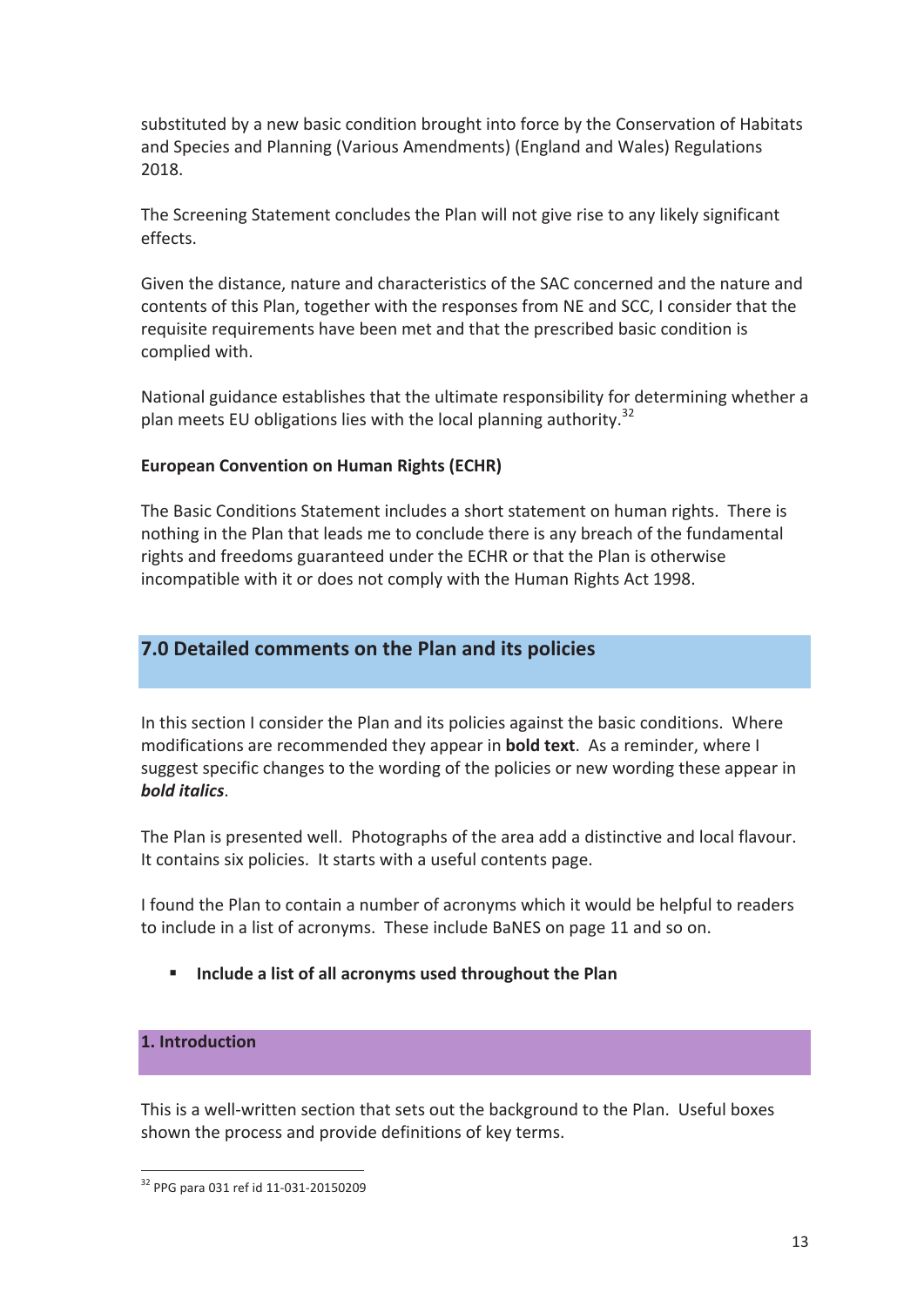Some natural updating to the section will be needed as the Plan progresses towards referendum and being made.

" Update this section as required and particularly paragraph 1.8 on page 5

## 2. Norton St Philip - a brief history

Succinctly detailing the importance and history of the Parish, this well-written section is a useful introduction to both the past and present issues.

#### **3. Vision and objectives**

The vision for the Plan is:

"To maintain the special character and built heritage of the Parish of Norton St Philip while promoting its development as a compact and sustainable community."

The vision is supported by five objectives.

Both the vision and objectives are clearly articulated and relate to the development and use of land.

## 4. The Neighbourhood Plan should

This short section sets out five bullet points amplifying the vision and objectives. All are clearly worded.

5. Housing Policies, 6. Housing survey/Housing statistics and 7. Basis of Housing **Policies** 

These three sections of the Plan set out background to the housing and development related policies in the Plan.

LPI Core Policy 2 provides for a minimum of 9,635 new homes to its end period of 2029 which is the same end date as for the Plan. Whilst most growth will be focused on the main towns. Norton St Philip has been classified as a ""primary village" in LPI Core Policy 1. In such villages, the LPI proposes proportionate growth of 15% increase in housing. This equates to a minimum of 45 houses for Norton St Philip.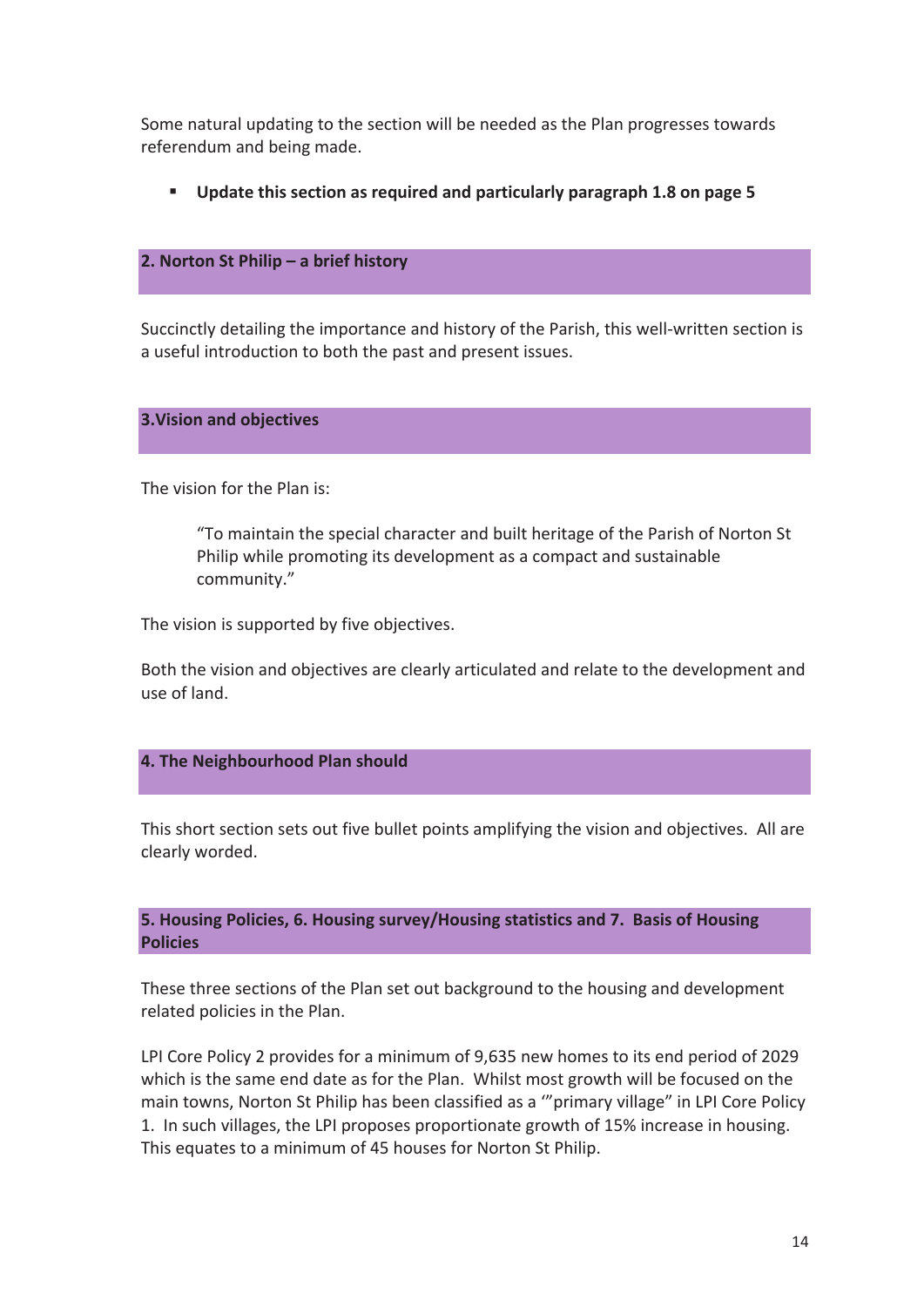Since 2006, the village has had around 113 completions and commitments and so has already exceeded the 15% proportional growth figure.

A Housing Survey was carried out in early 2018. This showed that there was little support for new open market housing, but some support for homes to meet the needs of local people, although the majority still did not support such housing.

Given this background, the Plan proposes a settlement boundary designation which includes the new development and focuses on housing that will meet the needs of local people. Whilst it is accepted that the housing figures in the LPI are a minimum, it is not obligatory for a neighbourhood plan to allocate sites. MDC has not raised any objection to the approach taken in the Plan and I do not consider it will constrain or otherwise frustrate any spatial development strategy.

#### 8. Settlement Boundary/Green Belt

"Primary villages", like Norton St Philip, have key community facilities and some employment opportunities. Most daily needs can be met locally and there is a realistic transport alternative to the private car to access services and employment. LPI Core Policy 1 explains that new development that is tailored to meet local needs will be provided in such villages.

The emphasis is on maximising the reuse of previously developed sites and other land within existing settlement limits, then at the most sustainable location on the edge of the settlement. Outside the settlement limits, development is strictly controlled and is only permitted where it benefits economic activity or extends the range of facilities available to the local community.

Part II of the Local Plan, currently in preparation, includes revisions to settlement boundaries where appropriate. An amendment is proposed to Norton St Philip to reflect development at Longmead Close. The Plan follows that and the proposed change is shown on Figure 2 on page 13 of the Plan.

Outside the settlement boundary, rural policies apply. Around 70% of the Parish falls within the Bristol and Bath Green Belt which is shown on Figure 3 on page 14 of the Plan.

## **Policy 1: Settlement Boundary**

This policy defines the revised settlement boundary shown on Figure 4 which is usefully cross-referenced in the policy. It supports development within the settlement boundary. Outside the settlement boundary it defines land as open countryside and only permits development in line with LPI Core Policy CP4 as well as other development plan policies.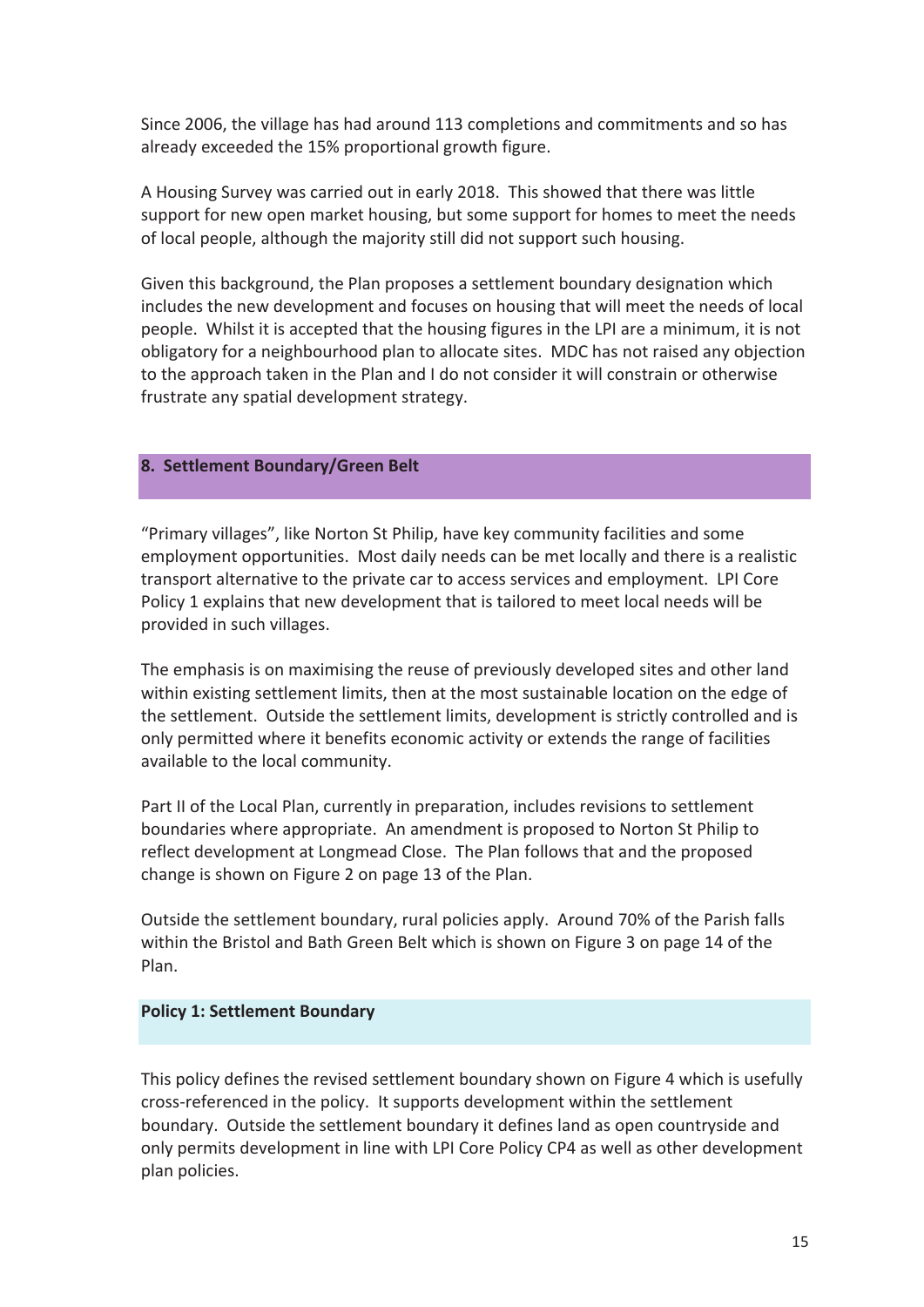A representation suggests the inclusion of a reference to the NPPF within the policy itself. This is not necessary as the NPPF would be taken into account in any decisionmaking process and its policies do not form part of the development plan.

Figure 4 is variously labeled "development limit" and "development boundary" whereas the policy and text refers to "defined settlement boundary". In the interests of consistency, a modification is made to align the terminology.

- Change the title on Figure 4 "Development Limit" to "Defined Settlement **Boundary"**
- $\mathbf{u}$  . Change the title which reads "Fig 4: Development Boundary as proposed in Policy 1" to "Fig 4: Settlement Boundary as defined by Policy 1"
- " Change the word "the" to "this" in the second sentence of the policy so that it reads "Outside this defined settlement boundary..."

## 9. Housing Development Sites

## **Policy 2: Bell Hill Garage Development Site**

The supporting text explains that Bell Hill Garage is a valued local facility which also provides employment. There is a history of planning applications for the site and adjoining land which have lapsed.

This policy seeks to allocate the site for housing development. The site falls within the Conservation Area (CA). In principle support for the relocation of the garage to another site outside the village is given in the supporting text.

The policy cross-references a development brief which has been prepared (Appendix 1) as well as the Village Character Assessment and Policy 4. It does not specify a number of dwellings but encourages 2 and 3 bedroomed homes as well as some flats. This broadly reflects LPI Policy DP14.

A representation made on behalf of Bell Hill Garage explains that there are a number of constraints to redevelopment of the site including remediation of contamination, access issues and the site's location within the CA. The viability of redevelopment on the basis of the policy is called into question. The landowner indicates that without the land to the north, redevelopment is unviable. The representation indicates that the policy has not been subject to a viability assessment. Whilst I appreciate that plans should be prepared positively in a way that is aspirational but deliverable.<sup>33</sup> little specific evidence

 $33$  NPPF para 16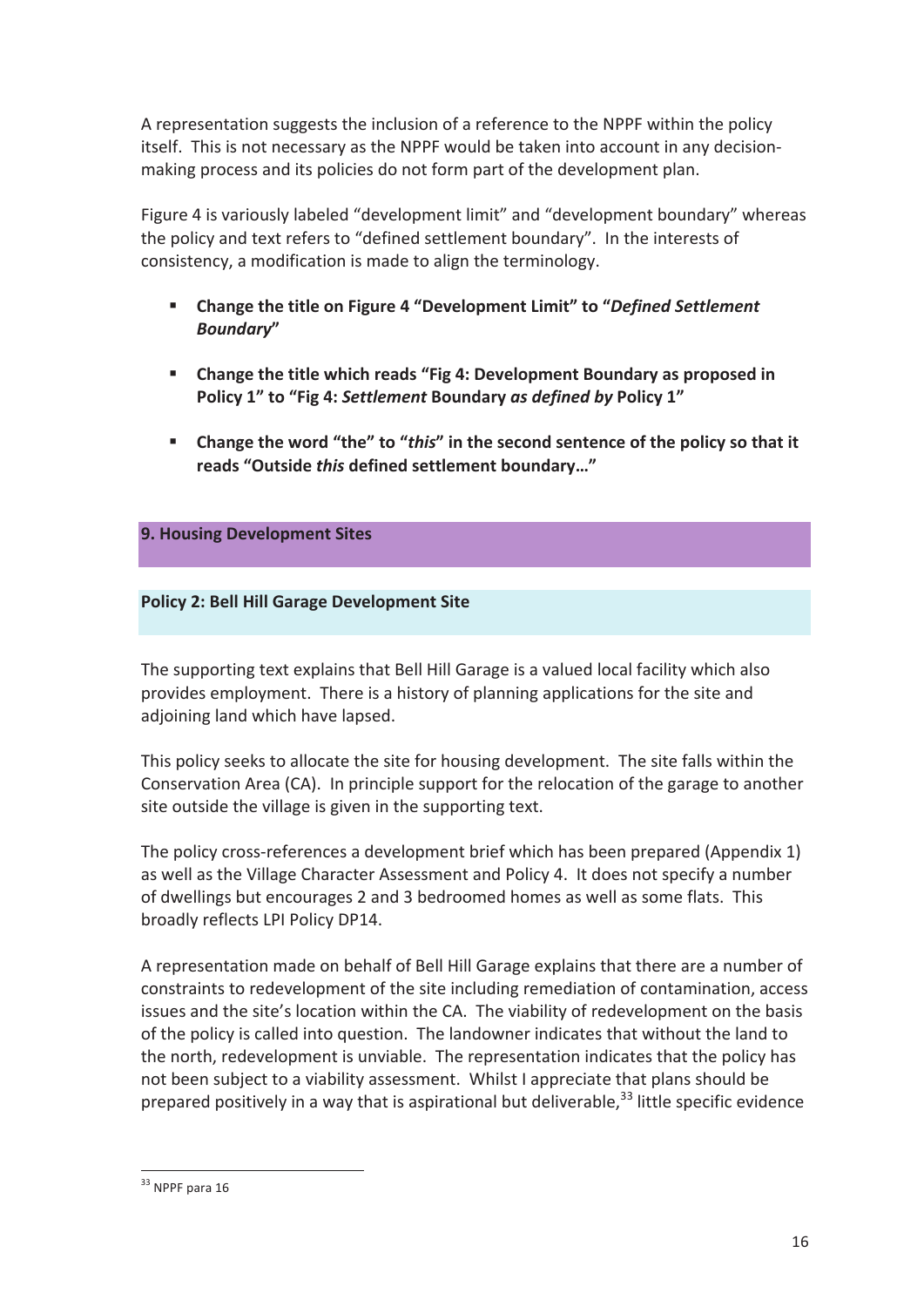has been put forward to support the changes sought including the removal of key aspects of the policy such as smaller units.

Overall I consider the policy meets the basic conditions and no modifications to it are put forward.

## 10. Entry Level Exception Site

## **Policy 3: Exception Sites for Local Affordable Homes**

This policy permits sites outside, but adjoining the settlement boundary, to provide for up to 10 'entry level' dwellings targeted at first time buyers or renters with a local connection. Appendix 2 of the Plan defines local need on a 'cascade' approach; the Parish first, then neighbouring Parishes and then in general.

The NPPF supports the development of entry-level exception sites suitable for first time buvers or for those looking to rent their first home unless this need is being met elsewhere.<sup>34</sup> They should be on land not already allocated for housing and comprise entry-level homes offering affordable housing (as defined in the NPPF), be adjacent to existing settlements, not compromise protection given to any areas specified in the NPPF and meet local design policies and standards.

The NPPF also explains that such sites should not be larger than one hectare in size or exceed 5% of the size of the existing settlement.<sup>35</sup> In this case the policy specifies no more than 3% of the village housing stock.

The policy requires a planning obligation to ensure that any sites remain for affordable housing.

It then supports some market housing where this has the backing of the Parish Council and where viability assessments are public and support the inclusion of market housing. I note that LPI Policy DP12 includes a criterion on clear evidence of support from the PC in relation to the inclusion of market housing being supported as part of a rural exception site and therefore in this instance it is appropriate for this policy to reflect an adopted policy stance. The NPPF indicates that viability assessments should be publicly available. $36$ 

The policy is worded clearly. It reflects the NPPF, is in general conformity with LPI Core Policy CP4 in particular and will help to achieve sustainable development.

<sup>&</sup>lt;sup>34</sup> NPPF para 71

 $35$  Ibid footnote 34

 $36$  NPPF para 57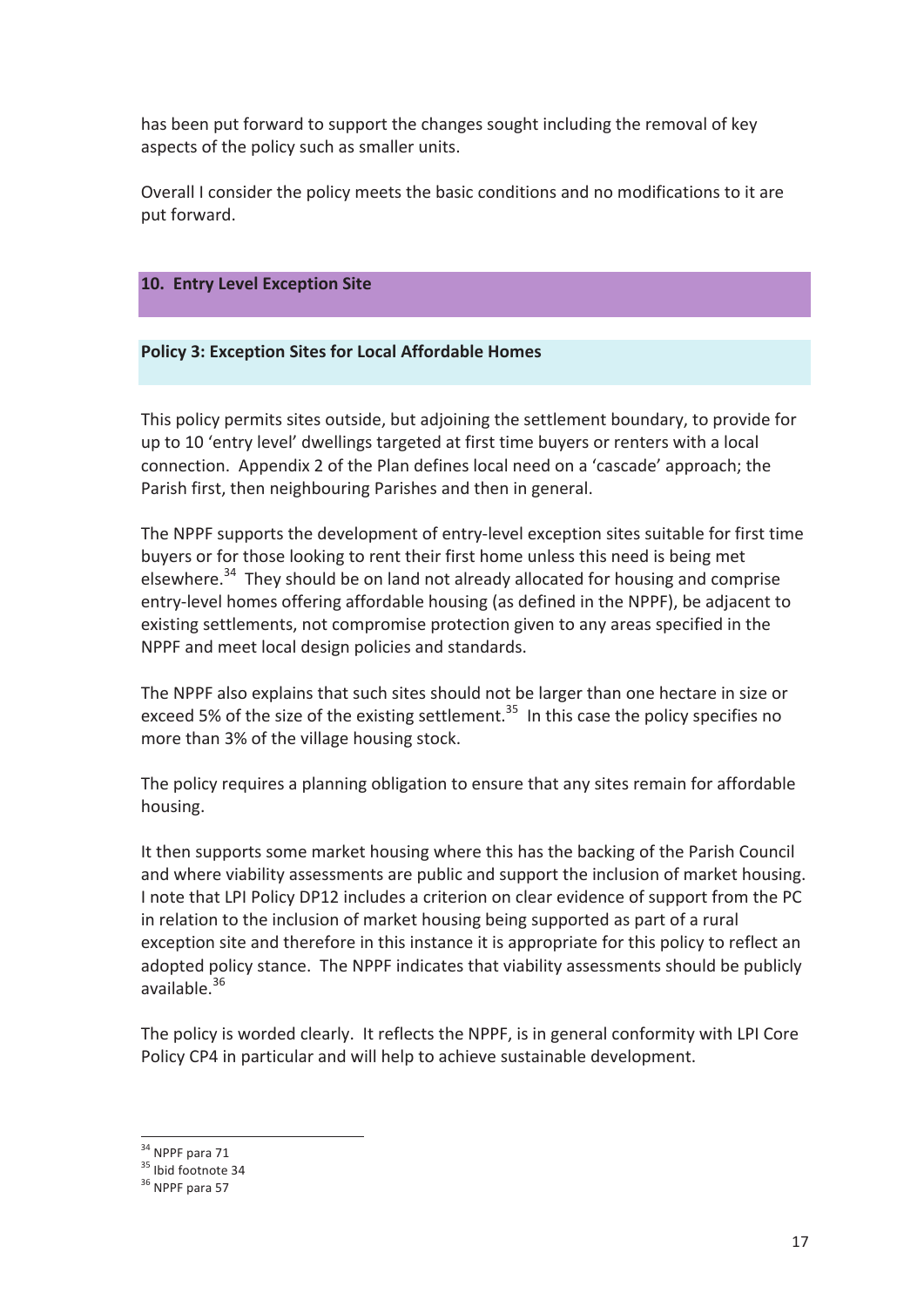With modifications made in the interests of accuracy and clarity, it will meet the basic conditions.

- Change the section title to read: "Entry Level Exception Sites" a.
- $\mathbf{r}$ Change the phrase "... where a site would be permitted under normal policies..." to "where a site would normally be permitted..." in criterion b)
- Change the words "...this plan..." in criterion c) to "...the development plan..."

## 11. Design of Future Development

**Policy 4: Promoting Locally Responsive Good Design** 

Policy 4 seeks to promote good design for housing related proposals. As well as reference to the Conservation Area Appraisal, a Character Assessment has been produced as part of the work on the Plan.

The Character Assessment is a commendable piece of work that has analysed both Norton St Philip and the settlements of Farleigh Hungerford and Hassage. The Character Assessment sets out some general guidelines for development and most of these find their way into the policy in one form or another.

In the village of Norton St Philip, six distinct character areas have been identified in the Character Assessment which then sets out further guidelines for each area. One of the six areas is "green corridors". The Character Assessment does not seek to designate any such corridors, but rather identifies these areas as having a particular character.

The policy promotes good design and seeks compliance with the guidance in the Conservation Area Appraisal and the Character Assessment.

One of the criteria refers to views of particular merit in the Character Assessment. These are identified on Figure 10 on page 25 of the Character Assessment. For the avoidance of doubt. I consider it would be helpful to cross-reference this figure in the policy itself.

Reference is also made in the policy to MDC's House Extension Design Guide of May 1993. This is currently being reviewed, but the policy recognises this position.

The NPPF indicates that good design is a key aspect of sustainable development.<sup>37</sup> It seeks policies that are clear about design expectations and how these will be tested.<sup>38</sup> This policy is grounded in an understanding of the local area through the work which

<sup>&</sup>lt;sup>37</sup> NPPF para 124

 $38$  lhid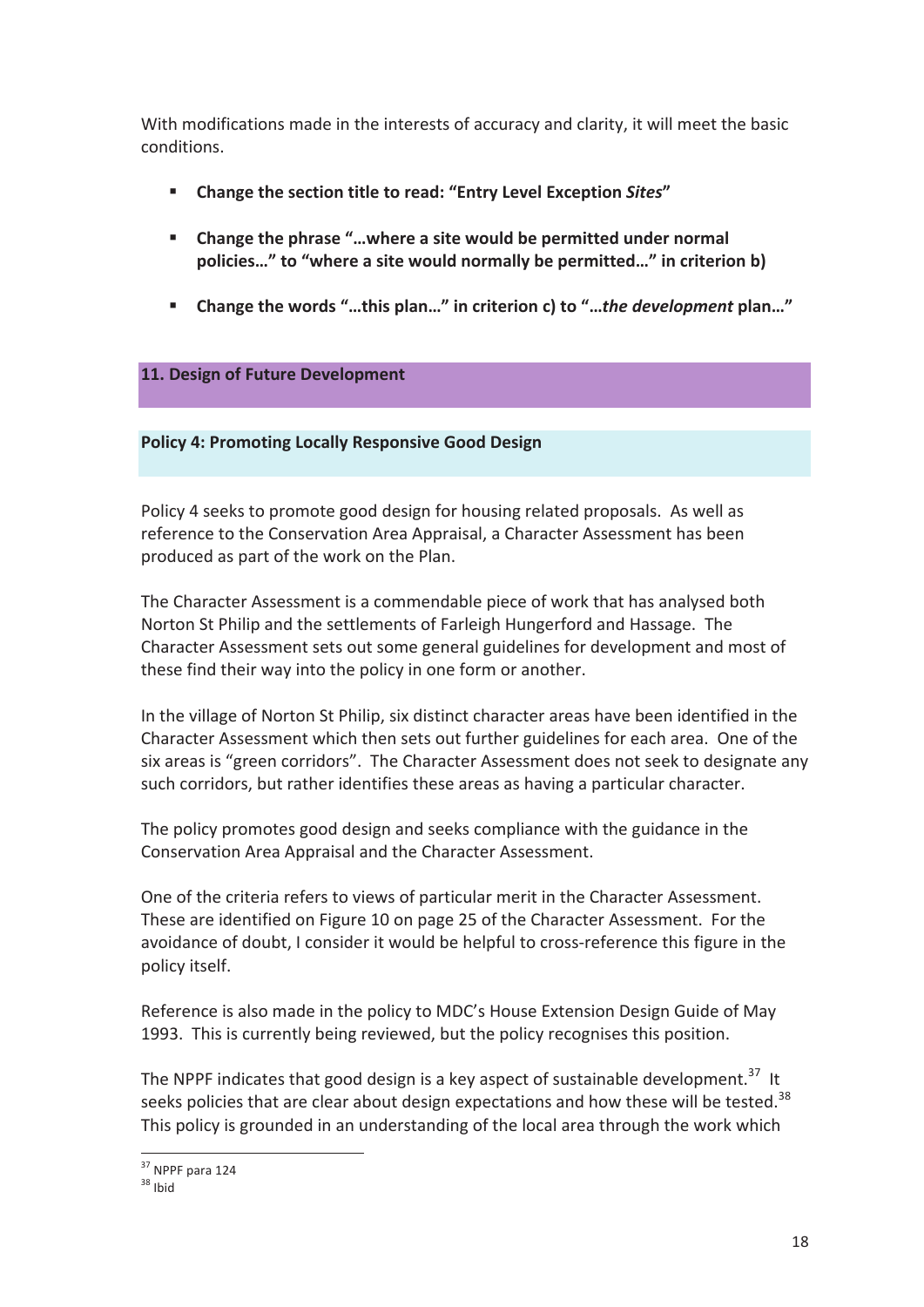has been carried out for the Character Assessment without being overly prescriptive given the local character.<sup>39</sup> It is a local expression of LPI Policies DP1 and DP7 and will help to achieve sustainable development.

Modifications are made in the interests of accuracy and clarity. With these modifications, the policy will meet the basic conditions.

- Change the reference to "section 10" in paragraph 11.1 on page 22 to "section  $14''$
- Change both references to "CA" in the policy to "Character Assessment"  $\mathbf{r}$
- $\mathbf{u}$  . Add the words "...on Figures 10 and 13..." before "...in the Norton St Philip Character Assessment..." in bullet point three of the policy
- $\mathbf{u}$  . Change the spelling of "stories" in bullet point four of the policy to "storeys"
- Change the ninth bullet point to read: "Developments should include satisfactory off street parking to Somerset County Council standards or, if superseded, any subsequent standards whilst not reducing existing on street car parking capacity"
- Insert full stop at the end of the policy m.

## **12. Local Green Spaces**

#### **Policy 5: Local Green Space**

Ten LGSs are proposed. Details of each proposed LGS are given in Appendix 3 of the Plan. I am not aware of any limit to the number of green areas which can be put forward for designation.

The supporting text explains that the LGSs are also proposed in the emerging LPII. Whilst the NPPF is clear that plans should serve a clear purpose and avoid unnecessary duplication.<sup>40</sup> it is more than likely that this Plan will be adopted before the LPII. Any duplication is therefore likely to be incurred by the LPII. There is no reason for blanket deletion of this policy whilst I accept the point that there will also be little need for duplication between the Plan and LPII. I consider this is a matter for MDC to address as both plans progress.

Some of the proposed areas were identified as an Open Area of Local Significance (OALS) in the LPI. These in turn retained sites designated under Policy Q2 of the Local

 $39$  NPPF paras 125, 126

 $40$  Ihid nara 16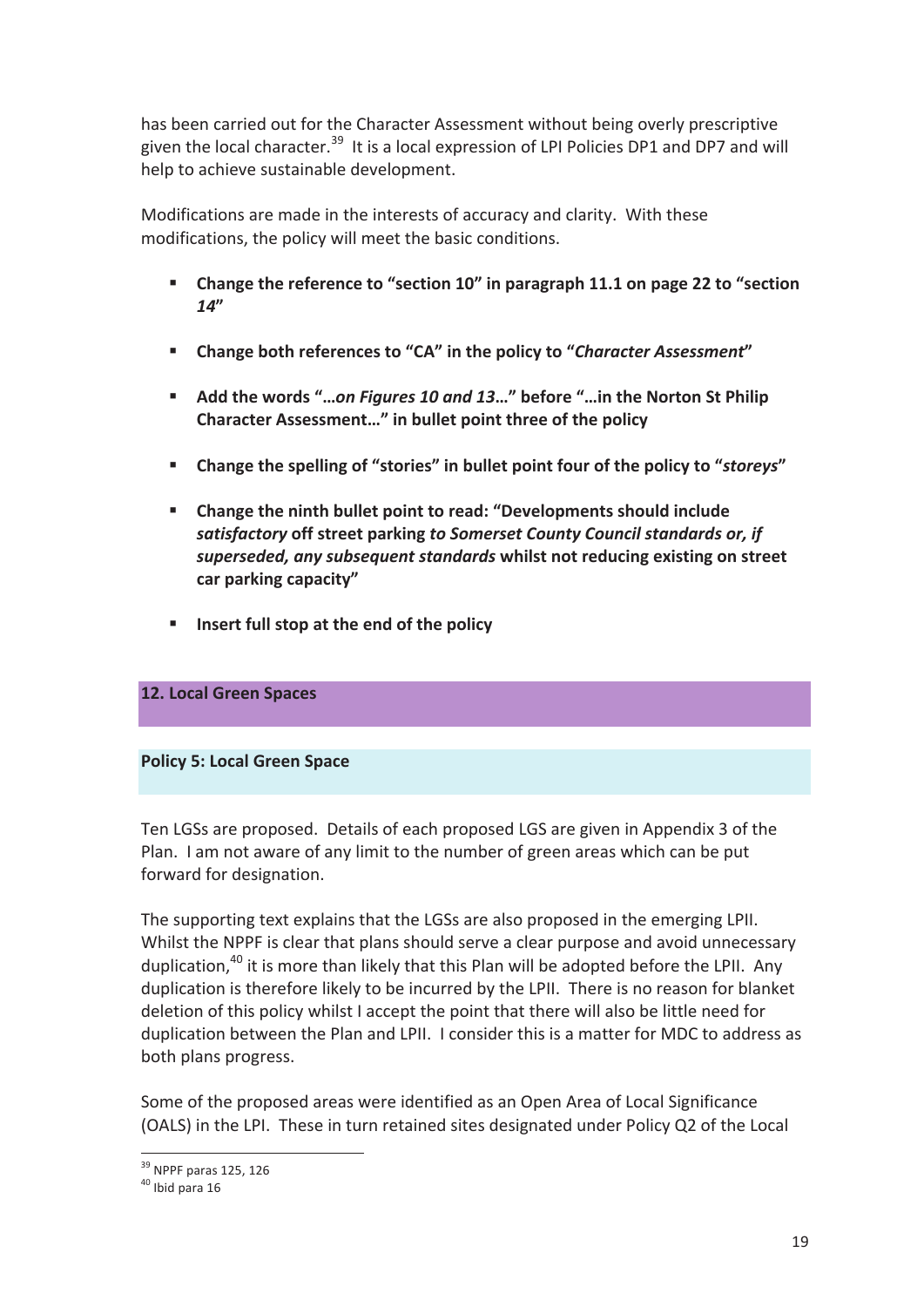Plan 2002. A commitment was made in the LPI that LPII would review all OALSs and potentially identify new areas. MDC has determined that as the NPPF introduces the LGS designation, the OALSs will be reviewed under the criteria in the NPPF and against a set of local criteria. This forms part of the LPII.<sup>41</sup>

The NPPF explains that LGSs are green areas of particular importance to local communities.<sup>42</sup> The management of development in such areas is consistent with Green Belt policy.

The identification of LGSs should be consistent with local planning of sustainable development and complement investment in sufficient homes, jobs and other essential services. The NPPF is clear that the designation should only be used where the green space is in reasonably close proximity to the community it serves, is demonstrably special and holds a particular local significance and is local in character and not an extensive tract of land.

Further guidance about LGSs is given in PPG.

I saw all the proposed areas on my site visit. Taking each in turn:

**001 The Old Hopyard** is valued for its visual contribution to the village's rural character and the street scene and its tranquility. Although much of it is enclosed, vistas across are glimpsed. It falls within a Conservation Area (CA). It was identified as an OALS.

002 Lyde Green This is a small triangle of land which forms a visual focal point in amongst lanes. It also falls within the CA and is an OALS. The Character Assessment indicates this area falls within the "Leafy Cottages" Character Area, but Figure 11<sup>43</sup> appears to show it within a "Green Corridor". If I am correct, this is a minor editing issue for Figure 11 when finalising the Character Assessment.

003 Great Orchard is valued for its visual contribution to the CA and setting of listed buildings. The community regards this area as an important green space within the village that is essential to its character connecting the historic with its surroundings. It is also an OALS. A representation raises objection to this designation.

004 Ringwell Lane is an area of land adjacent to Ringwell Lane within the CA. It is valued for its visual contribution to the vilage's rural character and street scene. It includes some private gardens. MDC's policy on LGSs suggests that only in exceptional circumstances should private gardens be designated. Objections have been raised to the inclusion of private gardens in the designation. The entire site is an OALS. I saw at my visit that although the character of the garden areas differs from the other land in that it is more domestic in nature whereas the remainder of the land has a more rural feel to it along Norton Brook, there is a cohesion to the area. I found it to be a tranguil and peaceful area with views of the Church.

 $41$  As explained in SD20 Background Paper to the LPII Designation of Local Green Spaces December 2017

<sup>&</sup>lt;sup>42</sup> NPPF paras 99, 100, 101

<sup>&</sup>lt;sup>43</sup> Of the Character Assessment page 27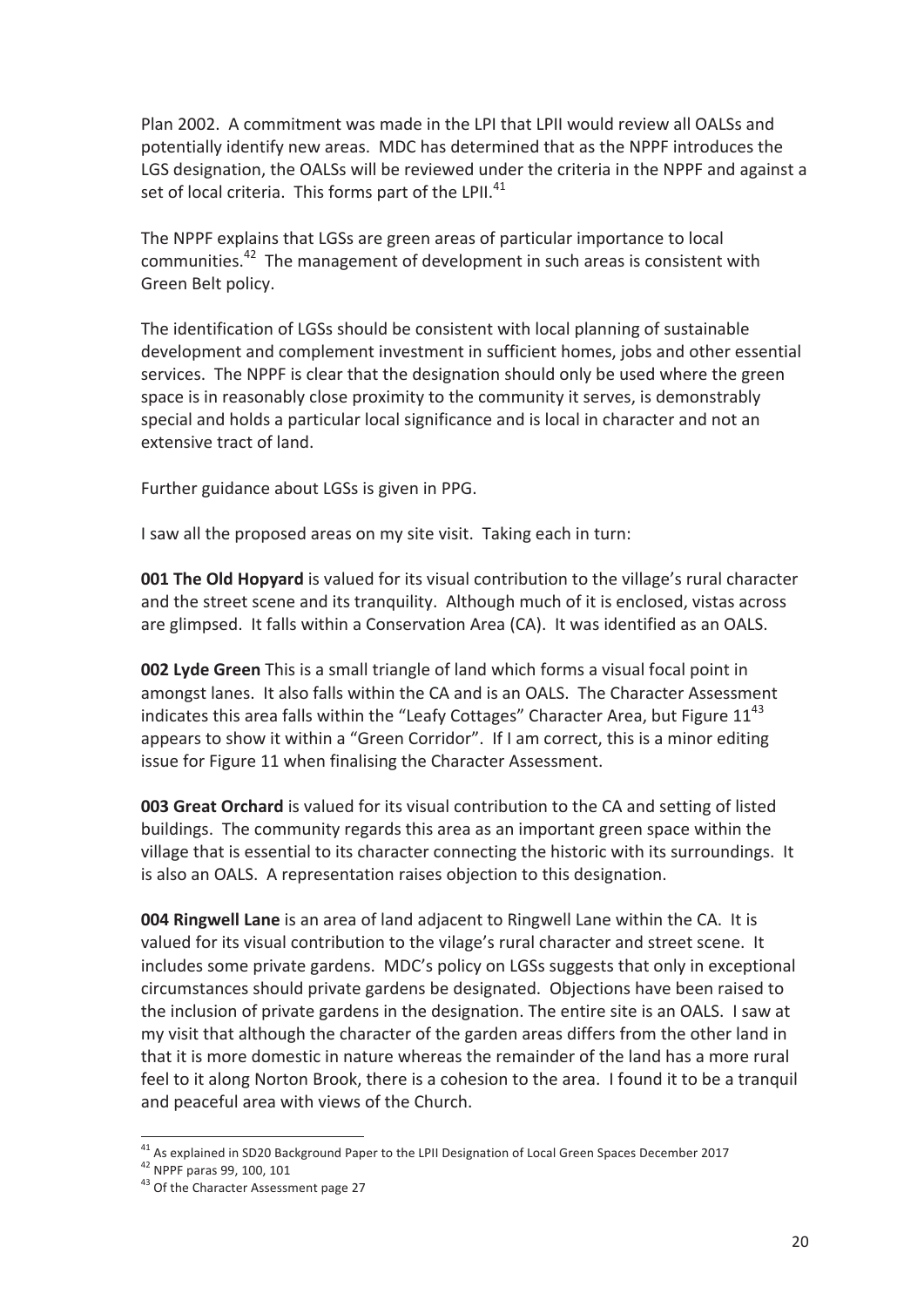005 Church Green is an area close to St Philip and St James's Church. It is important to the character and setting of the Church both visually and helping to create a tranguil oasis. It contains a large tree with seats beneath. It is also an OALS.

006 The Churchyard and adjoining field Another OALS, this area forms part of a network of three other areas (Fortescue Fields South, Fortescue Fields West and Church Mead) and is particularly important for its beauty and views across the site.

007 Fortescue Fields South I saw that the land includes balancing and drainage ponds and is used for recreation and in particular its footpaths. There is seating too. Short and long distance views are gained from these areas over the surrounding countryside.

008 Fortescue Fields West is an open area adjacent to development. There is a footpath down steps that leads to Church Mead which affords views across the land out across to the countryside and to the village. This land is an important part of the setting of the village. There does not appear to be any public access to this land, but this, by itself, is not a determining factor in LGS designation. Two representations query or object to this designation.

009 Church Mead is a green space in the heart of the village home to play areas, seating and cricket. Close to the Church, it affords views of the Church and bevond. As it is at a lower level than the main settlement it is sheltered and affords views towards the skyline; it is an important green space in the CA. At the time of my visit, it was also well used by those enjoying its attributes. It is also important for its position in the village and the link between areas 006, 007 and 008. Together these form a visual link to the countryside, reflect the historic development of the village and provide an important recreational facility valued both for its use and its visual contribution including where there is no or little public access.

010 Shepherds Mead is an open space close to development which was being constructed at the time of my visit. It is particularly valued for its setting in relation to the village and surrounding landscape and its views. A representation has been made in relation to the proposed designation. There appear to be footpaths on or in close proximity to the site. It is also adjacent to a village green, but this land does not form part of the village green and so the pertinent issue is whether the land meets the criteria for LGS designation in the NPPF.

I consider that all of the proposed LGSs are in reasonably close proximity to the community and that all are local in character and individually do not comprise extensive tracts of land. I have also considered whether areas 006, 007, 008 and 009 which adjoin each other together form an extensive tract of land. However, they all differ in appearance, nature and reason for designation and I have concluded that, in this case, this is not an issue of concern.

Whilst many of the proposed LGSs are located beyond existing development, this reflects the topography and the historic nature of development and I do not regard it as a ruse to prevent development.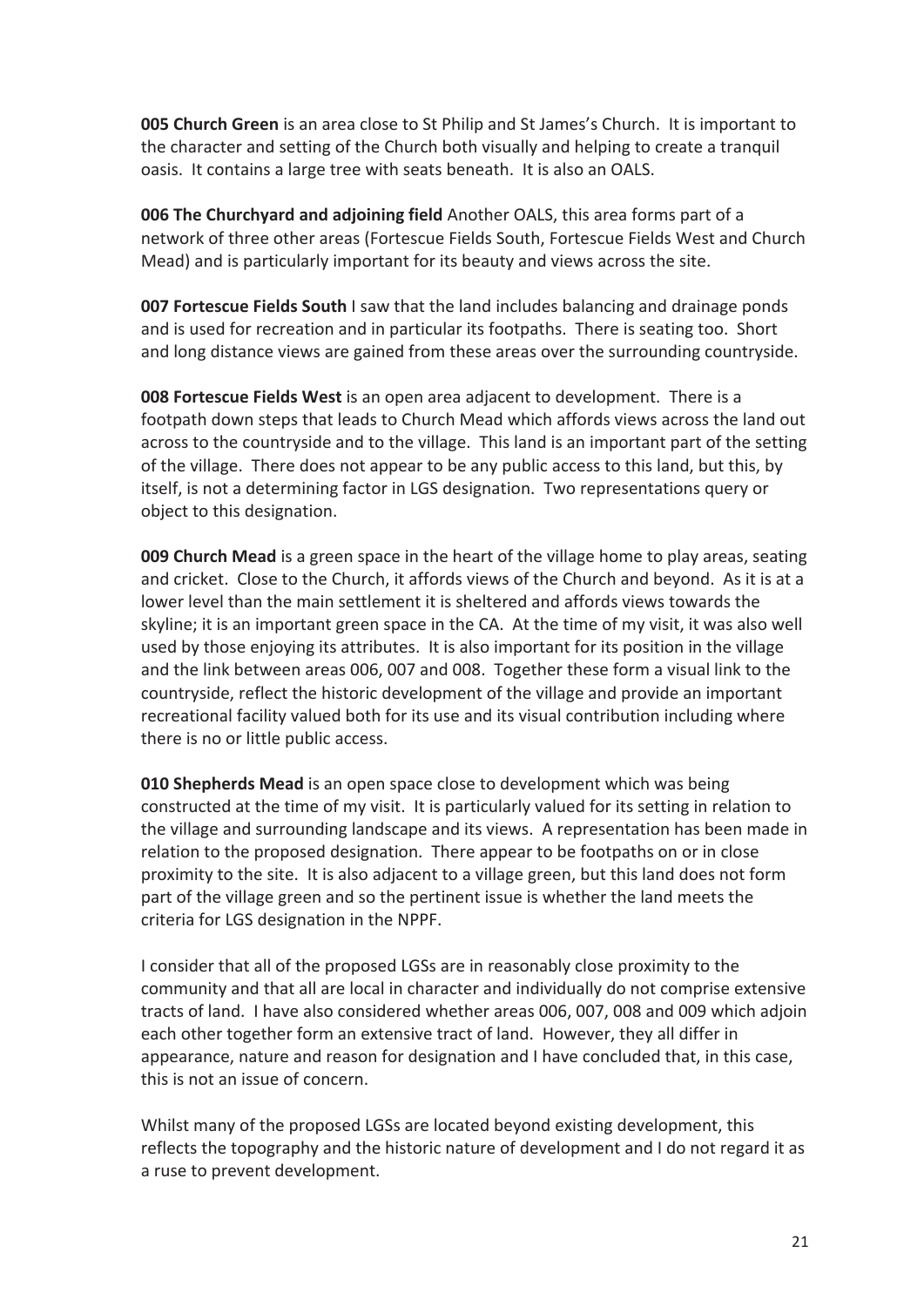Turning now to whether all the proposed LGSs are desmonstrably special and hold a particular local significance, I consider that in each case, this has been demonstrated satisfactorily. I have based my assessment on the criteria in the NPPF rather than in the background paper prepared for LPII. It should also be noted that beauty, historic significance, recreational value, tranguility or wildlife given in the NPPF are examples of what might make a green area demonstrably special to a local community and of particular local significance and is not, on my reading, an exhaustive list.

I have also considered whether there is any additional benefit to be gained by the designation for sites falling within other designations such as a CA.<sup>44</sup> I consider that there is additional local benefit to be gained by identifying those areas of particular importance to the community as the designations serve different purposes.

The policy designates these areas, cross references Figure 2 (but it should be 5) which shows the areas and only permits development which enhances the use and reasons for designation of the LGSs. It is clearly worded. With a modification for accuracy, the policy will meet the basic conditions.

Change the reference to "Figure 2" in the policy to "Figure 5"

## 13. Climate Change, Biodiversity and Low Carbon Development Policies

## Policy 6: Climate Change, Biodiversity and Low Carbon Development

This is a long policy which covers a variety of issues aimed at ensuring new development is resilient to climate change. It also supports community renewable energy projects subject to new criteria.

With some minor modifications to assist with flow and clarity and to provide a practical framework for decision-making, the policy will meet the basic conditions. It takes a positive approach reflecting the NPPF's support for a low carbon future and renewable and low carbon energy.<sup>45</sup> It reflects strategic objectives 21 and 23 of LPI and LPI Policy DP9 and will help to achieve sustainable development.

- Change the word "Any" at the start of the start of the policy to "All"
- Add the words "wherever possible or suitable replacement facilities are to be provided" after "...are to be retained..." in the second paragraph of the policy

<sup>&</sup>lt;sup>44</sup> PPG para 011 ref id 37-011-20140306

<sup>&</sup>lt;sup>45</sup> NPPF Section 14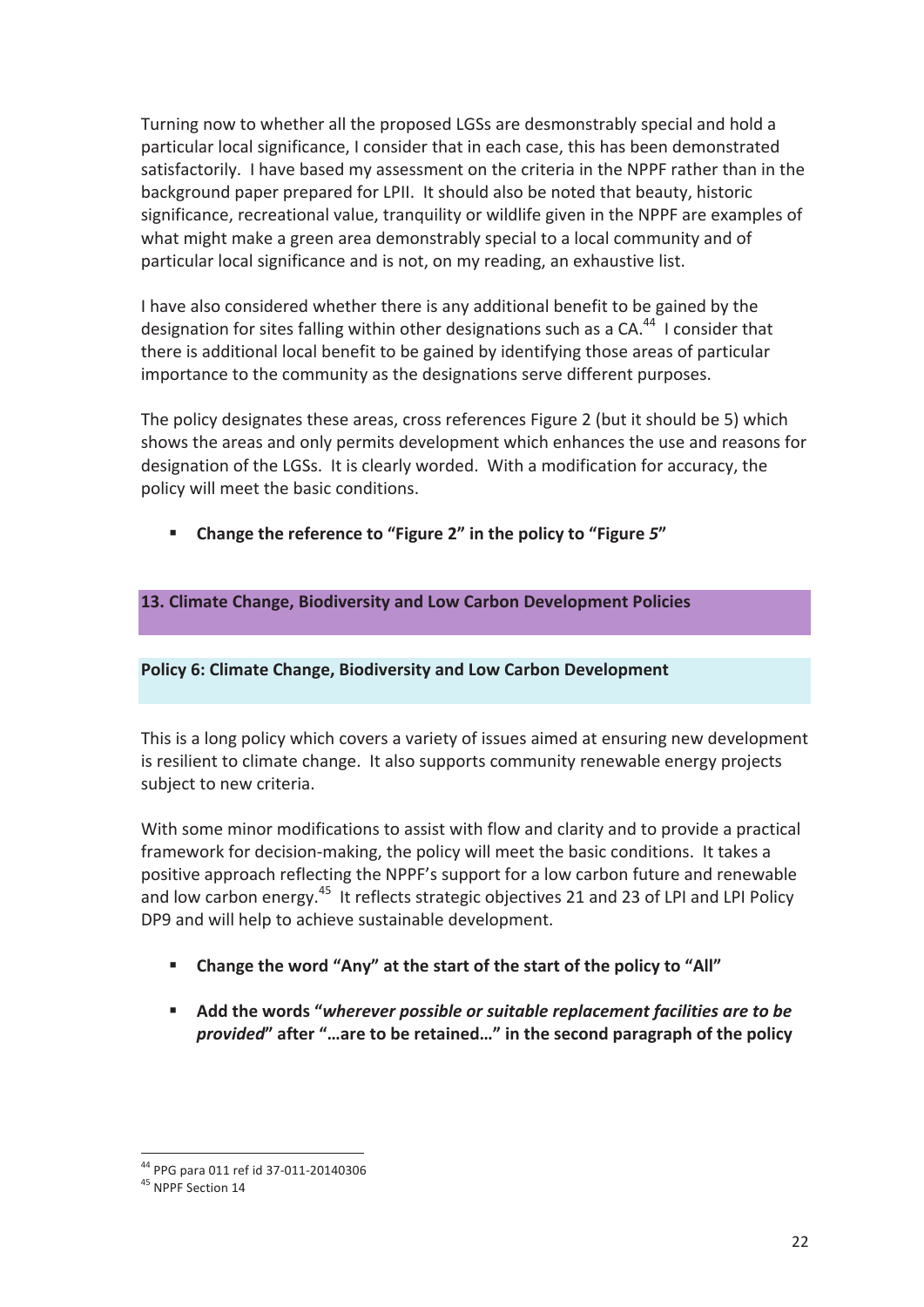14. Appendix 1: Bell Hill Garage Development Brief, 15. Appendix 2: Defintion of Local Need, 16. Appendix 3: Local Green Spaces

These have been discussed at appropriate earlier points in my report.

#### **Appendix 4: House Sales and Appendix 5: House Completions**

Appendix 4 is not referred to in the Plan itself. A reference should therefore be inserted at an appropriate point or the appendix removed.

In the interests of consistency, I am assuming that these two appendices will be section numbered like the first three appendices. This is a minor editing matter.

Insert a reference to Appendix 4 in paragraph 6.3 of the Plan (if this appendix is to be retained)

## 8.0 Conclusions and recommendations

I am satisfied that the Norton St Philip Neighbourhood Development Plan, subject to the modifications I have recommended, meets the basic conditions and the other statutory requirements outlined earlier in this report.

I am therefore pleased to recommend to Mendip Distirct Council that, subject to the modifications proposed in this report, the Norton St Philip Neighbourhood Development Plan can proceed to a referendum.

Following on from that, I am required to consider whether the referendum area should be extended beyond the Neighbourhood Plan area. I see no reason to alter or extend the Plan area for the purpose of holding a referendum and no representations have been made that would lead me to reach a different conclusion. I therefore consider that the Plan should proceed to a referendum based on the Norton St Philip Neighbourhood Plan area as approved by Mendip District Council on 5 April 2018.

Ann Skippers MRTPI Ann Skippers Planning 19 July 2019